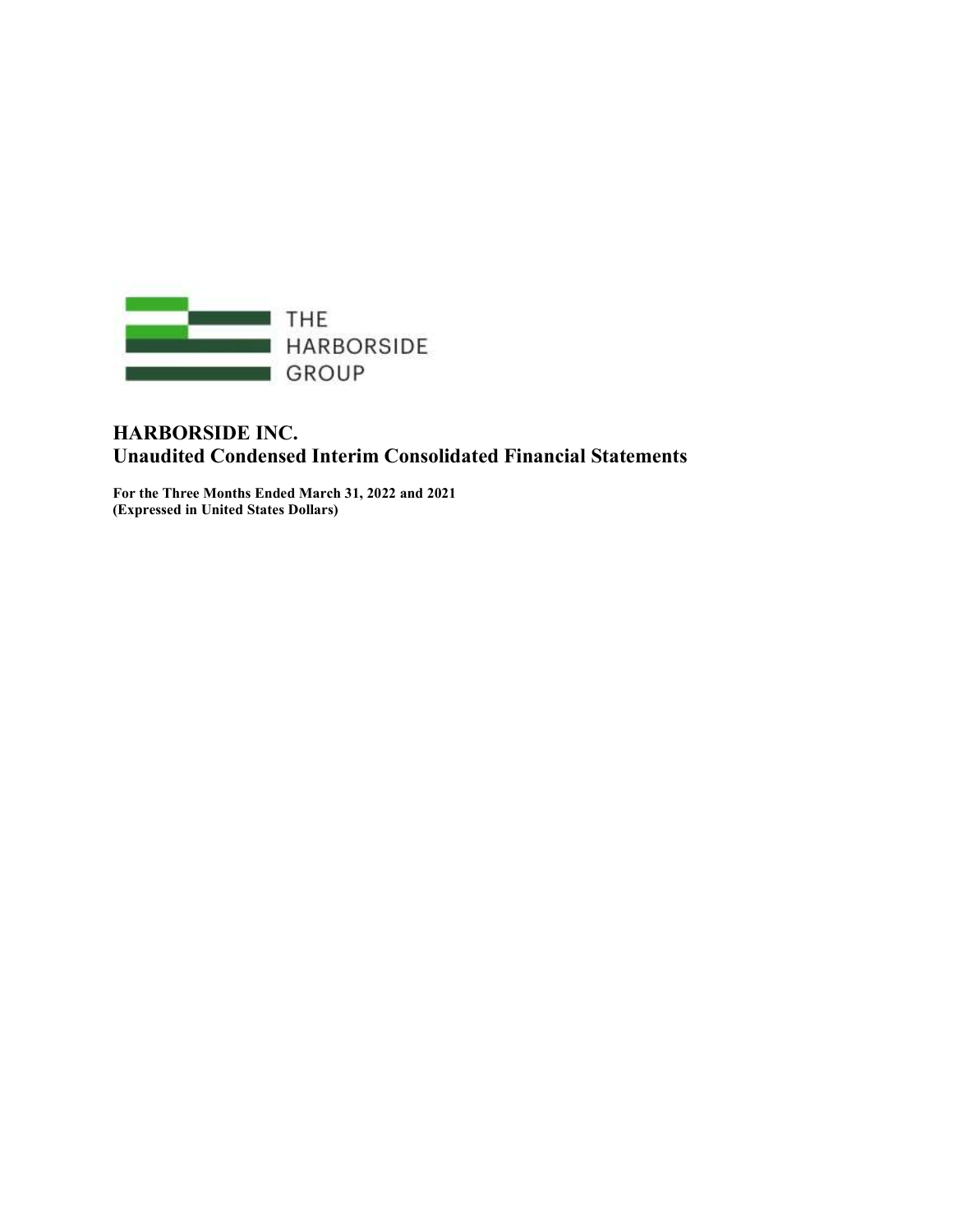## HARBORSIDE INC. TABLE OF CONTENTS

|                                                                                                        | PAGE |
|--------------------------------------------------------------------------------------------------------|------|
|                                                                                                        |      |
|                                                                                                        |      |
| Unaudited Condensed Interim Consolidated Statements of Income (Loss) and Comprehensive Income (Loss) 3 |      |
|                                                                                                        |      |
|                                                                                                        |      |
|                                                                                                        |      |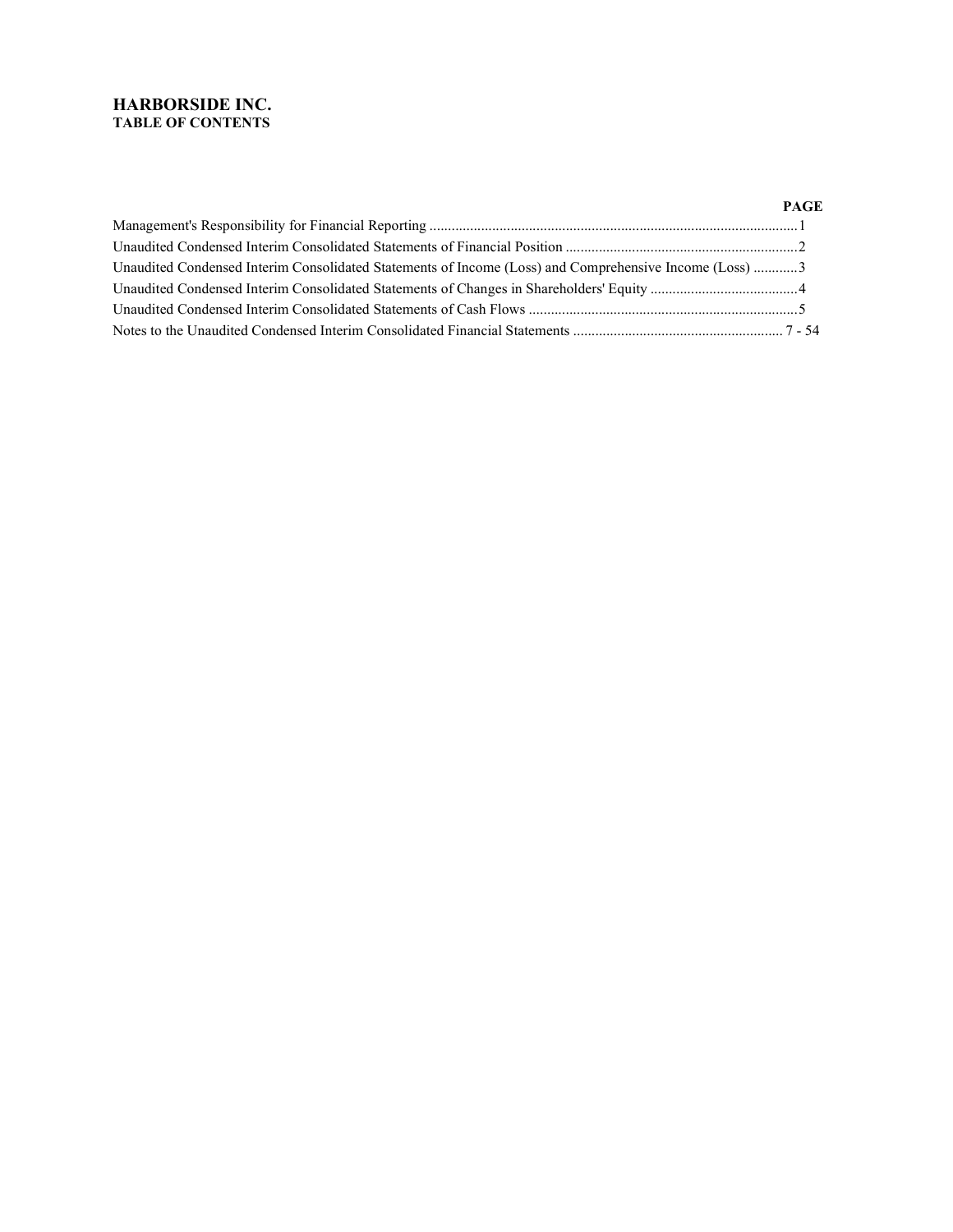#### Management's Responsibility for Financial Reporting

To the Shareholders of Harborside Inc.:

The accompanying unaudited condensed interim consolidated financial statements were prepared by management of Harborside Inc. (the "Company") and were reviewed by the Audit Committee and approved by the Board of Directors of the Company (the "Board").

Management is responsible for the unaudited condensed interim consolidated financial statements and believes that they fairly present the Company's financial condition and results of operations in conformity with International Financial Reporting Standards. Management has included in the Company's unaudited condensed interim consolidated financial statements amounts based on estimates and judgments that it believes are reasonable, under the circumstances.

To discharge its responsibilities for financial reporting and safeguarding of assets, management believes that it has established appropriate systems of internal accounting control which provide reasonable assurance that the financial records are reliable and form a proper basis for the timely and accurate preparation of financial statements. Consistent with the concept of reasonable assurance, the Company recognizes that the relative cost of maintaining these controls should not exceed their expected benefits. Management further assures the quality of the financial records through careful selection and training of personnel and through the adoption and communication of financial and other relevant policies.

These unaudited condensed interim consolidated financial statements were approved by the Board of Directors of the company and were signed on behalf of Management by:

May 26, 2022

Edward M. Schmults ("Signed") [30] Tom DiGiovanni ("Signed") Chief Executive Officer Chief Financial Officer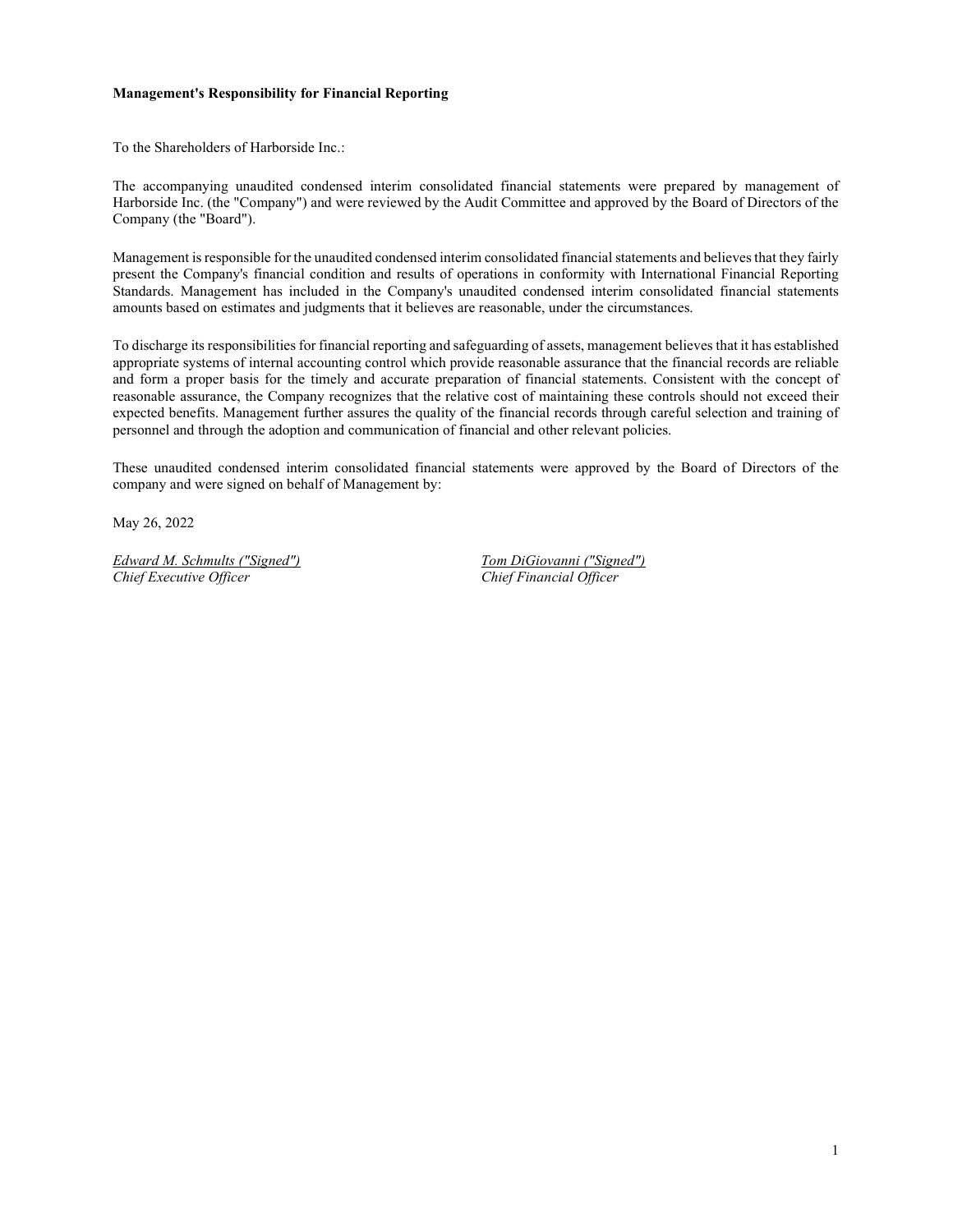Unaudited Condensed Interim Consolidated Statements of Financial Position As At March 31, 2022 and December 31, 2021 (Expressed in United States Dollars, except share amounts)

|                                                                          | <b>Note</b> | March 31, 2022       | December 31, 2021 |
|--------------------------------------------------------------------------|-------------|----------------------|-------------------|
| <b>ASSETS</b>                                                            |             |                      |                   |
| <b>Current Assets</b>                                                    |             |                      |                   |
| Cash                                                                     |             | \$<br>10,923,177 \$  | 8,774,941         |
| Restricted cash                                                          | 16          | 2,850,076            | 316,464           |
| Accounts receivable, net                                                 | 4           | 3,776,052            | 4,546,357         |
| Inventories                                                              | 5           | 8,530,515            | 6,414,150         |
| <b>Biological</b> assets                                                 | 6           | 778,924              | 443,839           |
| Prepaid expenses                                                         | $\tau$      | 4,610,677            | 4,332,566         |
| Note receivable                                                          | 10          | 1,151,773            | 1,065,393         |
| Other current assets                                                     | 8           | 1,061,048            | 1,230,655         |
| Total current assets                                                     |             | 33,682,242           | 27,124,365        |
| Investments and advances                                                 | 9           | 3,173,471            | 2,458,011         |
| Property, plant and equipment, net                                       | 11          | 44,156,919           | 23,515,610        |
| Right-of-use assets                                                      | 13          | 22,544,724           | 4,433,397         |
| Deposits and other assets                                                |             | 755,799              | 390,325           |
| Due from other entities                                                  |             | 484,399              |                   |
| Intangible assets                                                        | 12          | 85,008,957           | 64,692,644        |
| Goodwill                                                                 | 12          | 76,646,668           | 31,206,577        |
| <b>TOTAL ASSETS</b>                                                      |             | \$<br>266,453,179 \$ | 153,820,929       |
| <b>LIABILITIES</b>                                                       |             |                      |                   |
| Current liabilities                                                      |             |                      |                   |
| Accounts payable and accrued liabilities                                 | 14          | \$<br>43,873,392 \$  | 23,692,814        |
| Notes payable, net                                                       | 15          | 13,530,716           |                   |
| Lease payable - current                                                  | 13          | 2,448,420            | 714,181           |
| Income taxes payable                                                     |             | 15,596,577           | 10,156,438        |
| Provisions                                                               | 19          | 36,498,436           | 36,051,249        |
| Total current liabilities                                                |             | 111,947,541          | 70,614,682        |
| Term loan, net                                                           | 17          | 27,690,207           |                   |
| Revolving credit facility, net                                           | 16          |                      | 11,845,678        |
| Derivative liabilities                                                   | 18          | 454,996              | 779,643           |
| Deferred tax liability                                                   | 21          | 19,869,712           | 17,363,459        |
| Lease payable                                                            | 13          | 29,817,720           | 5,614,703         |
| <b>TOTAL LIABILITIES</b>                                                 |             | 189,780,176          | 106,218,165       |
| <b>Shareholders' Equity</b>                                              |             |                      |                   |
| Share capital                                                            | 22          | 184,572,983          | 150,373,620       |
| Contributed surplus                                                      | 23          | 12,931,653           | 10,553,806        |
| Reserve for warrants                                                     | 24          | 1,099,444            | 2,233,556         |
| Accumulated deficit                                                      |             | (128, 827, 981)      | (118, 415, 683)   |
| Non-controlling interests                                                | 25          | 6,896,904            | 2,857,465         |
| <b>TOTAL SHAREHOLDERS' EQUITY</b>                                        |             | 76,673,003           | 47,602,764        |
| TOTAL LIABILITIES AND SHAREHOLDERS' EQUITY                               |             | \$<br>266,453,179 \$ | 153,820,929       |
| Nature of operations (Note 1)<br>Commitments and contingencies (Note 28) |             |                      |                   |

Subsequent events (Note 32)

#### Approved on behalf of the Board of Directors:

Edward M. Schmults ("Signed") Matt Hawkins ("Signed")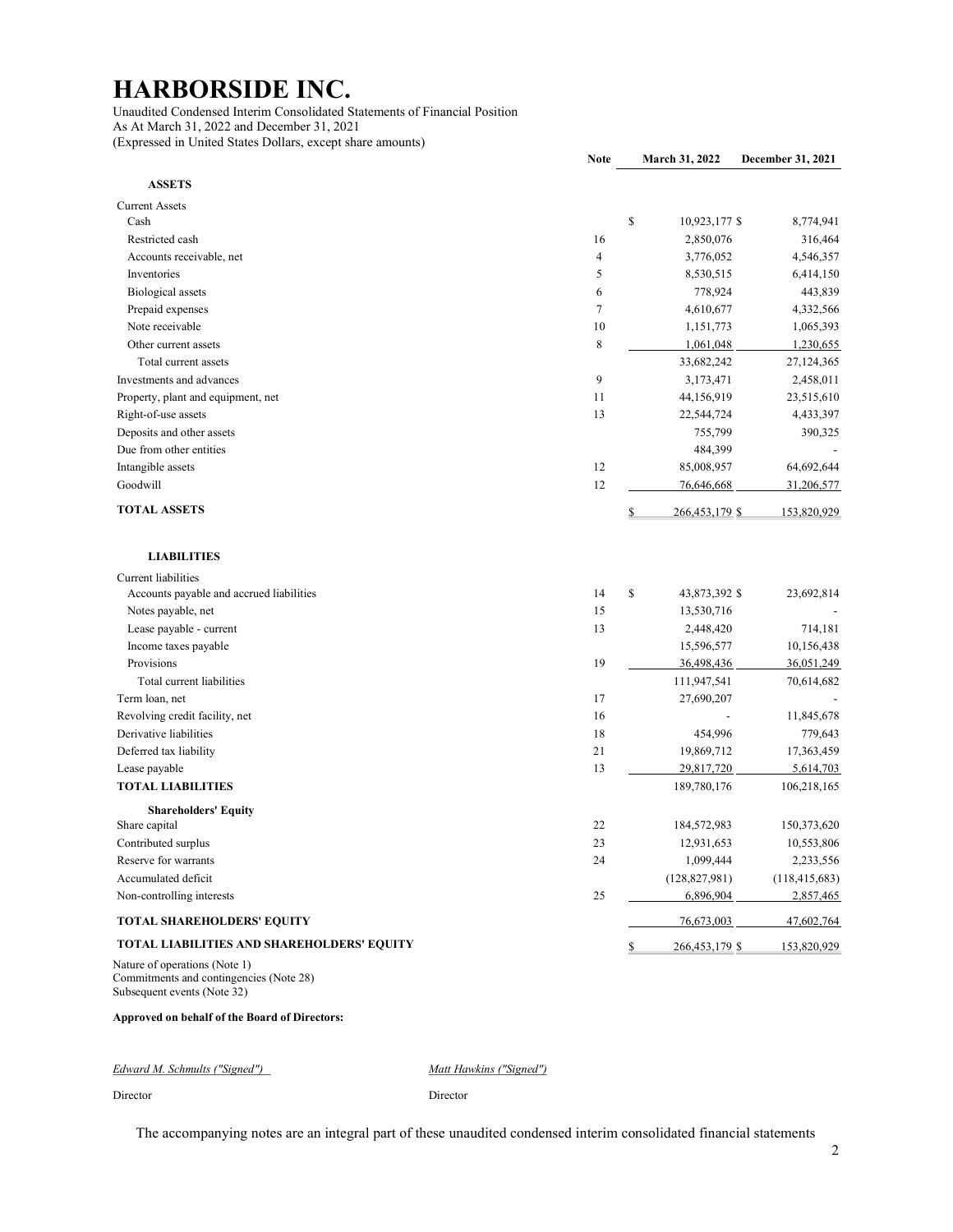Unaudited Condensed Interim Consolidated Statements of Income (Loss) and Comprehensive Income (Loss) For the Three Months Ended March 31, 2022 and 2021 (Expressed in United States Dollars, except share amounts)

|                                                                             |             | <b>For the Three Months Ended</b> |                   |              |                |
|-----------------------------------------------------------------------------|-------------|-----------------------------------|-------------------|--------------|----------------|
|                                                                             |             |                                   | March 31, 2022    |              | March 31, 2021 |
| Net revenue                                                                 |             | $\mathbf{\hat{s}}$                | 17,267,361        | <sup>S</sup> | 12,440,915     |
| Cost of goods sold                                                          |             |                                   | 11,758,024        |              | 6,614,257      |
| Gross profit before biological asset adjustments                            |             |                                   | 5,509,337         |              | 5,826,658      |
| Changes in fair value less costs to sell of biological asset transformation | 6           |                                   | (1,264,212)       |              | (717, 230)     |
| Realized fair value amounts included in inventory sold                      |             |                                   | 2,230,543         |              | (520, 915)     |
| <b>Gross profit</b>                                                         |             |                                   | 6,475,668         |              | 4,588,513      |
| <b>Expenses</b>                                                             |             |                                   |                   |              |                |
| General and administrative                                                  | 20          |                                   | 7,481,573         |              | 4,324,066      |
| Professional fees                                                           |             |                                   | 1,270,485         |              | 3,184,888      |
| M&A and transactional expenses                                              |             |                                   | 2,702,067         |              |                |
| Share-based compensation                                                    | 23          |                                   | 1,243,735         |              | (1,000)        |
| Allowance for expected credit losses                                        |             |                                   | 130,440           |              | 77,042         |
| Depreciation and amortization                                               | 11, 12 & 13 |                                   | 1,209,643         |              | 214,108        |
| <b>Total expenses</b>                                                       |             |                                   | 14,037,943        |              | 7.799.104      |
| <b>Operating income (loss)</b>                                              |             |                                   | (7, 562, 275)     |              | (3,210,591)    |
| Interest income (expense), net                                              |             |                                   | (1,364,123)       |              | (915, 562)     |
| Other income (expense), net                                                 |             |                                   | (925,508)         |              | 322,796        |
| Fair value gain in other current assets and derivative liabilities          | 8,9 & 18    |                                   | 678,348           |              | 2,013,059      |
| Foreign exchange loss                                                       |             |                                   | (49, 576)         |              | (45,199)       |
| Total other income (expense)                                                |             |                                   | (1,660,859)       |              | 1,375,094      |
| Net income (loss) before income taxes                                       |             |                                   | (9,223,134)       |              | (1,835,497)    |
| Income tax expense                                                          | 21          |                                   | (1,338,360)       |              | (1,075,252)    |
| Net income (loss)                                                           |             |                                   | (10, 561, 494)    |              | (2,910,749)    |
| Net loss attributable to non-controlling interests                          |             |                                   | (149, 196)        |              |                |
| Net income (loss) attributable to Harborside Inc.                           |             | \$                                | (10, 412, 298)    | $\mathbf S$  | (2,910,749)    |
| Weighted average number of shares outstanding                               |             |                                   |                   |              |                |
| Basic and diluted                                                           | 26          |                                   | 104,111,060       |              | 51,045,299     |
| Net loss per share                                                          |             |                                   |                   |              |                |
| Basic and diluted                                                           | 26          | \$                                | $(0.10)$ \$       |              | (0.06)         |
| Comprehensive income (loss):                                                |             |                                   |                   |              |                |
| Net income (loss)                                                           |             | \$                                | $(10,561,494)$ \$ |              | (2,910,749)    |
| Comprehensive income (loss) attributable to non-controlling interests       |             |                                   | (149, 196)        |              |                |
| Comprehensive income (loss) attributable to Harborside Inc. shareholders    |             | \$                                | (10, 412, 298)    | $\mathbb{S}$ | (2,910,749)    |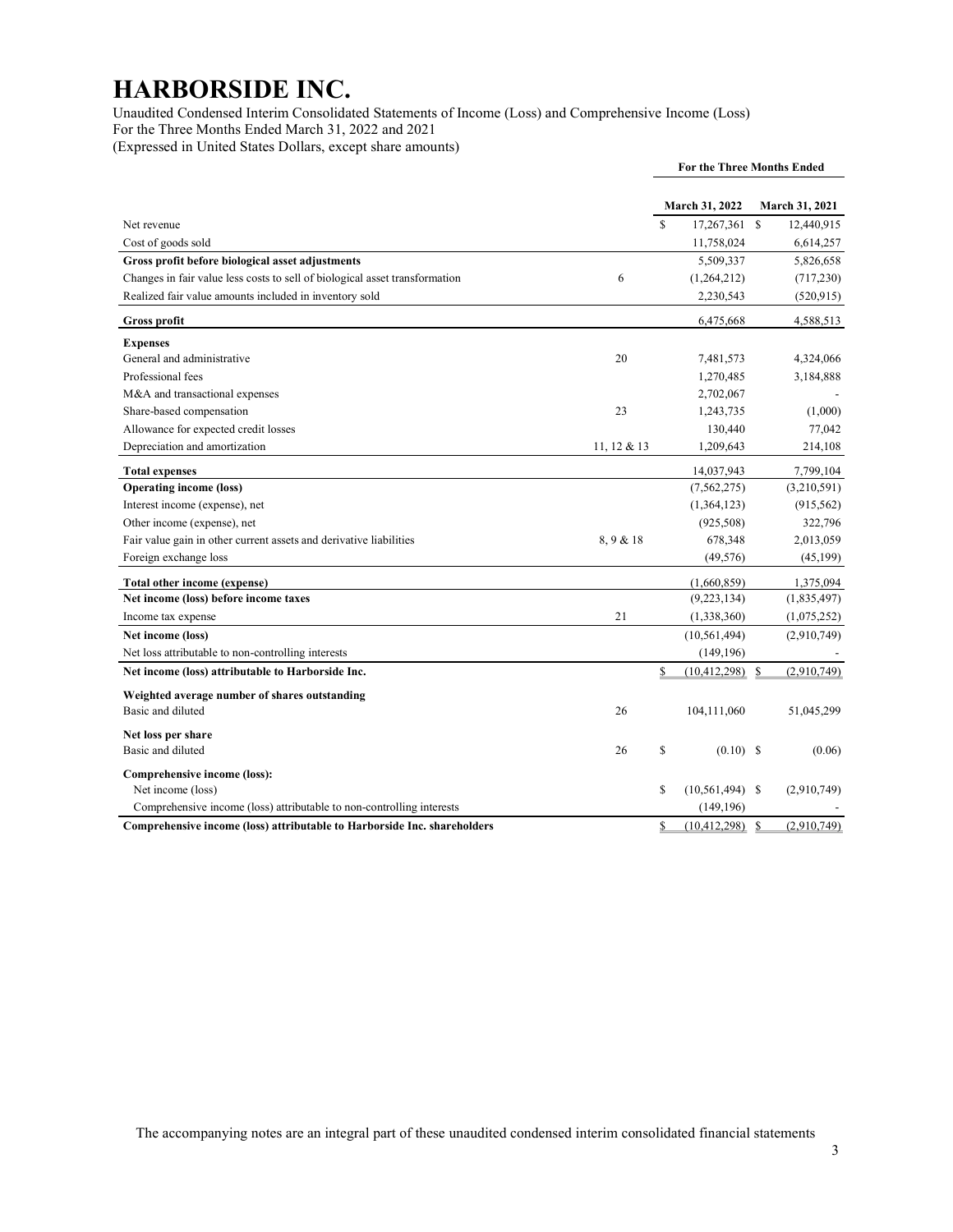Unaudited Condensed Interim Consolidated Statements of Changes in Shareholders' Equity For the Three Months Ended March 31, 2022 and 2021

(Expressed in United States Dollars, except share amounts)

|                                                                                | <b>Note</b> | Share capital  | Contributed<br>surplus | <b>Reserve for</b><br>warrants | Accumulated<br>Deficit   | Subtotal       | Non-controlling<br>interests | Equity incl.<br>non-controlling<br>interests |
|--------------------------------------------------------------------------------|-------------|----------------|------------------------|--------------------------------|--------------------------|----------------|------------------------------|----------------------------------------------|
| Balance, January 1, 2021                                                       |             | 97,423,381 \$  | 9,305,199 \$           | 1,093,592 \$                   | $(92, 257, 217)$ \$      | 15,564,955 \$  | 3,066,630 \$                 | 18,631,585                                   |
| Exercise of stock options                                                      | 23          | 24,094         |                        |                                |                          | 24,094         |                              | 24,094                                       |
| Share-based compensation                                                       | 23          | $\blacksquare$ | (1,000)                |                                |                          | (1,000)        |                              | (1,000)                                      |
| Issuance of SVS and MVS in private offering                                    | 22          | 13,115,086     |                        |                                | $\overline{\phantom{a}}$ | 13,115,086     |                              | 13,115,086                                   |
| Private offering issuance costs                                                | 22          | (1,194,390)    |                        |                                | $\overline{\phantom{a}}$ | (1,194,390)    |                              | (1, 194, 390)                                |
| Issuance of warrants to the Bank                                               | 24          |                |                        | 466,716                        |                          | 466,716        |                              | 466,716                                      |
| Issuance of broker warrants                                                    | 22          |                | $\sim$                 | 1,134,112                      |                          | 1,134,112      |                              | 1,134,112                                    |
| Net loss for the period                                                        |             |                |                        |                                | (2,910,749)              | (2,910,749)    |                              | (2,910,749)                                  |
| Balance, March 31, 2021                                                        |             | 109.368.171 S  | 9.304.199 S            | 2.694.420 S                    | $(95.167.966)$ S         | 26,198,824 \$  | 3,066,630 S                  | 29.265.454                                   |
| Balance, January 1, 2022                                                       |             | 150,373,620 \$ | 10,553,806 \$          | 2,233,556 \$                   | $(118, 415, 683)$ \$     | 44,745,299 \$  | 2,857,465 \$                 | 47,602,764                                   |
| Exercise of stock options                                                      | 23          | 1,250          |                        |                                |                          | 1,250          |                              | 1,250                                        |
| Share-based compensation                                                       | 23          |                | 1,243,735              |                                | $\overline{\phantom{a}}$ | 1,243,735      |                              | 1,243,735                                    |
| Expiry of Broker Warrants                                                      | 24          | $\blacksquare$ | 1,134,112              | (1, 134, 112)                  |                          |                |                              |                                              |
| Issuance of shares in acquisition                                              | 3 & 22      | 34, 198, 113   |                        |                                |                          | 34, 198, 113   |                              | 34, 198, 113                                 |
| Purchases of business - initial equity related to<br>non-controlling interests | 25          |                |                        |                                |                          |                | 4,188,635                    | 4,188,635                                    |
| Net loss for the period                                                        |             |                |                        |                                | (10, 412, 298)           | (10, 412, 298) | (149, 196)                   | (10, 561, 494)                               |
| Balance, March 31, 2022                                                        |             | 184,572,983 \$ | 12,931,653 \$          | .099.444                       | $(128, 827, 981)$ \$     | 69,776,099 \$  | $6,896,904$ \$               | 76,673,003                                   |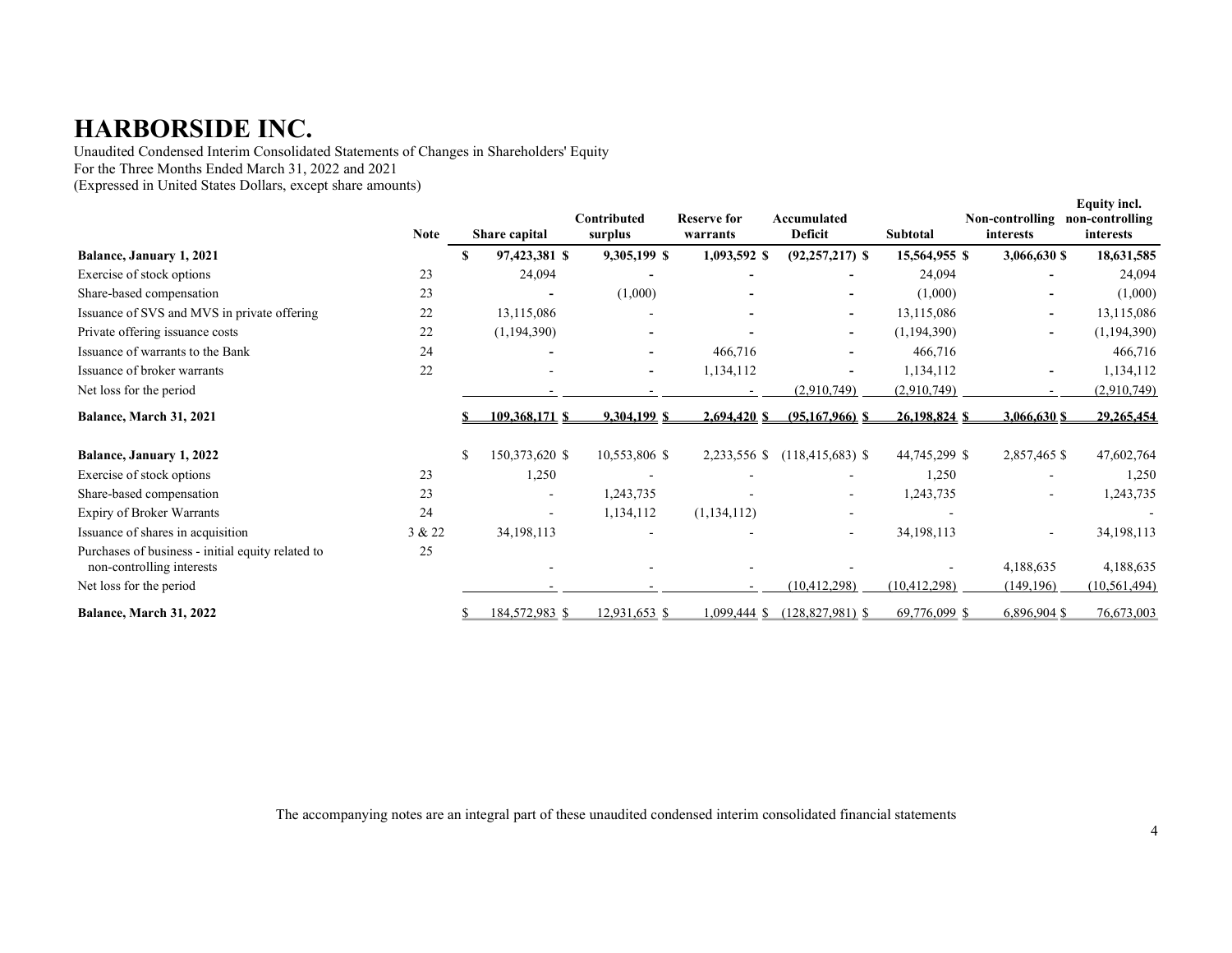Unaudited Condensed Interim Consolidated Statements of Cash Flows For the Three Months Ended March 31, 2022 and 2021 (Expressed in United States Dollars, except share amounts)

| <b>Note</b><br>March 31, 2022<br><b>March 31, 2021</b><br><b>Operating Activities</b><br>\$<br>Net loss for the period<br>$(10, 561, 494)$ \$<br>(2,910,749)<br>Adjustments to reconcile net loss to cash flow:<br>23<br>(1,000)<br>Share-based compensation<br>1,243,735<br>11.12 & 13<br>Depreciation and amortization<br>1,718,885<br>727,240<br>Changes in fair value less costs to sell of biological asset transformation<br>6<br>717,230<br>1,264,212<br>18<br>Fair value gain in other current assets and derivative liabilities<br>(678, 348)<br>(2,013,059)<br>$\overline{4}$<br>Provision for expected credit losses<br>130,440<br>77,042<br>9 & 27<br>Interest income on notes receivable - related party, note receivable and<br>investments and advances<br>(266, 624)<br>(54, 411)<br>Lease modification<br>(11,291)<br>Professional fees classified as financing activities - private placement of<br>596,157<br>equity units<br>Amortization of other current assets and debt issuance costs<br>577,994<br>Accrued interest on lease liabilities<br>13<br>223,899<br>415,643<br>Loss on disposal of property, plant and equipment<br>11<br>77,163<br>49,576<br>45,199<br>Foreign exchange loss<br>(6,028,818)<br>(2,603,743)<br>Changes in non-cash working capital:<br>Accounts receivable, net<br>4<br>217,853<br>1,041,997<br>5<br>Inventories<br>(165,680)<br>(5,367)<br><b>Biological</b> assets<br>6<br>(1,599,297)<br>(245, 947)<br>Prepaid expenses<br>7<br>468,193<br>(9,042)<br>Due from other entities<br>(10,371)<br>Deposits and other assets<br>(44, 919)<br>14<br>Accounts payable and accrued liabilities<br>4,083,714<br>560,727<br>Due to related parties<br>(144,000)<br>21<br>1,201,043<br>1,253,496<br>Income tax payable<br>Provisions<br>19<br>367,567<br>447,187<br>Accrued interest on note payable<br>65,000<br>139,436<br>21<br>Deferred tax liability<br>35,916<br>(178, 243)<br>(852, 495)<br><b>Cash Flows used in Operating Activities</b><br>(300, 803)<br><b>Financing Activities</b><br>26,990,719<br>Net proceeds raised in private offering<br>22<br>Net proceeds (repayment) from revolving credit facility<br>16<br>(12,000,000)<br>316,400<br>Net proceeds from term loan<br>17<br>14,648,017<br>Repayments of notes payable<br>(10,000)<br>13<br>Payments of principal portion of lease liabilities<br>(365, 650)<br>(735, 418)<br>Proceeds from exercise of stock options<br>23<br>1,250<br>24,094<br>1,903,849<br><b>Cash Flows provided by Financing Activities</b><br>26,965,563 |  | <b>For the Three Months Ended</b> |  |  |  |
|-----------------------------------------------------------------------------------------------------------------------------------------------------------------------------------------------------------------------------------------------------------------------------------------------------------------------------------------------------------------------------------------------------------------------------------------------------------------------------------------------------------------------------------------------------------------------------------------------------------------------------------------------------------------------------------------------------------------------------------------------------------------------------------------------------------------------------------------------------------------------------------------------------------------------------------------------------------------------------------------------------------------------------------------------------------------------------------------------------------------------------------------------------------------------------------------------------------------------------------------------------------------------------------------------------------------------------------------------------------------------------------------------------------------------------------------------------------------------------------------------------------------------------------------------------------------------------------------------------------------------------------------------------------------------------------------------------------------------------------------------------------------------------------------------------------------------------------------------------------------------------------------------------------------------------------------------------------------------------------------------------------------------------------------------------------------------------------------------------------------------------------------------------------------------------------------------------------------------------------------------------------------------------------------------------------------------------------------------------------------------------------------------------------------------------------------------------------------------------------------------------------------------------------------------|--|-----------------------------------|--|--|--|
|                                                                                                                                                                                                                                                                                                                                                                                                                                                                                                                                                                                                                                                                                                                                                                                                                                                                                                                                                                                                                                                                                                                                                                                                                                                                                                                                                                                                                                                                                                                                                                                                                                                                                                                                                                                                                                                                                                                                                                                                                                                                                                                                                                                                                                                                                                                                                                                                                                                                                                                                               |  |                                   |  |  |  |
|                                                                                                                                                                                                                                                                                                                                                                                                                                                                                                                                                                                                                                                                                                                                                                                                                                                                                                                                                                                                                                                                                                                                                                                                                                                                                                                                                                                                                                                                                                                                                                                                                                                                                                                                                                                                                                                                                                                                                                                                                                                                                                                                                                                                                                                                                                                                                                                                                                                                                                                                               |  |                                   |  |  |  |
|                                                                                                                                                                                                                                                                                                                                                                                                                                                                                                                                                                                                                                                                                                                                                                                                                                                                                                                                                                                                                                                                                                                                                                                                                                                                                                                                                                                                                                                                                                                                                                                                                                                                                                                                                                                                                                                                                                                                                                                                                                                                                                                                                                                                                                                                                                                                                                                                                                                                                                                                               |  |                                   |  |  |  |
|                                                                                                                                                                                                                                                                                                                                                                                                                                                                                                                                                                                                                                                                                                                                                                                                                                                                                                                                                                                                                                                                                                                                                                                                                                                                                                                                                                                                                                                                                                                                                                                                                                                                                                                                                                                                                                                                                                                                                                                                                                                                                                                                                                                                                                                                                                                                                                                                                                                                                                                                               |  |                                   |  |  |  |
|                                                                                                                                                                                                                                                                                                                                                                                                                                                                                                                                                                                                                                                                                                                                                                                                                                                                                                                                                                                                                                                                                                                                                                                                                                                                                                                                                                                                                                                                                                                                                                                                                                                                                                                                                                                                                                                                                                                                                                                                                                                                                                                                                                                                                                                                                                                                                                                                                                                                                                                                               |  |                                   |  |  |  |
|                                                                                                                                                                                                                                                                                                                                                                                                                                                                                                                                                                                                                                                                                                                                                                                                                                                                                                                                                                                                                                                                                                                                                                                                                                                                                                                                                                                                                                                                                                                                                                                                                                                                                                                                                                                                                                                                                                                                                                                                                                                                                                                                                                                                                                                                                                                                                                                                                                                                                                                                               |  |                                   |  |  |  |
|                                                                                                                                                                                                                                                                                                                                                                                                                                                                                                                                                                                                                                                                                                                                                                                                                                                                                                                                                                                                                                                                                                                                                                                                                                                                                                                                                                                                                                                                                                                                                                                                                                                                                                                                                                                                                                                                                                                                                                                                                                                                                                                                                                                                                                                                                                                                                                                                                                                                                                                                               |  |                                   |  |  |  |
|                                                                                                                                                                                                                                                                                                                                                                                                                                                                                                                                                                                                                                                                                                                                                                                                                                                                                                                                                                                                                                                                                                                                                                                                                                                                                                                                                                                                                                                                                                                                                                                                                                                                                                                                                                                                                                                                                                                                                                                                                                                                                                                                                                                                                                                                                                                                                                                                                                                                                                                                               |  |                                   |  |  |  |
|                                                                                                                                                                                                                                                                                                                                                                                                                                                                                                                                                                                                                                                                                                                                                                                                                                                                                                                                                                                                                                                                                                                                                                                                                                                                                                                                                                                                                                                                                                                                                                                                                                                                                                                                                                                                                                                                                                                                                                                                                                                                                                                                                                                                                                                                                                                                                                                                                                                                                                                                               |  |                                   |  |  |  |
|                                                                                                                                                                                                                                                                                                                                                                                                                                                                                                                                                                                                                                                                                                                                                                                                                                                                                                                                                                                                                                                                                                                                                                                                                                                                                                                                                                                                                                                                                                                                                                                                                                                                                                                                                                                                                                                                                                                                                                                                                                                                                                                                                                                                                                                                                                                                                                                                                                                                                                                                               |  |                                   |  |  |  |
|                                                                                                                                                                                                                                                                                                                                                                                                                                                                                                                                                                                                                                                                                                                                                                                                                                                                                                                                                                                                                                                                                                                                                                                                                                                                                                                                                                                                                                                                                                                                                                                                                                                                                                                                                                                                                                                                                                                                                                                                                                                                                                                                                                                                                                                                                                                                                                                                                                                                                                                                               |  |                                   |  |  |  |
|                                                                                                                                                                                                                                                                                                                                                                                                                                                                                                                                                                                                                                                                                                                                                                                                                                                                                                                                                                                                                                                                                                                                                                                                                                                                                                                                                                                                                                                                                                                                                                                                                                                                                                                                                                                                                                                                                                                                                                                                                                                                                                                                                                                                                                                                                                                                                                                                                                                                                                                                               |  |                                   |  |  |  |
|                                                                                                                                                                                                                                                                                                                                                                                                                                                                                                                                                                                                                                                                                                                                                                                                                                                                                                                                                                                                                                                                                                                                                                                                                                                                                                                                                                                                                                                                                                                                                                                                                                                                                                                                                                                                                                                                                                                                                                                                                                                                                                                                                                                                                                                                                                                                                                                                                                                                                                                                               |  |                                   |  |  |  |
|                                                                                                                                                                                                                                                                                                                                                                                                                                                                                                                                                                                                                                                                                                                                                                                                                                                                                                                                                                                                                                                                                                                                                                                                                                                                                                                                                                                                                                                                                                                                                                                                                                                                                                                                                                                                                                                                                                                                                                                                                                                                                                                                                                                                                                                                                                                                                                                                                                                                                                                                               |  |                                   |  |  |  |
|                                                                                                                                                                                                                                                                                                                                                                                                                                                                                                                                                                                                                                                                                                                                                                                                                                                                                                                                                                                                                                                                                                                                                                                                                                                                                                                                                                                                                                                                                                                                                                                                                                                                                                                                                                                                                                                                                                                                                                                                                                                                                                                                                                                                                                                                                                                                                                                                                                                                                                                                               |  |                                   |  |  |  |
|                                                                                                                                                                                                                                                                                                                                                                                                                                                                                                                                                                                                                                                                                                                                                                                                                                                                                                                                                                                                                                                                                                                                                                                                                                                                                                                                                                                                                                                                                                                                                                                                                                                                                                                                                                                                                                                                                                                                                                                                                                                                                                                                                                                                                                                                                                                                                                                                                                                                                                                                               |  |                                   |  |  |  |
|                                                                                                                                                                                                                                                                                                                                                                                                                                                                                                                                                                                                                                                                                                                                                                                                                                                                                                                                                                                                                                                                                                                                                                                                                                                                                                                                                                                                                                                                                                                                                                                                                                                                                                                                                                                                                                                                                                                                                                                                                                                                                                                                                                                                                                                                                                                                                                                                                                                                                                                                               |  |                                   |  |  |  |
|                                                                                                                                                                                                                                                                                                                                                                                                                                                                                                                                                                                                                                                                                                                                                                                                                                                                                                                                                                                                                                                                                                                                                                                                                                                                                                                                                                                                                                                                                                                                                                                                                                                                                                                                                                                                                                                                                                                                                                                                                                                                                                                                                                                                                                                                                                                                                                                                                                                                                                                                               |  |                                   |  |  |  |
|                                                                                                                                                                                                                                                                                                                                                                                                                                                                                                                                                                                                                                                                                                                                                                                                                                                                                                                                                                                                                                                                                                                                                                                                                                                                                                                                                                                                                                                                                                                                                                                                                                                                                                                                                                                                                                                                                                                                                                                                                                                                                                                                                                                                                                                                                                                                                                                                                                                                                                                                               |  |                                   |  |  |  |
|                                                                                                                                                                                                                                                                                                                                                                                                                                                                                                                                                                                                                                                                                                                                                                                                                                                                                                                                                                                                                                                                                                                                                                                                                                                                                                                                                                                                                                                                                                                                                                                                                                                                                                                                                                                                                                                                                                                                                                                                                                                                                                                                                                                                                                                                                                                                                                                                                                                                                                                                               |  |                                   |  |  |  |
|                                                                                                                                                                                                                                                                                                                                                                                                                                                                                                                                                                                                                                                                                                                                                                                                                                                                                                                                                                                                                                                                                                                                                                                                                                                                                                                                                                                                                                                                                                                                                                                                                                                                                                                                                                                                                                                                                                                                                                                                                                                                                                                                                                                                                                                                                                                                                                                                                                                                                                                                               |  |                                   |  |  |  |
|                                                                                                                                                                                                                                                                                                                                                                                                                                                                                                                                                                                                                                                                                                                                                                                                                                                                                                                                                                                                                                                                                                                                                                                                                                                                                                                                                                                                                                                                                                                                                                                                                                                                                                                                                                                                                                                                                                                                                                                                                                                                                                                                                                                                                                                                                                                                                                                                                                                                                                                                               |  |                                   |  |  |  |
|                                                                                                                                                                                                                                                                                                                                                                                                                                                                                                                                                                                                                                                                                                                                                                                                                                                                                                                                                                                                                                                                                                                                                                                                                                                                                                                                                                                                                                                                                                                                                                                                                                                                                                                                                                                                                                                                                                                                                                                                                                                                                                                                                                                                                                                                                                                                                                                                                                                                                                                                               |  |                                   |  |  |  |
|                                                                                                                                                                                                                                                                                                                                                                                                                                                                                                                                                                                                                                                                                                                                                                                                                                                                                                                                                                                                                                                                                                                                                                                                                                                                                                                                                                                                                                                                                                                                                                                                                                                                                                                                                                                                                                                                                                                                                                                                                                                                                                                                                                                                                                                                                                                                                                                                                                                                                                                                               |  |                                   |  |  |  |
|                                                                                                                                                                                                                                                                                                                                                                                                                                                                                                                                                                                                                                                                                                                                                                                                                                                                                                                                                                                                                                                                                                                                                                                                                                                                                                                                                                                                                                                                                                                                                                                                                                                                                                                                                                                                                                                                                                                                                                                                                                                                                                                                                                                                                                                                                                                                                                                                                                                                                                                                               |  |                                   |  |  |  |
|                                                                                                                                                                                                                                                                                                                                                                                                                                                                                                                                                                                                                                                                                                                                                                                                                                                                                                                                                                                                                                                                                                                                                                                                                                                                                                                                                                                                                                                                                                                                                                                                                                                                                                                                                                                                                                                                                                                                                                                                                                                                                                                                                                                                                                                                                                                                                                                                                                                                                                                                               |  |                                   |  |  |  |
|                                                                                                                                                                                                                                                                                                                                                                                                                                                                                                                                                                                                                                                                                                                                                                                                                                                                                                                                                                                                                                                                                                                                                                                                                                                                                                                                                                                                                                                                                                                                                                                                                                                                                                                                                                                                                                                                                                                                                                                                                                                                                                                                                                                                                                                                                                                                                                                                                                                                                                                                               |  |                                   |  |  |  |
|                                                                                                                                                                                                                                                                                                                                                                                                                                                                                                                                                                                                                                                                                                                                                                                                                                                                                                                                                                                                                                                                                                                                                                                                                                                                                                                                                                                                                                                                                                                                                                                                                                                                                                                                                                                                                                                                                                                                                                                                                                                                                                                                                                                                                                                                                                                                                                                                                                                                                                                                               |  |                                   |  |  |  |
|                                                                                                                                                                                                                                                                                                                                                                                                                                                                                                                                                                                                                                                                                                                                                                                                                                                                                                                                                                                                                                                                                                                                                                                                                                                                                                                                                                                                                                                                                                                                                                                                                                                                                                                                                                                                                                                                                                                                                                                                                                                                                                                                                                                                                                                                                                                                                                                                                                                                                                                                               |  |                                   |  |  |  |
|                                                                                                                                                                                                                                                                                                                                                                                                                                                                                                                                                                                                                                                                                                                                                                                                                                                                                                                                                                                                                                                                                                                                                                                                                                                                                                                                                                                                                                                                                                                                                                                                                                                                                                                                                                                                                                                                                                                                                                                                                                                                                                                                                                                                                                                                                                                                                                                                                                                                                                                                               |  |                                   |  |  |  |
|                                                                                                                                                                                                                                                                                                                                                                                                                                                                                                                                                                                                                                                                                                                                                                                                                                                                                                                                                                                                                                                                                                                                                                                                                                                                                                                                                                                                                                                                                                                                                                                                                                                                                                                                                                                                                                                                                                                                                                                                                                                                                                                                                                                                                                                                                                                                                                                                                                                                                                                                               |  |                                   |  |  |  |
|                                                                                                                                                                                                                                                                                                                                                                                                                                                                                                                                                                                                                                                                                                                                                                                                                                                                                                                                                                                                                                                                                                                                                                                                                                                                                                                                                                                                                                                                                                                                                                                                                                                                                                                                                                                                                                                                                                                                                                                                                                                                                                                                                                                                                                                                                                                                                                                                                                                                                                                                               |  |                                   |  |  |  |
|                                                                                                                                                                                                                                                                                                                                                                                                                                                                                                                                                                                                                                                                                                                                                                                                                                                                                                                                                                                                                                                                                                                                                                                                                                                                                                                                                                                                                                                                                                                                                                                                                                                                                                                                                                                                                                                                                                                                                                                                                                                                                                                                                                                                                                                                                                                                                                                                                                                                                                                                               |  |                                   |  |  |  |
|                                                                                                                                                                                                                                                                                                                                                                                                                                                                                                                                                                                                                                                                                                                                                                                                                                                                                                                                                                                                                                                                                                                                                                                                                                                                                                                                                                                                                                                                                                                                                                                                                                                                                                                                                                                                                                                                                                                                                                                                                                                                                                                                                                                                                                                                                                                                                                                                                                                                                                                                               |  |                                   |  |  |  |
|                                                                                                                                                                                                                                                                                                                                                                                                                                                                                                                                                                                                                                                                                                                                                                                                                                                                                                                                                                                                                                                                                                                                                                                                                                                                                                                                                                                                                                                                                                                                                                                                                                                                                                                                                                                                                                                                                                                                                                                                                                                                                                                                                                                                                                                                                                                                                                                                                                                                                                                                               |  |                                   |  |  |  |
|                                                                                                                                                                                                                                                                                                                                                                                                                                                                                                                                                                                                                                                                                                                                                                                                                                                                                                                                                                                                                                                                                                                                                                                                                                                                                                                                                                                                                                                                                                                                                                                                                                                                                                                                                                                                                                                                                                                                                                                                                                                                                                                                                                                                                                                                                                                                                                                                                                                                                                                                               |  |                                   |  |  |  |
|                                                                                                                                                                                                                                                                                                                                                                                                                                                                                                                                                                                                                                                                                                                                                                                                                                                                                                                                                                                                                                                                                                                                                                                                                                                                                                                                                                                                                                                                                                                                                                                                                                                                                                                                                                                                                                                                                                                                                                                                                                                                                                                                                                                                                                                                                                                                                                                                                                                                                                                                               |  |                                   |  |  |  |
|                                                                                                                                                                                                                                                                                                                                                                                                                                                                                                                                                                                                                                                                                                                                                                                                                                                                                                                                                                                                                                                                                                                                                                                                                                                                                                                                                                                                                                                                                                                                                                                                                                                                                                                                                                                                                                                                                                                                                                                                                                                                                                                                                                                                                                                                                                                                                                                                                                                                                                                                               |  |                                   |  |  |  |
|                                                                                                                                                                                                                                                                                                                                                                                                                                                                                                                                                                                                                                                                                                                                                                                                                                                                                                                                                                                                                                                                                                                                                                                                                                                                                                                                                                                                                                                                                                                                                                                                                                                                                                                                                                                                                                                                                                                                                                                                                                                                                                                                                                                                                                                                                                                                                                                                                                                                                                                                               |  |                                   |  |  |  |
|                                                                                                                                                                                                                                                                                                                                                                                                                                                                                                                                                                                                                                                                                                                                                                                                                                                                                                                                                                                                                                                                                                                                                                                                                                                                                                                                                                                                                                                                                                                                                                                                                                                                                                                                                                                                                                                                                                                                                                                                                                                                                                                                                                                                                                                                                                                                                                                                                                                                                                                                               |  |                                   |  |  |  |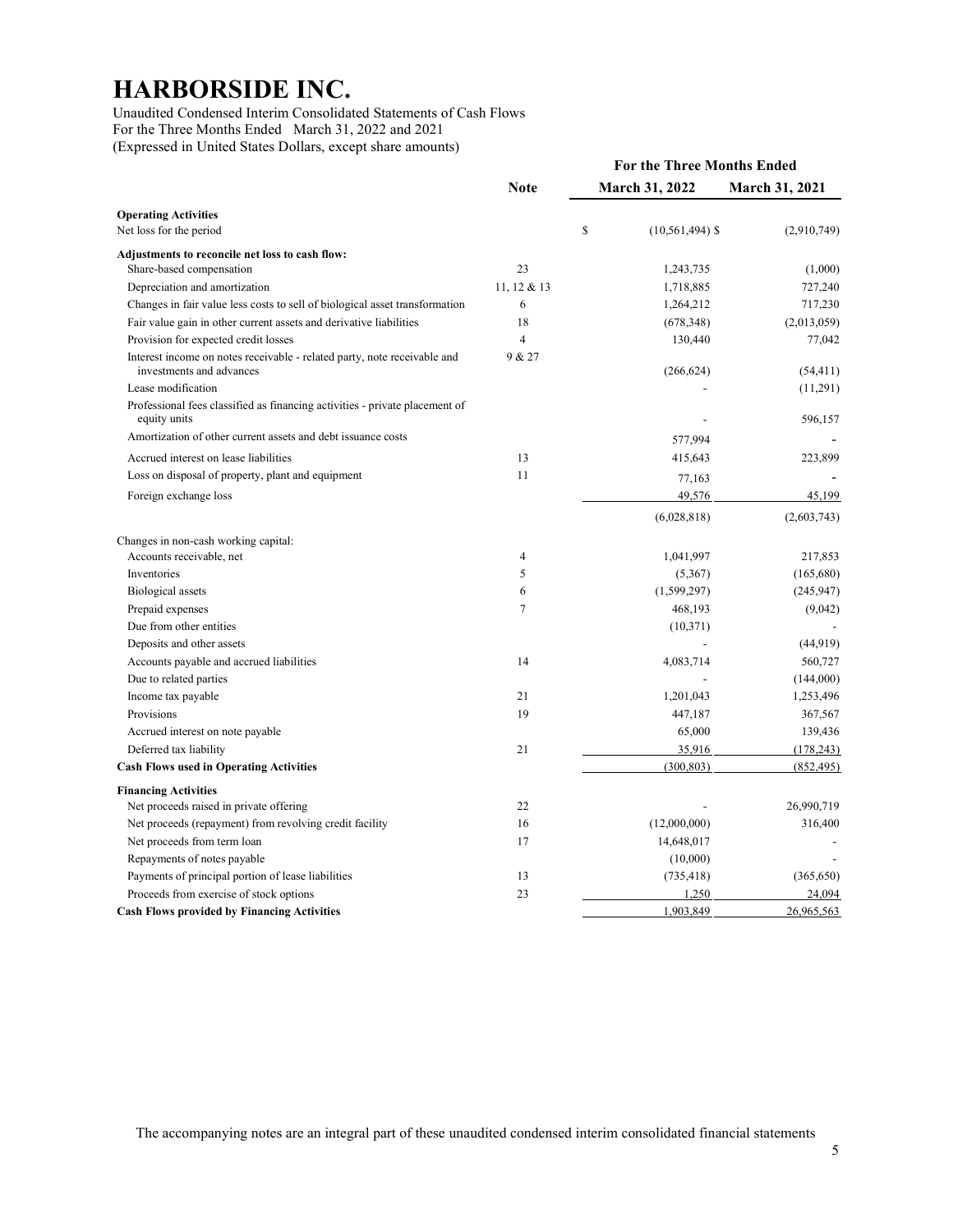Unaudited Condensed Interim Consolidated Statements of Cash Flows For the Three Months Ended March 31, 2022 and 2021 (Expressed in United States Dollars, except share amounts)

|                                                         |             | <b>For the Three Months Ended</b> |                       |                       |  |
|---------------------------------------------------------|-------------|-----------------------------------|-----------------------|-----------------------|--|
|                                                         | <b>Note</b> |                                   | <b>March 31, 2022</b> | <b>March 31, 2021</b> |  |
| <b>Investing Activities</b>                             |             |                                   |                       |                       |  |
| Investment in debentures                                | 9           |                                   |                       | (5,000,000)           |  |
| Cash received in Urbn Leaf Acquisition                  | 3           |                                   | 3,268,427             |                       |  |
| Purchases of property, plant and equipment              | 11          |                                   | (75, 411)             | (727, 535)            |  |
| Cash Flows provided by (used in) Investing Activities   |             |                                   | 3,193,016             | (5,727,535)           |  |
| Increase in cash and restricted cash                    |             |                                   | 4,796,062             | 20,385,533            |  |
| Effects of foreign exchange on cash and restricted cash |             |                                   | (114,214)             | 79,723                |  |
| Cash and restricted cash, beginning of period           |             |                                   | 9,091,405             | 10,458,545            |  |
| Cash and restricted cash, end of period                 |             |                                   | 13,773,253 \$         | 30,923,801            |  |
| Cash and restricted cash consisted of the following:    |             |                                   |                       |                       |  |
| Cash                                                    |             |                                   | 10,923,177            | 30,607,551            |  |
| Restricted cash - interest reserves                     | 16          |                                   | 2,850,076             | 316,250               |  |
|                                                         |             |                                   | 13,773,253 \$         | 30,923,801            |  |
| <b>Supplementary Information</b>                        |             |                                   |                       |                       |  |
| Cash paid during the period for:                        |             |                                   |                       |                       |  |
| Interest                                                |             | \$                                | 387,944 \$            | 242,001               |  |
| <b>Non-Cash Investing and Financing Activities</b>      |             |                                   |                       |                       |  |
| Issuance of warrants to Bank                            | 16 & 24     | \$                                | - \$                  | 466,716               |  |
| Issuance of Broker Warrants                             | 24          |                                   |                       | 1,134,112             |  |
| <b>Expiry of Broker Warrants</b>                        | 24          |                                   | (1, 134, 112)         |                       |  |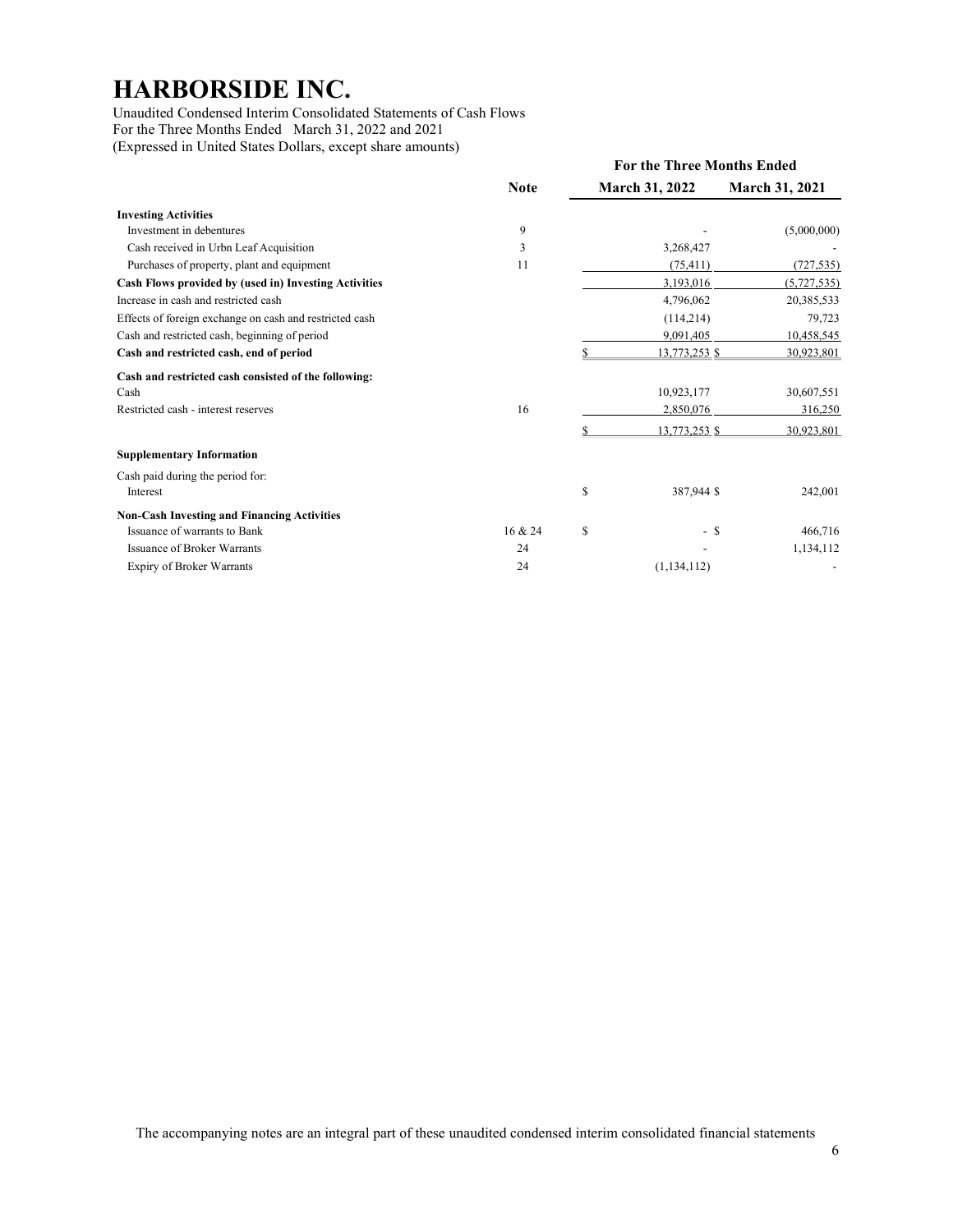### Notes to the Unaudited Condensed Interim Consolidated Financial Statements For the Three Months Ended March 31, 2022 and 2021 (Expressed in United States Dollars, except share amounts)

### 1. Nature of Operations

Harborside Inc. ("Harborside" or the "Company"), through its affiliated entities, is a fully licensed, vertically integrated omni-channel cannabis company, with its business consisting of three primarily segments: (i) retail sales, including direct to consumer and delivery, (ii) cultivation, processing and manufacturing, including "white label" production of consumer packaged goods for other cannabis companies, and (iii) wholesale sales, including branded product sales of consumer packaged goods. The Company provides an omni-channel experience to customers in the adult-use and medical markets. The Company operates in and/or has ownership interests in California and Oregon, pursuant to state and local laws and regulations, and is focused on building and maintaining its position as one of California's premier vertically integrated cannabis companies.

As at March 31, 2022, the Company's retail presence includes the following:

- Four owned and operated Harborside branded retail dispensaries located in Oakland, San Jose, San Leandro and Desert Hot Springs, California;
- Eight owned and operated Urbn Leaf (as defined below) branded retail dispensaries located in San Diego, San Ysidro, Grover Beach, Seaside, La Mesa, Grossmont, San Jose and Vista, California;
- One owned and operated dispensary located in Eugene, Oregon (the "Terpene Station Dispensary");
- 21% interest in FGW Haight Inc. ("FGW"), a company with the conditional use approval necessary to operate a retail dispensary in the Haight Ashbury area of San Francisco. FGW received the necessary approvals and opened the Haight Ashbury San Francisco retail dispensary under the Harborside brand in April 2022 (Note 32); and,
- Retail delivery services which (a) cover the greater San Francisco Bay Area of California from its Harborside branded retail stores in Oakland and San Jose; (b) cover the Grover Beach and San Ysidro areas from its Urbn Leaf branded stores in each of these areas; and (c) include a partnership with a third party for delivery services in the greater San Diego area.

As at March 31, 2022, the Company owned and operated a cultivation and production facility in Salinas, California (the "Salinas Production Campus"), a manufacturing facility in Oakland, California and distribution centers in both San Jose and Los Angeles, California.

The Company owns or controls a number of different cannabis brands that it sells through wholesale and retail markets including "Harborside", "Harborside Farms", "Key", "Terpene Station", "Sublime", "Fuzzies", and "Urbn Leaf".

On April 4, 2022, the Company acquired 100% of the equity interests of LPF JV Corporation ("Loudpack"), a leading manufacturer, cultivator, and distributor of award-winning cannabis brands in California (Note 32).

The Company's subordinate voting shares ("SVS") are listed on the Canadian Securities Exchange (the "CSE") under the trading symbol "HBOR" and on the OTCQX under the trading symbol "HBORF". The Company's registered office is located at 181 Bay Street, Suite 1800, Toronto, Ontario, M5J 2T9, Canada, and the Company's head office is located at 1295 W Morena Blvd., San Diego, California 92110, United States.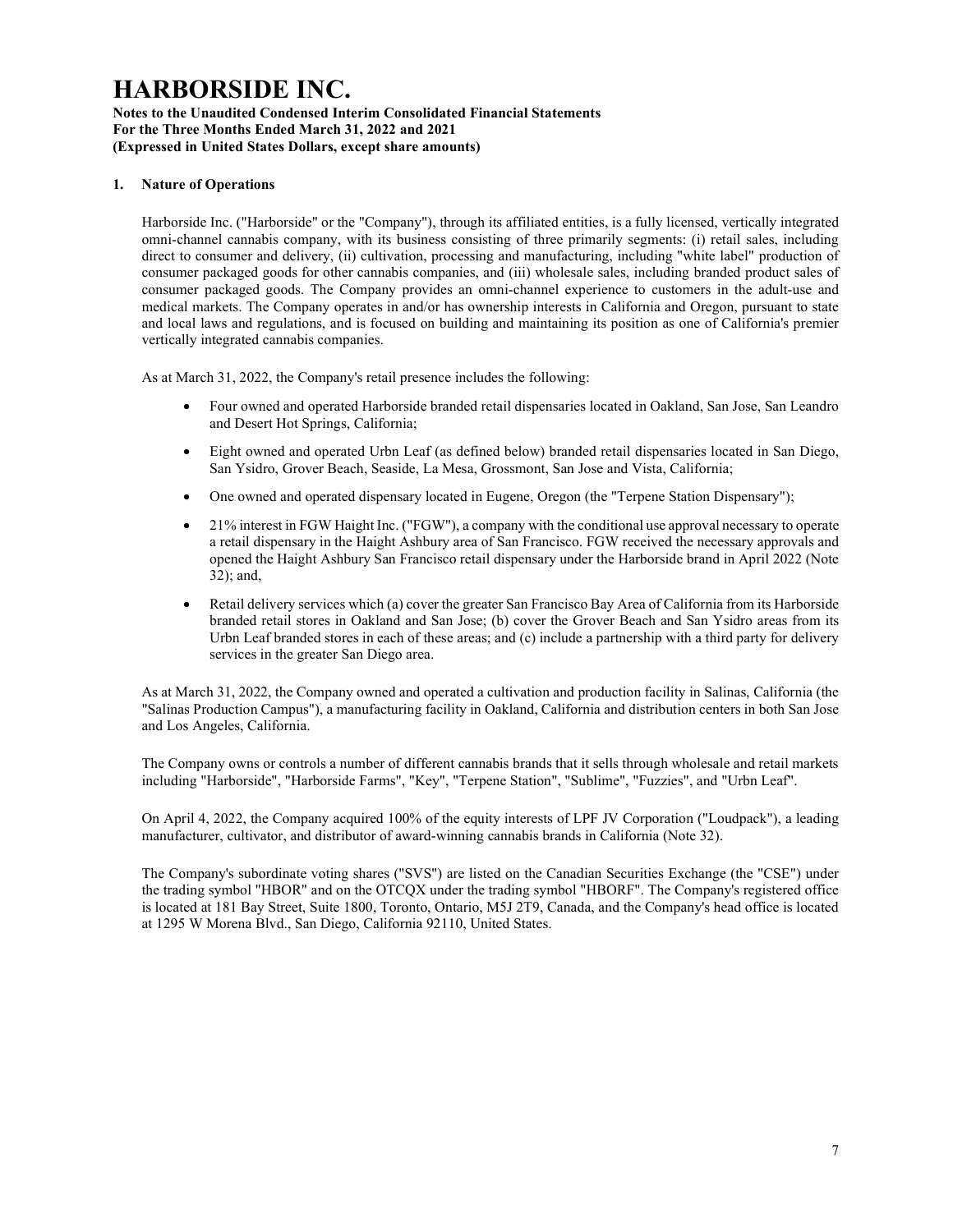Notes to the Unaudited Condensed Interim Consolidated Financial Statements For the Three Months Ended March 31, 2022 and 2021 (Expressed in United States Dollars, except share amounts)

### 2. Summary of Significant Accounting Policies

### 2.1 Statement of Compliance and Basis of Measurement

The Company's unaudited condensed interim consolidated financial statements for the three months ended March 31, 2022, including comparatives, have been prepared in accordance with International Accounting Standards 34, Interim Financial Reporting. Certain information and footnote disclosures normally included in the audited annual consolidated financial statements prepared in accordance with International Financial Reporting Standards ("IFRS") as issued by the International Accounting Standards Board ("IASB") and Interpretations of the IFRS Interpretations Committee ("IFRIC"), have been omitted or condensed. These unaudited condensed interim consolidated financial statements should be read in conjunction with the Company's audited consolidated financial statements for the year ended December 31, 2021, and the related notes thereto, and have been prepared using the same accounting policies described therein.

These unaudited condensed interim consolidated financial statements were authorized for issuance by the Company's Board on May 26, 2022.

## 2.2 Functional Currency

The functional currency of the Company and each of its subsidiaries is the United States ("U.S.") dollar. Unless otherwise indicated, these unaudited condensed interim consolidated financial statements are presented in U.S. dollars (\$ or "USD"). All references to "C\$" or "CAD" pertain to Canadian dollars.

### 2.3 Basis of Consolidation

These unaudited condensed interim consolidated financial statements incorporate the accounts of the Company and its wholly-owned subsidiaries as follows:

|                                                   |                     |                             | Percentage<br>Owned $(\% )$ | Percentage<br>Owned $(\% )$ |
|---------------------------------------------------|---------------------|-----------------------------|-----------------------------|-----------------------------|
| Name                                              | <b>Jurisdiction</b> | <b>Purpose</b>              | March 31,<br>2022           | December 31,<br>2021        |
| Harborside Inc.                                   | Ontario, Canada     | Parent                      | 100                         | 100                         |
| 658 East San Ysidro Blvd LLC                      | California, U.S.    | Real Estate Holding Company | 100                         | $\overline{\phantom{0}}$    |
| 680 Broadway Master, LLC                          | California, U.S.    | <b>Operating Company</b>    | 50                          | $\overline{\phantom{a}}$    |
| 909 West Vista Way LLC                            | California, U.S.    | Real Estate Holding Company | 100                         | $\overline{\phantom{0}}$    |
| Accucanna Holdings Inc.                           | California, U.S.    | Holding Company             | 100                         | 100                         |
| Accucanna LLC                                     | California, U.S.    | <b>Operating Company</b>    | 100                         | 100                         |
| Accucanna RE, LLC                                 | California, U.S.    | <b>Operating Company</b>    | 100                         | 100                         |
| Banana LLC                                        | California, U.S.    | <b>Operating Company</b>    | 75                          | $\overline{a}$              |
| Belling Distribution, Inc.                        | California, U.S.    | <b>Operating Company</b>    | 100                         | $\overline{\phantom{0}}$    |
| Calgen Trading Inc.                               | California, U.S.    | <b>Operating Company</b>    | 100                         | $\overline{\phantom{0}}$    |
| Encinal Productions RE, LLC                       | California, U.S.    | <b>Operating Company</b>    | 100                         | 100                         |
| FFC1, LLC                                         | California, U.S.    | <b>Holding Company</b>      | 100                         | 100                         |
| FGW Haight Inc.                                   | California, U.S.    | <b>Operating Company</b>    | 21                          | 21                          |
| FLRish Farms Cultivation 2, LLC                   | California, U.S.    | <b>Operating Company</b>    | 100                         | 100                         |
| FLRish Farms Management & Security Services, LLC  | California, U.S.    | Management Company          | 100                         | 100                         |
| FLRish, Inc.                                      | California, U.S.    | Management Company          | 100                         | 100                         |
| FLRish IP, LLC                                    | California, U.S.    | <b>Holding Company</b>      | 100                         | 100                         |
| FLRish Retail, LLC                                | California, U.S.    | <b>Holding Company</b>      | 100                         | 100                         |
| FLRish Retail Management & Security Services, LLC | California, U.S.    | Management Company          | 100                         | 100                         |
| Haight Acquisition Corporation                    | Delaware, U.S.      | <b>Holding Company</b>      | 100                         | 100                         |
| JLM Investment Group, LLC                         | California, U.S.    | <b>Holding Company</b>      | 67                          | $\overline{a}$              |
| Lafayette Street Property Management LLC          | California, U.S.    | <b>Operating Company</b>    | 90                          | $\overline{\phantom{0}}$    |
| LGC Holdings USA, Inc.                            | Nevada, U.S.        | <b>Holding Company</b>      | 100                         | 100                         |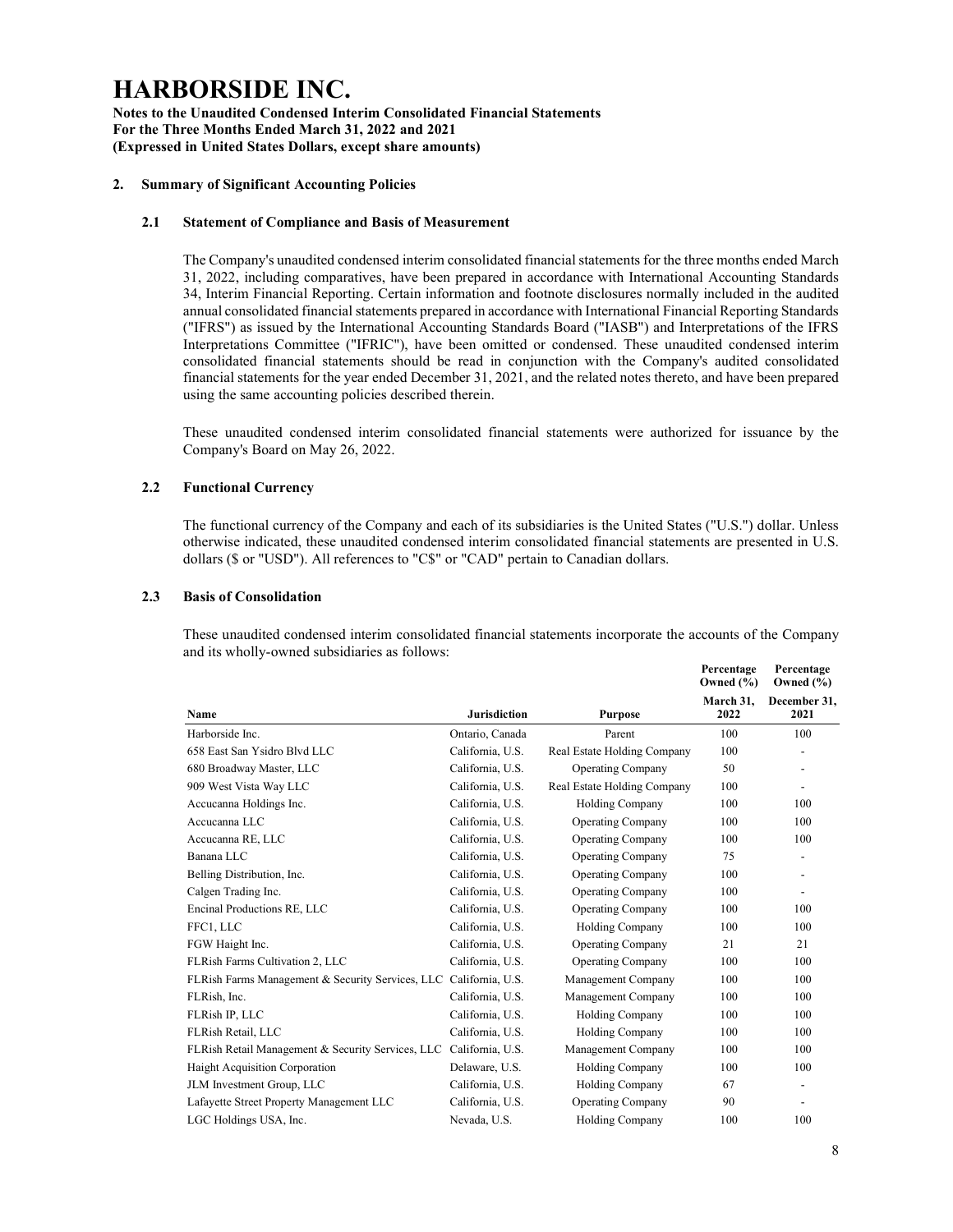Notes to the Unaudited Condensed Interim Consolidated Financial Statements For the Three Months Ended March 31, 2022 and 2021 (Expressed in United States Dollars, except share amounts)

#### 2. Summary of Significant Accounting Policies (continued)

#### 2.3 Basis of Consolidation (continued)

|                                                   |                     |                          | Percentage<br>Owned $(\% )$ | Percentage<br>Owned (%)  |
|---------------------------------------------------|---------------------|--------------------------|-----------------------------|--------------------------|
| Name                                              | <b>Jurisdiction</b> | <b>Purpose</b>           | March 31,<br>2022           | December 31,<br>2021     |
| LGC LOR DIS 1, LLC                                | Oregon, U.S.        | <b>Operating Company</b> | 100                         | 100                      |
| LGC LOR DIS 2, LLC                                | Oregon, U.S.        | <b>Operating Company</b> | 100                         | 100                      |
| Lineage GCL California, LLC                       | California, U.S.    | <b>Holding Company</b>   | 100                         | 100                      |
| Lineage GCL Oregon Corporation                    | Oregon, U.S.        | <b>Holding Company</b>   | 100                         | 100                      |
| Oakland Machining Supply SLB LLC                  | California, U.S.    | <b>Holding Company</b>   | 100                         | 100                      |
| Patients Mutual Assistance Collective Corporation | California, U.S.    | <b>Operating Company</b> | 100                         | 100                      |
| San Jose Wellness Solutions Corp.                 | California, U.S.    | <b>Operating Company</b> | 100                         | 100                      |
| San Leandro Wellness Solutions Inc.               | California, U.S.    | <b>Operating Company</b> | 100                         | 100                      |
| SaVaCa, LLC                                       | California, U.S.    | <b>Holding Company</b>   | 100                         | 100                      |
| Savature Inc.                                     | California, U.S.    | <b>Operating Company</b> | 100                         | 100                      |
| SBC Management LLC                                | California, U.S.    | Management Company       | 100                         | $\overline{\phantom{a}}$ |
| Sublime Machining Inc.                            | California, U.S.    | <b>Operating Company</b> | 100                         | 100                      |
| Sublimation Inc.                                  | Delaware, U.S.      | <b>Holding Company</b>   | 100                         | 100                      |
| ULBP Inc.                                         | California, U.S.    | <b>Operating Company</b> | 100                         | $\overline{\phantom{0}}$ |
| <b>ULRB LLC</b>                                   | California, U.S.    | <b>Operating Company</b> | 80                          | $\overline{a}$           |
| UL Benicia LLC                                    | California, U.S.    | <b>Operating Company</b> | 80                          |                          |
| UL Chula Two LLC                                  | California, U.S.    | <b>Operating Company</b> | 51                          | $\overline{a}$           |
| UL Holdings Inc.                                  | California, U.S.    | <b>Holding Company</b>   | 100                         |                          |
| UL Kenamar LLC                                    | California, U.S.    | <b>Operating Company</b> | 100                         |                          |
| UL La Mesa LLC                                    | California, U.S.    | <b>Operating Company</b> | 60                          |                          |
| UL Management LLC                                 | California, U.S.    | Management Company       | 100                         |                          |
| UL San Jose LLC                                   | California, U.S.    | <b>Operating Company</b> | 100                         |                          |
| UL Visalia LLC                                    | California, U.S.    | <b>Operating Company</b> | 80                          |                          |
| Unite Capital Corp.                               | Ontario, Canada     | <b>Holding Company</b>   | 100                         | 100                      |
| Uprooted, Inc.                                    | California, U.S.    | Operating Company        | 100                         | $\overline{a}$           |
| Uprooted LM LLC                                   | California, U.S.    | <b>Operating Company</b> | 100                         | $\overline{a}$           |

The unaudited condensed interim consolidated financial statements as at March 31, 2022 and December 31, 2021 include the accounts of the Company, its wholly-owned subsidiaries and entities over which the Company has control as defined in IFRS 10, Consolidated Financial Statements ("IFRS 10"). Entities over which the Company has control are presented on a consolidated basis from the date control commences. Control, as defined by IFRS 10 for purposes of determining the consolidated basis of financial statement presentation exists when the Company is exposed to, or has right to, variable returns as well as the ability to affect those returns through the power to direct the relevant activities of the entity. All of the consolidated entities were under control, as defined in IFRS 10 for purposes of determining the consolidated basis of financial statement presentation, during the entirety of the periods for which their respective results of operations were included in the consolidated statements. The unaudited condensed interim consolidated financial statements include all the assets, liabilities, revenues, expenses and cash flows of the Company and its subsidiaries that it controls after eliminating intercompany balances and transactions.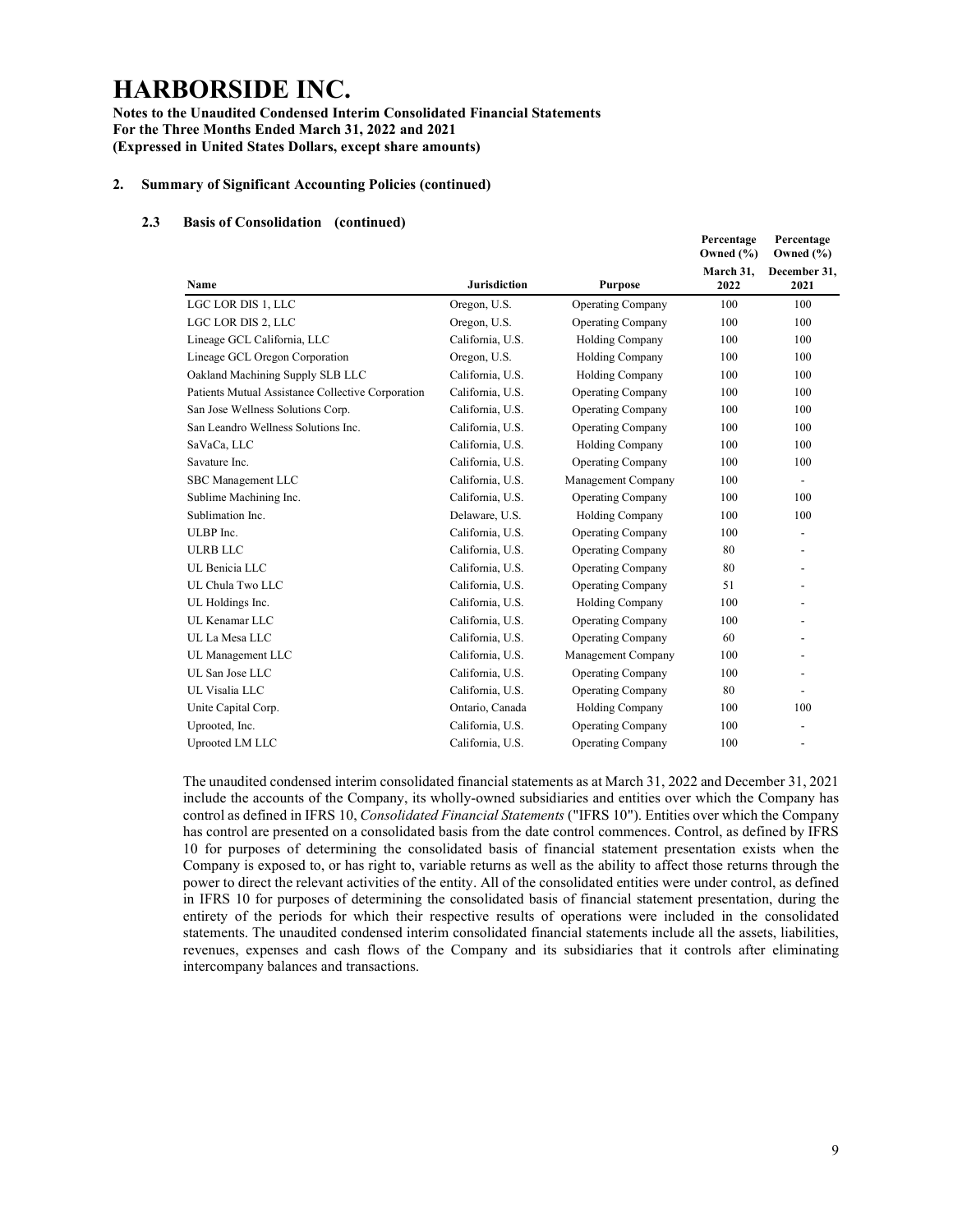Notes to the Unaudited Condensed Interim Consolidated Financial Statements For the Three Months Ended March 31, 2022 and 2021 (Expressed in United States Dollars, except share amounts)

### 2. Summary of Significant Accounting Policies (continued)

### 2.4 COVID-19 Estimation Uncertainty

The global pandemic outbreak of the novel strain of coronavirus ("COVID-19") has resulted in governments worldwide enacting emergency measures to combat the spread of the virus. In response to the outbreak, governmental authorities in the United States, Canada and internationally have introduced various recommendations and measures to try to limit the pandemic, including travel restrictions, border closures, non-essential business closures, quarantines, self-isolations, shelters-in-place and social distancing. For the time being and until economies stabilize, the Company has shifted its strategic approach and the manner in which it operates its business to continue providing affordable and high-quality products to its customers and ensure that its workplace and stores have appropriate measures in place to limit social interactions and enforce social distancing measures in accordance with applicable regulations. At the same time, the Company has also taken steps to alter its marketing methods, conserve cash and adjust its overall strategic direction to preserve the health of its business. COVID-19 has cast uncertainty on the assumptions used by management in making its judgments and estimates. At this point, the extent to which COVID-19 may impact the Company is uncertain; however, it is possible that COVID-19 may have a material adverse effect on the Company's business, results of operations and financial condition.

#### 2.5 Summary of Significant Accounting Policies

The Company completed one business combination during the three months ended March 31, 2022. The acquisition of UL Holdings Inc. ("Urbn Leaf") was accounted for in accordance with IFRS 3 (Note 3). Except as described below, due to the business combination (Note 3), the accounting policies applied in the preparation of the unaudited condensed interim consolidated financial statements are consistent with those applied and disclosed in the Company's audited consolidated financial statements for the year ended December 31, 2021.

#### 2.6 Due from other entities

Due from other entities represents balances for pre-operating entities for which the Company is expecting to acquire future interests. The Company, through its affiliated entities, manages pre-operating costs for other entities which include permitting fees, license applications, leasehold improvements and other charges for future retail, manufacturing, production and cultivation operating entities. Those expenses are held as due from the respective operating entity.

### 2.7 Revenue Recognition

#### Loyalty Rewards Program

The Company's Urbn Leaf branded retail dispensaries offer a loyalty rewards program to participating customers that allows customers to earn reward points to be used on future purchases of goods at a price that reflects a discount from the stand-alone selling price of a product. This program provides participating retail customers with a material right which is accounted for as a separate performance obligation.

Based on the stand-alone selling price allocation, management allocates a portion of the gross sales revenue generated to the material right. As the points are redeemed, a proportionate amount of the material right is recognized as revenue and at period end the amount of the material right represented by the unredeemed points is carried forward as a liability until points are redeemed or expire.

As at March 31, 2022, the Company had a loyalty program liability of \$1,129,021, which is recorded as a component of accounts payable and accrued liabilities in the accompanying Unaudited Condensed Interim Consolidated Statements of Financial Position.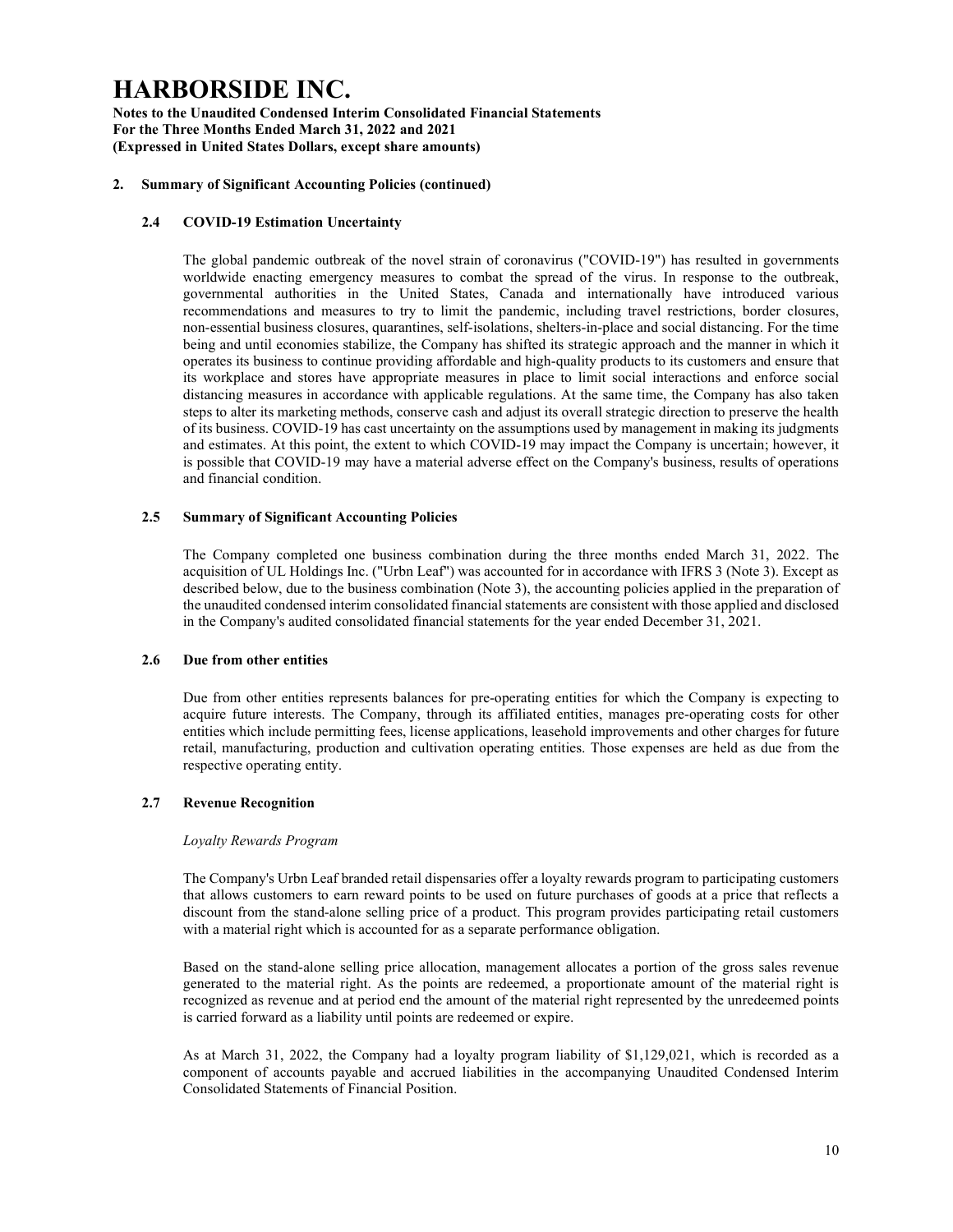Notes to the Unaudited Condensed Interim Consolidated Financial Statements For the Three Months Ended March 31, 2022 and 2021 (Expressed in United States Dollars, except share amounts)

### 2. Summary of Significant Accounting Policies (continued)

### 2.8 Financial Instruments

The Company classifies and measures financial instruments in accordance with IFRS 9, Financial Instruments. On initial recognition, a financial asset is classified as fair value through profit or loss ("FVTPL"), fair value through other comprehensive income ("FVTOCI"), or amortized cost. Purchases and sales of financial assets are recorded on a settlement date basis.

Subsequent to initial recognition, all investments are measured at fair value. All gains and losses arising from changes in fair value of the investments are presented in the Unaudited Condensed Interim Consolidated Statements of Income (Loss) and Comprehensive Income (Loss) in the period in which the gains or losses arise. The Company will only reclassify a financial asset when the Company changes its business model for managing the financial asset. All reclassifications are recorded at fair value at the date of reclassification, which becomes the new carrying value.

#### i. Financial assets classified at fair value through profit and loss

Financial assets are classified as FVTPL if the asset is an equity investment, if the Company has not elected to classify investments as FVTOCI, or if the Company's business model for holding the investment is achieved other than by both collecting contractual cash flows and by selling the assets. As at March 31, 2022 and December 31, 2021, the Company did not have any financial assets at FVTOCI.

FVTPL assets are initially recorded at fair value with realized gains and losses on disposition and subsequent changes in fair value recorded in net income (loss). Directly attributable transaction costs are recorded in net income (loss) as incurred.

#### ii. Non-derivative financial liabilities

Non-derivative financial liabilities are recognized initially on the date the Company becomes a party to the contractual obligations of the financial instrument. All non-derivative financial liabilities are recognized initially at fair value along with directly attributable transaction costs. Subsequent to initial measurement, non-derivative financial liabilities are measured at amortized cost using the effective interest method.

#### iii. Derivative financial instruments - warrants and options

A financial derivative, such as warrants or options, which will be settled with the Company's own equity instruments will be classified as an equity instrument if the derivative is to acquire a fixed number of the Company's own equity instruments for a fixed amount of U.S. dollars.

A financial derivative will be considered a financial liability at FVTPL if it is used to acquire a variable number of equity instruments and the options or warrants were not offered pro-rata to all existing owners of the class of non-derivative equity instruments.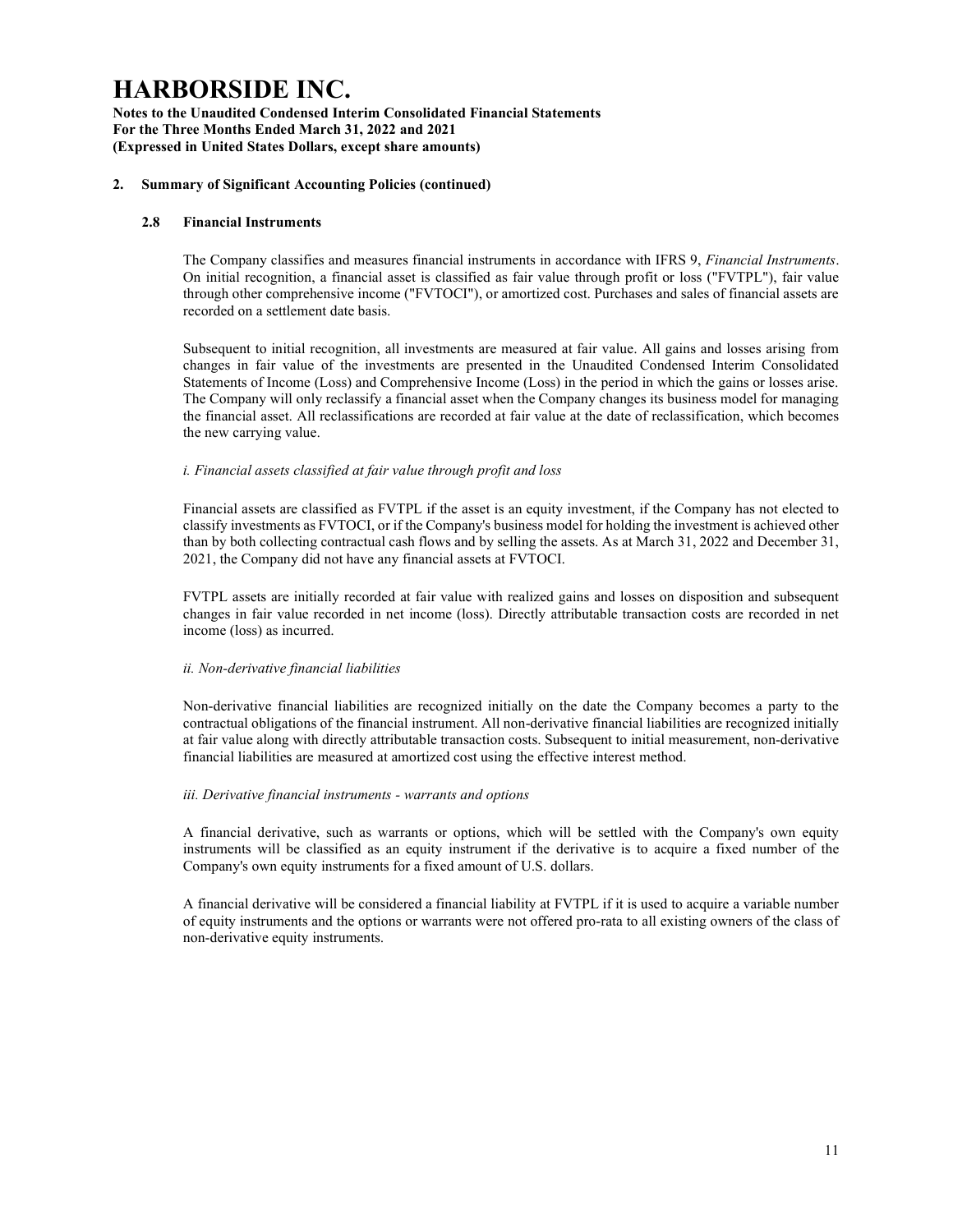Notes to the Unaudited Condensed Interim Consolidated Financial Statements For the Three Months Ended March 31, 2022 and 2021 (Expressed in United States Dollars, except share amounts)

### 2. Summary of Significant Accounting Policies (continued)

### 2.8 Financial Instruments (continued)

The following table presents the Company's classification of financial assets and financial liabilities as at March 31, 2022:

| <b>Financial assets/financial liabilities</b> | <b>Classification</b> |
|-----------------------------------------------|-----------------------|
| Cash and restricted cash                      | Amortized cost        |
| Accounts receivable, net                      | Amortized cost        |
| Other current assets                          | <b>FVTPL</b>          |
| Investments and advances                      | <b>FVTPL</b>          |
| Deposits and other assets                     | Amortized cost        |
| Due from other entities                       | Amortized cost        |
| Accounts payable and accrued liabilities      | Amortized cost        |
| Notes payable, net                            | Amortized cost        |
| Term loan, net                                | Amortized cost        |
| Revolving credit facility, net                | Amortized cost        |
| Derivative liabilities                        | <b>FVTPL</b>          |
|                                               |                       |

The Company recognizes a provision for expected credit losses on financial assets that are measured at amortized cost. The Company assumes that the credit risk on a financial asset has increased if it is more than 60 days past due. The Company considers a financial asset to be impaired either when the financial asset is more than 90 days past due, or it is determined that the borrower is unlikely to pay its credit obligations to the Company in full.

The carrying amount of a financial asset is reduced (either partially or in full) to the extent that management determines that there is no realistic prospect of recovery. This is generally the case when the Company concludes that the debtor does not have assets or sources of income that could generate sufficient cash flows to repay the amounts.

The Company assesses information available including, on a forward-looking basis, the expected credit loss associated with its assets carried at amortized cost. The impairment methodology applied depends on whether there has been a significant increase in credit risk. To assess whether there is a significant increase in credit risk, the Company compares the risk of a default occurring on the asset at the reporting date with the risk of default at the date of initial recognition based on all information available and reasonable and supportive forward-looking information. For accounts receivable only, the Company applies the simplified approach as permitted by IFRS 9. The simplified approach to the recognition of expected losses does not require the Company to track the changes in credit risk; rather, from the dates of the trade receivables, the Company recognizes a loss provision based on lifetime expected credit losses at each reporting date.

Expected credit losses are measured as the difference in the present value of the contractual cash flows that are due to the Company under the contract, and the cash flows that the Company expects to receive. The Company assesses information available, including past due status, credit ratings, the existence of third-party insurance, and forward-looking macro-economic factors in the measurement of the expected credit losses associated with its assets carried at amortized cost. The Company measures expected credit loss by considering the risk of default over the contract period and incorporates forward-looking information into its measurement.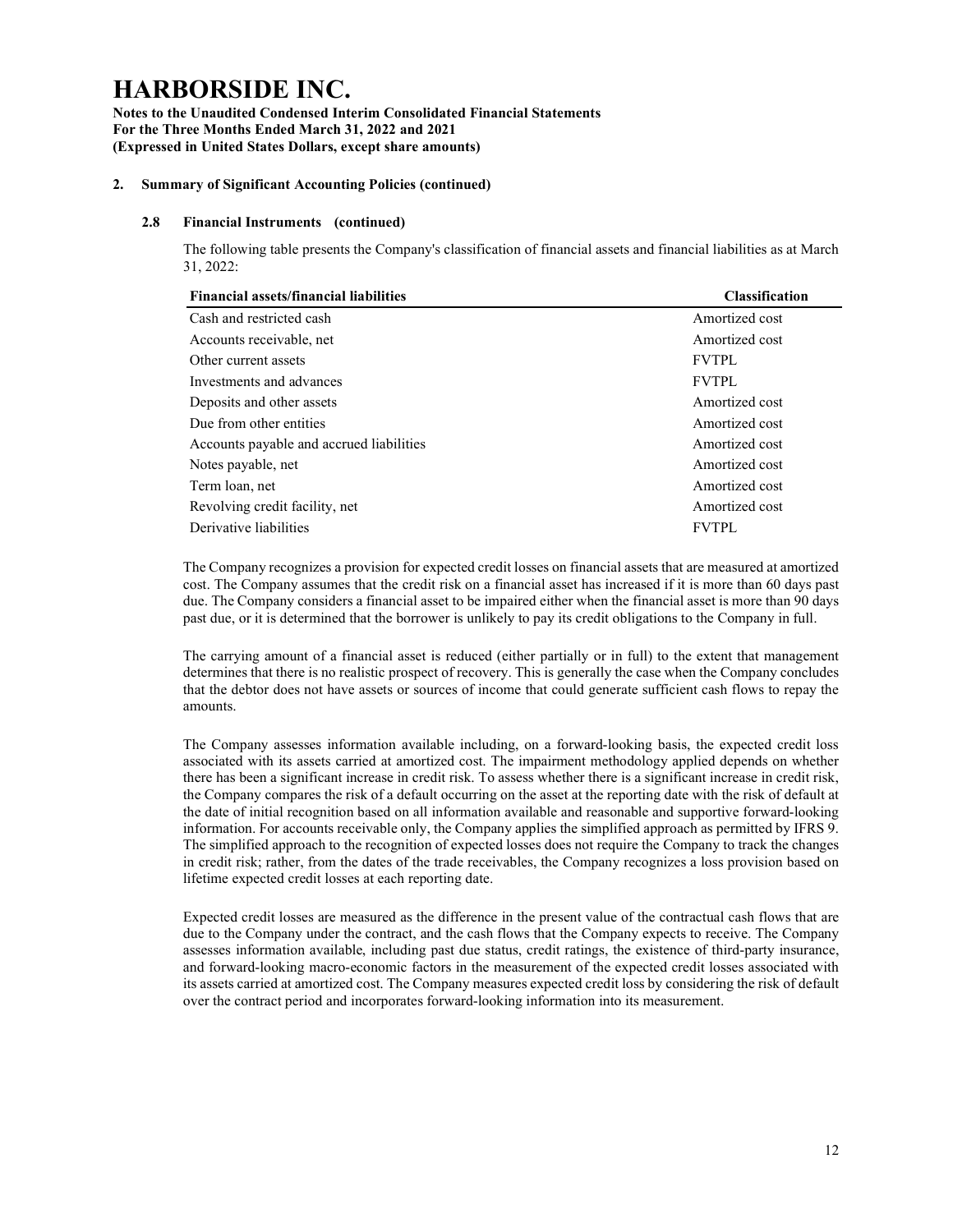Notes to the Unaudited Condensed Interim Consolidated Financial Statements For the Three Months Ended March 31, 2022 and 2021 (Expressed in United States Dollars, except share amounts)

### 2. Summary of Significant Accounting Policies (continued)

### 2.9 Critical Accounting Estimates and Judgments

The preparation of these unaudited condensed interim consolidated financial statements in conformity with IFRS requires management to make judgments, estimates and assumptions that affect the application of accounting policies and the reported amounts of assets, liabilities, income and expenses. Actual results may differ from those estimates. Estimates and underlying assumptions are reviewed on an ongoing basis. Revisions to accounting estimates are recognized in the period in which the estimates are revised in any future periods affected. Significant judgments, estimates, and assumptions that have the most significant effect on the amounts recognized in the unaudited condensed interim consolidated financial statements are described below.

#### Business combination

In a business acquisition, substantially all identifiable assets, liabilities and contingent liabilities acquired are recorded at their respective fair values at the acquisition date. The date on which the acquirer obtains control of the acquiree is generally the date on which the acquirer legally transfers the consideration, acquires the assets and assumes the liabilities of the acquiree - the closing date. However, the acquirer might obtain control on a date that is either earlier or later than the closing date. Management exercises judgment in considering all pertinent facts and circumstances in identifying the acquisition date.

The Company examines three elements to determine whether control exists. When these three elements of control are present, then an investor is considered to control an investee and consolidation is required. When one or more of the elements is not present, an investor will not consolidate but instead be required to determine the nature of its relationship with the investee. The Company exercises its judgment when determining control over an investee, when it has all of the following attributes: power over the investee, such as the ability to direct relevant activities of the investee; exposure, or rights, to variable returns from its involvement with the investee, such as returns that are not fixed and have the potential to vary with performance of the investee; and the ability to use its power over the investee to affect the amount of the investor's returns, such as identifying the link between power and returns.

Classification of an acquisition as a business combination or an asset acquisition depends on whether the assets acquired constitute a business, which can be a complex judgment. Whether an acquisition is classified as a business combination or an asset acquisition can have a significant impact on the entries made at and after acquisition. In determining the fair value of all identifiable assets, liabilities and contingent liabilities acquired, the most significant estimates relate to contingent consideration and intangible assets. Contingent consideration is measured at its acquisition-date fair value and included as part of the consideration transferred in a business combination.

Management exercises judgment in estimating the probability and timing of when contingent securities are expected to be issued which is used as the basis for estimating fair value. For any intangible asset identified, depending on the type of intangible asset and the complexity of determining its fair value, an independent valuation expert or management may develop the fair value, using appropriate valuation techniques which are generally based on a forecast of the total expected future net cash flows. The evaluations are linked closely to the assumptions made by management regarding the future performance of these assets and any changes in the discount rate applied. Purchase consideration also includes consideration of any pre-existing relationships that are effectively settled at their fair values due to the acquisition.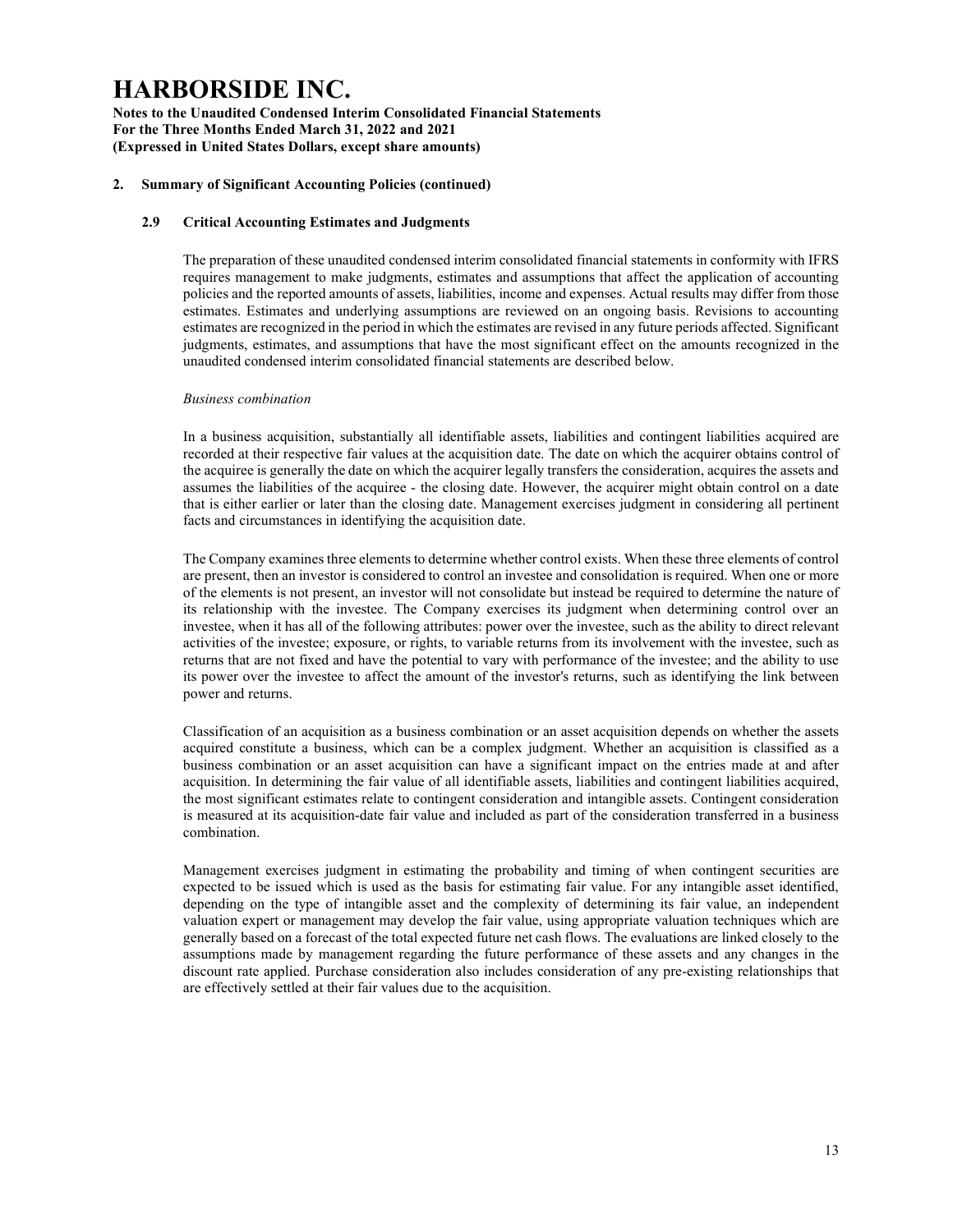Notes to the Unaudited Condensed Interim Consolidated Financial Statements For the Three Months Ended March 31, 2022 and 2021 (Expressed in United States Dollars, except share amounts)

### 2. Summary of Significant Accounting Policies (continued)

### 2.9 Critical Accounting Estimates and Judgments (continued)

#### Fair value of biological assets and inventories

Determination of the fair value of biological assets and inventories requires management to make assumptions about how market participants assign fair values to these assets. These assumptions primarily relate to the level of effort required to bring cannabis up to the point of harvest, costs to convert the harvested cannabis to finished goods, sales price, risk of loss, expected future yields from the cannabis plants and estimating values during the growth cycle.

The valuation of biological assets at the point of harvest is the cost basis for all cannabis-based inventories and thus any critical estimates and judgments related to the valuation of biological assets are also applicable for inventories.

Significant assumptions used in determining the fair value of biological assets include:

- Estimating the stage of growth of cannabis up to the point of harvest;
- Pre-harvest and post-harvest costs;
- Expected selling prices;
- Expected yields for cannabis plants to be harvested, by strain of plant; and
- Wastage of plants at various stages.

The valuation of work in process and finished goods also requires the estimate of conversion costs incurred, which become part of the carrying amount for inventories. The Company must also determine if the cost of any inventories exceeds its net realizable value ("NRV"), such as cases where prices have decreased, or inventories have spoiled or otherwise been damaged. The Company estimates the NRV of inventories, taking into account the most reliable evidence available at each reporting date. The future realization of these inventories may be affected by market-driven changes that may reduce future selling prices. A change to these assumptions could impact the Company's inventory valuation and impact gross profit.

#### Provision for expected credit losses ("ECL")

Determining a provision for ECLs for accounts receivable held at amortized cost requires management to make assumptions about the historical patterns for the probability of default, timing of collection and the amount of incurred credit losses, which are adjusted based on management's judgment about whether economic conditions and credit terms are such that actual losses may be higher or lower than what the historical patterns suggest.

#### Estimated useful lives of depreciation and amortization of property, plant and equipment and intangible assets

Depreciation and amortization of property, plant and equipment is dependent upon estimates of useful lives which are determined through the exercise of judgment. The assessment of any impairment of these assets is dependent upon estimates of recoverable amounts which considers factors such as economic conditions, market conditions and the useful lives of assets.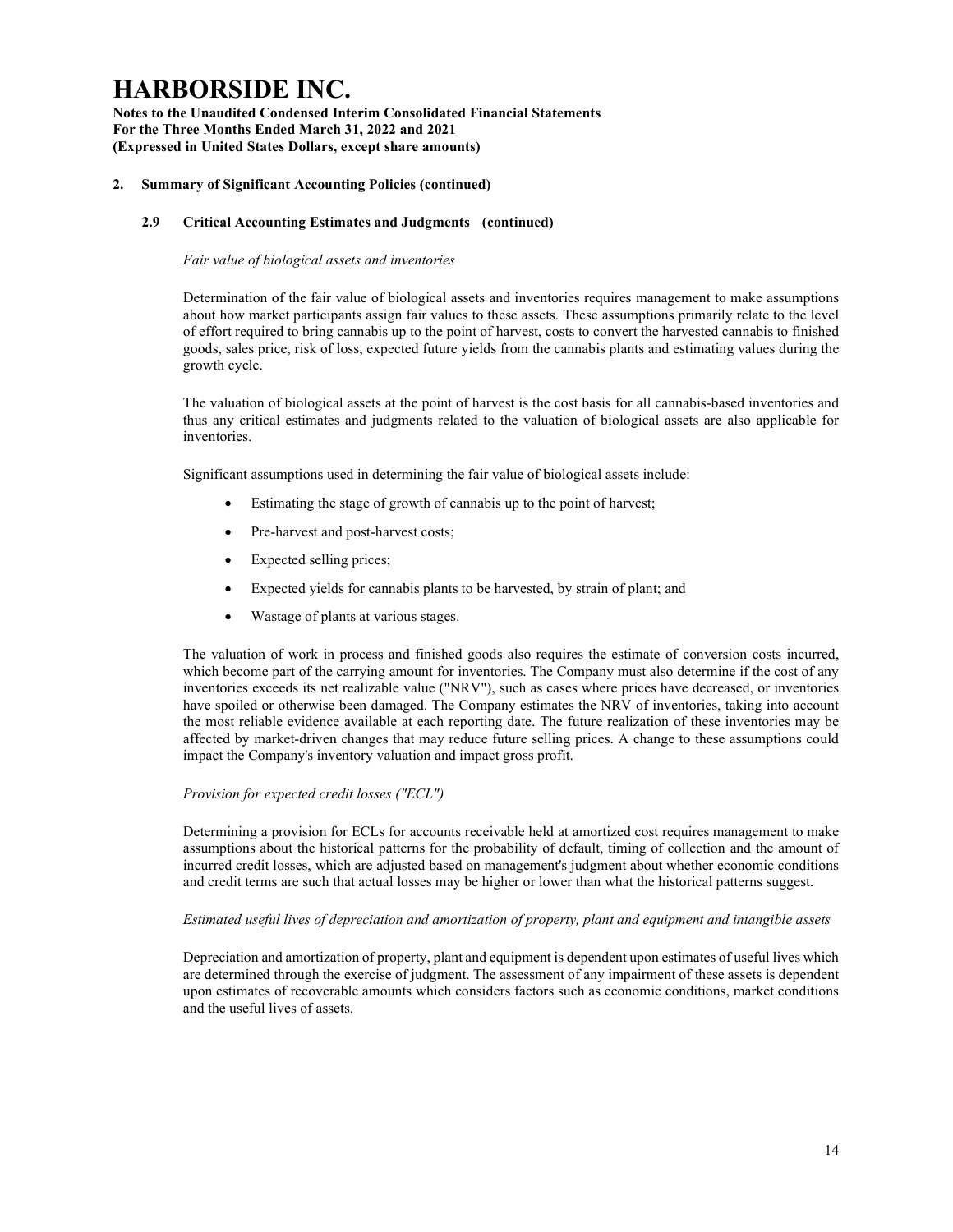Notes to the Unaudited Condensed Interim Consolidated Financial Statements For the Three Months Ended March 31, 2022 and 2021 (Expressed in United States Dollars, except share amounts)

### 2. Summary of Significant Accounting Policies (continued)

### 2.9 Critical Accounting Estimates and Judgments (continued)

Estimated useful lives of depreciation and amortization of property, plant and equipment and intangible assets (continued)

Amortization of intangible assets is dependent upon estimates of useful lives and residual values which are determined through the exercise of judgment. Intangible assets that have indefinite useful lives are not subject to amortization and are tested annually for impairment, or more frequently if events or changes in circumstances indicate they might be impaired. The assessment of any impairment of these assets is dependent upon estimates of recoverable amounts which considers factors such as general and industry-specific economic and market conditions.

#### Impairment of long-lived assets

Long-lived assets, including property, plant and equipment and intangible assets, are reviewed for indicators of impairment at each reporting period or whenever events or changes in circumstances indicate that the carrying amount of an asset exceeds its recoverable amount. The recoverable amount of an asset or a cash generating unit ("CGU") is the higher of its fair value less costs to sell or its value in use. If the carrying amount of an asset or a CGU exceeds its recoverable amount, an impairment charge is recognized immediately in profit or loss for the amount by which the carrying amount of the asset exceeds the recoverable amount.

#### Goodwill impairment

When determining the recoverable amount of the CGU or CGUs to which goodwill is allocated, the Company relies on a number of factors, including historical results, business plans, forecasts and market data. Changes in the condition for these judgments and estimates can significantly affect the recoverable amount.

#### Incremental borrowing rate for leases under IFRS 16

IFRS 16 requires lessees to discount lease payments using the rate implicit in the lease if that rate is readily available. If that rate cannot be readily determined, the lessee is required to use its incremental borrowing rate. As information from the lessor regarding the fair value of underlying assets and initial direct costs incurred by the lessor related to the leased assets is generally not available, the Company uses its incremental borrowing rate when initially recording real estate leases. The Company determines the incremental borrowing rate as the interest rate the Company would pay to borrow the funds necessary to obtain an asset of a similar value to the right-of-use asset, in a similar economic environment over a similar term.

#### Leases

Each capitalized lease is evaluated to determine if the Company would exercise any of the renewal options offered. Several material factors are considered in determining if the renewal option would be exercised, such as length of the renewal, renewal rate, and ability to transfer locations.

#### Share-based payment arrangements

The Company measures the cost of equity-settled transactions with officers and directors by reference to the fair value of the equity instruments at the date at which they are granted. Estimating fair values for share-based payment transactions requires determining the most appropriate valuation model, which is dependent on the terms and conditions of the grant. This estimate also requires determining and making assumptions about the most appropriate inputs to the valuation model including the expected life, volatility, dividend yield and forfeiture rate. Similar calculations are made to value warrants. Such judgments and assumptions are inherently uncertain and changes in these assumptions will affect the fair value estimates.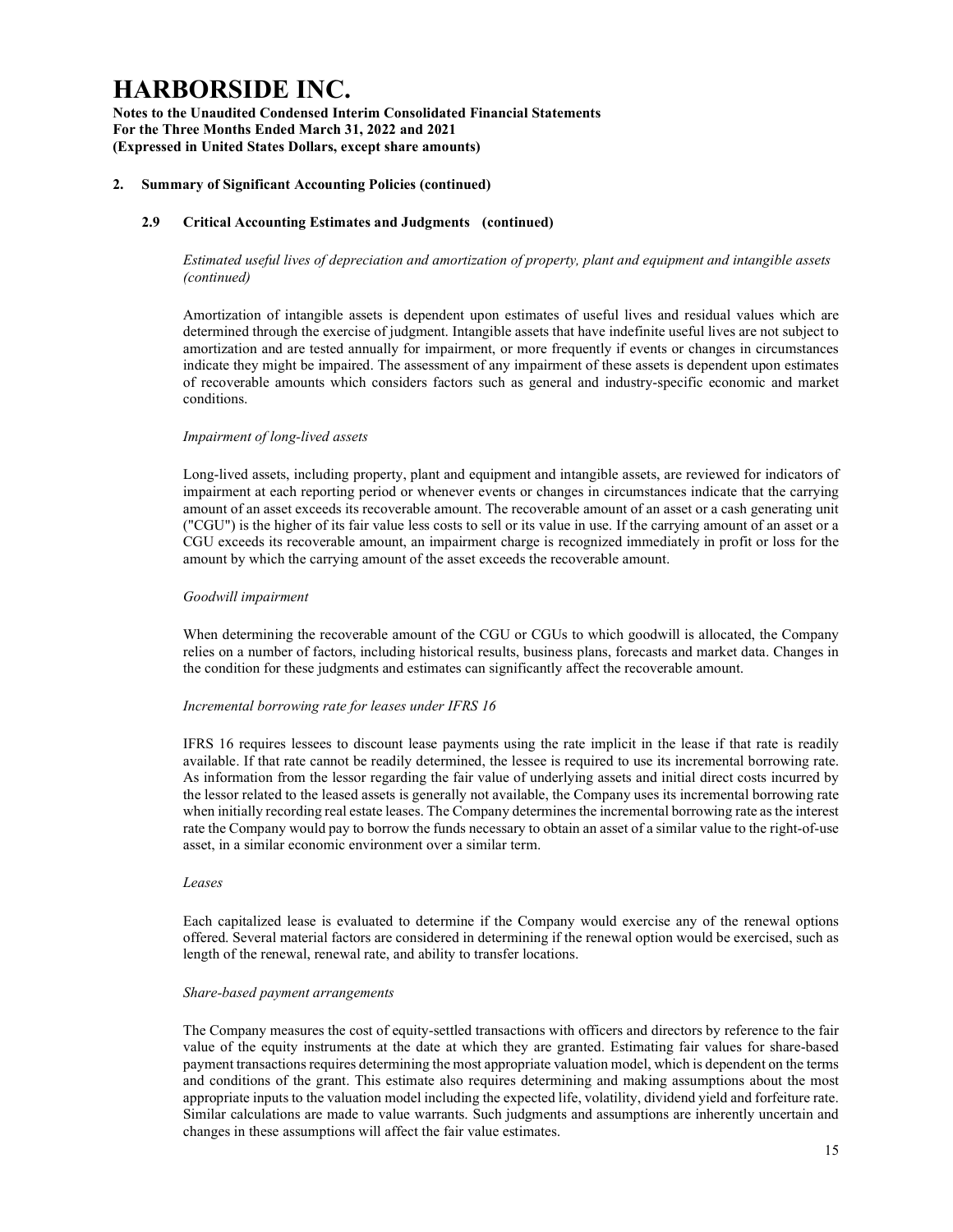Notes to the Unaudited Condensed Interim Consolidated Financial Statements For the Three Months Ended March 31, 2022 and 2021 (Expressed in United States Dollars, except share amounts)

#### 2. Summary of Significant Accounting Policies (continued)

#### 2.9 Critical Accounting Estimates and Judgments (continued)

#### Compound financial instruments

The conversion feature and the warrants component of convertible debentures and convertible notes payable, and warrants denominated and exercisable in a foreign currency, are accounted for as derivative liabilities as their fair value is affected by changes in the fair value of the Company's SVS and in response to changes in foreign exchange rates. The estimates, assumptions and judgments made in relation to the fair value of derivative liabilities are subject to measurement uncertainty. The conversion feature and warrant component of the convertible debentures and warrants denominated and exercisable in a currency in other than the Company's functional currency, are required to be measured at fair value at each reporting period.

The valuation techniques used to determine fair value require inputs that involve assumptions and judgments such as estimating the future volatility of the stock price, expected dividend yield, and expected life. Such judgments and assumptions are inherently uncertain.

#### Income taxes

Income taxes and tax exposures recognized in the unaudited condensed interim consolidated financial statements reflect management's best estimate of the outcome based on facts known at the reporting date. The Company recognizes a liability when, based on its estimates, it anticipates a future income tax payment. A difference between an expected amount and the final tax outcome has an impact on current and deferred taxes in the period when the Company becomes aware of this difference.

In addition, when the Company incurs losses that cannot be associated with current or past profits, it assesses the probability of taxable profits being available in the future based on its budgeted forecasts. These forecasts are adjusted to take into account certain non-taxable income and expenses and specific rules on the use of unused credits and tax losses. When the forecasts indicate that sufficient future taxable income will be available to deduct the temporary differences, a deferred tax asset is recognized for all deductible temporary differences.

In addition, changes in tax laws could limit the ability of the Company to obtain tax deductions in future periods. To the extent that future cash flows and taxable income differ significantly from estimates, the ability of the Company to realize the net deferred tax assets recorded at the reporting date could be impacted.

#### Provisions

The Company recognizes provisions if there is a present obligation (legal or constructive) that has arisen as the result of a past event, it is probable that the Company will be required to settle the obligation and the obligation can be reliably estimated. The Company's provision as at March 31, 2022 and December 31, 2021 relates to uncertain tax positions under Internal Revenue Code ("IRC") §280E for Patients Mutual Assistance Collective Corporation ("PMACC") and San Jose Wellness Solutions Corp. ("SJW"). Many of the central issues relating to the interpretations of IRC §280E remain unsettled, and there are critical accounting issues regarding the allocation of expenses to the cost of goods sold (thus avoiding disallowance as deductions under IRC §280E). The Company evaluated these uncertain tax treatments, using a probability-weighted approach to assess the range of possible outcomes as required in its adoption of IFRIC 23 and, although the Company strongly disagrees with the positions taken by the Internal Revenue Service and the findings of the U.S. Tax Court, it has determined that a reserve for uncertain tax position should be recorded for all years subject to statutory review (Note 19). The amount recognized as a provision reflects management's best estimate of the consideration required to settle the present obligation at the reporting date, considering the risks and uncertainties surrounding the obligation.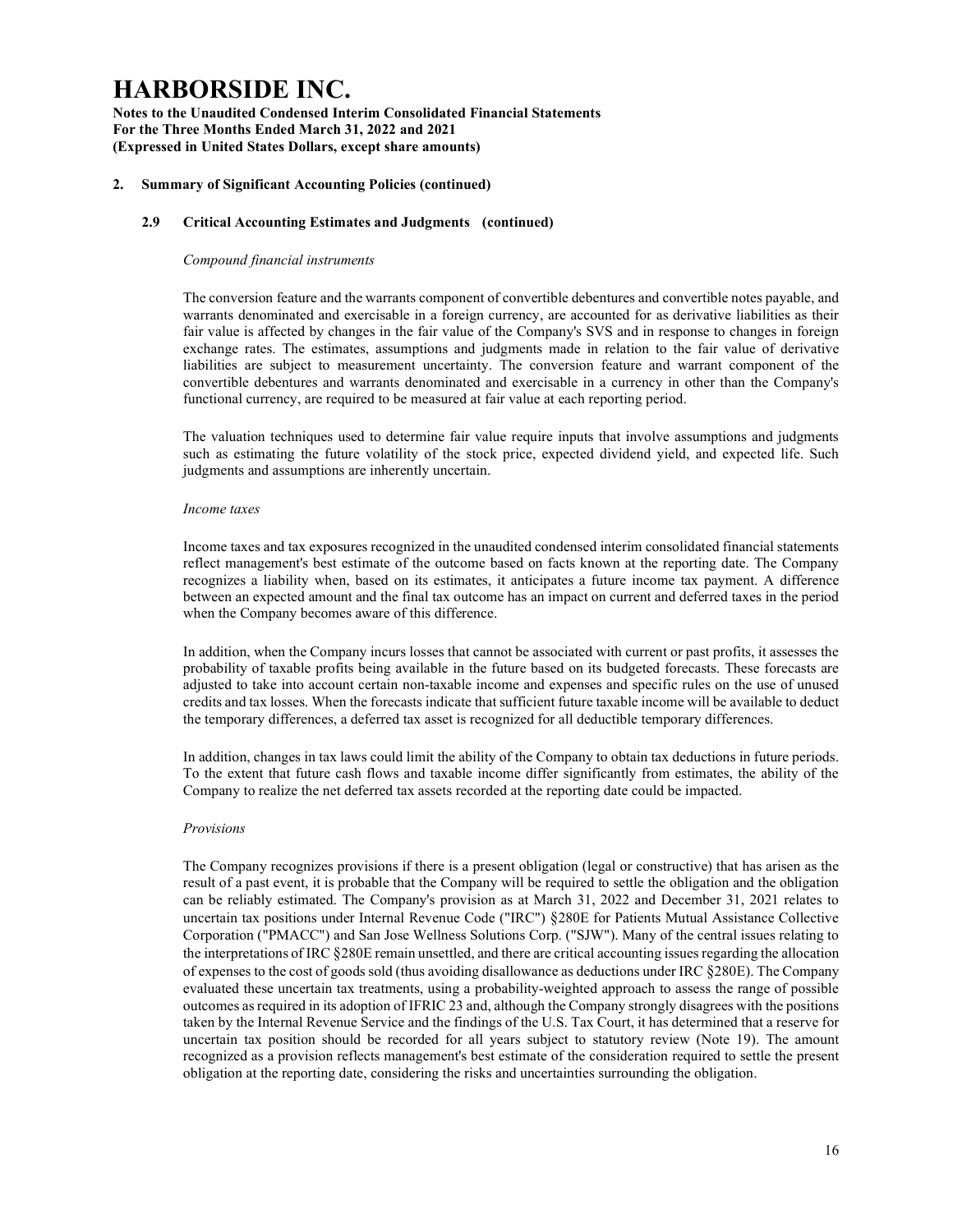Notes to the Unaudited Condensed Interim Consolidated Financial Statements For the Three Months Ended March 31, 2022 and 2021 (Expressed in United States Dollars, except share amounts)

#### 2. Summary of Significant Accounting Policies (continued)

### 2.9 Critical Accounting Estimates and Judgments (continued)

#### Going concern

At the end of each reporting period, management exercises judgment in assessing the Company's ability to continue as a going concern by reviewing the Company's performance, resources and future obligations. The conclusion that the Company will be able to continue as a going concern is subject to critical judgments of management with respect to assumptions surrounding the short and long-term operating budgets, expected profitability, investment and financing activities and management's strategic planning. The assumptions used in management's going concern assessment are derived from actual operating results along with industry and market trends, and are consistent with those used to evaluate impairment of goodwill and intangible assets as at March 31, 2022. Management believes there is sufficient capital to meet the Company's business obligations for at least the next twelve months, after considering expected cash flows and the Company's cash position at period-end.

As indicated in Note 19, the Company has recognized a provision for particular uncertain tax positions which are related to PMACC and SJW. Management has considered, in consultation with outside counsel, that the final amount to be paid is uncertain and the timing of any payments arising from these proceedings or any future proceeding exceeds twelve months from the date that these unaudited condensed interim consolidated financial statements were authorized to be issued. No payments related to any of the provision amounts are expected to be paid until 2023 or later. The Company believes it will have funds in the future to satisfy any such required cash outflows from its operating cash flow performance and other sources of financing. However, it is possible that the Company will need to obtain additional capital to meet these uncertain cash flow requirements and there is no assurance that such capital will be available or available on favorable terms.

Management continues to monitor the Company's operational performance, progress of the tax litigation and appeals process, and its ability to raise funds.

These unaudited condensed interim consolidated financial statements do not reflect adjustments to the reported carrying values of assets and liabilities; reported revenues and expenses; or, classifications in the Unaudited Condensed Interim Consolidated Statements of Financial Position that would be necessary if the Company were unable to realize its assets and settle its liabilities as a going concern in the normal course of operations.

#### 2.10 Adoption of New Accounting Policies

The Company adopted the following standard effective January 1, 2022. These changes were made in accordance with the applicable transitional provisions.

#### IAS 41 Agriculture

As part of its 2018-2020 annual improvements to IFRS standards process, the IASB issued an amendment to IAS 41. The amendment removes the requirement in paragraph 22 of IAS 41 for entities to exclude taxation cash flow when measuring fair value of a biological assets using a present value technique. This will ensure consistency with the requirements in IFRS 13. The amendment is effective for annual periods beginning on or after January 1, 2022. The adoption of the standard did not have a material impact on the Company's unaudited condensed interim consolidated financial statements.

#### 2.11 New, Amended, and Future IFRS Pronouncements

The Company has implemented all applicable IFRS standards recently issued by the IASB. Pronouncements that are not applicable or where it has been determined do not have a significant impact to the Company have been excluded herein.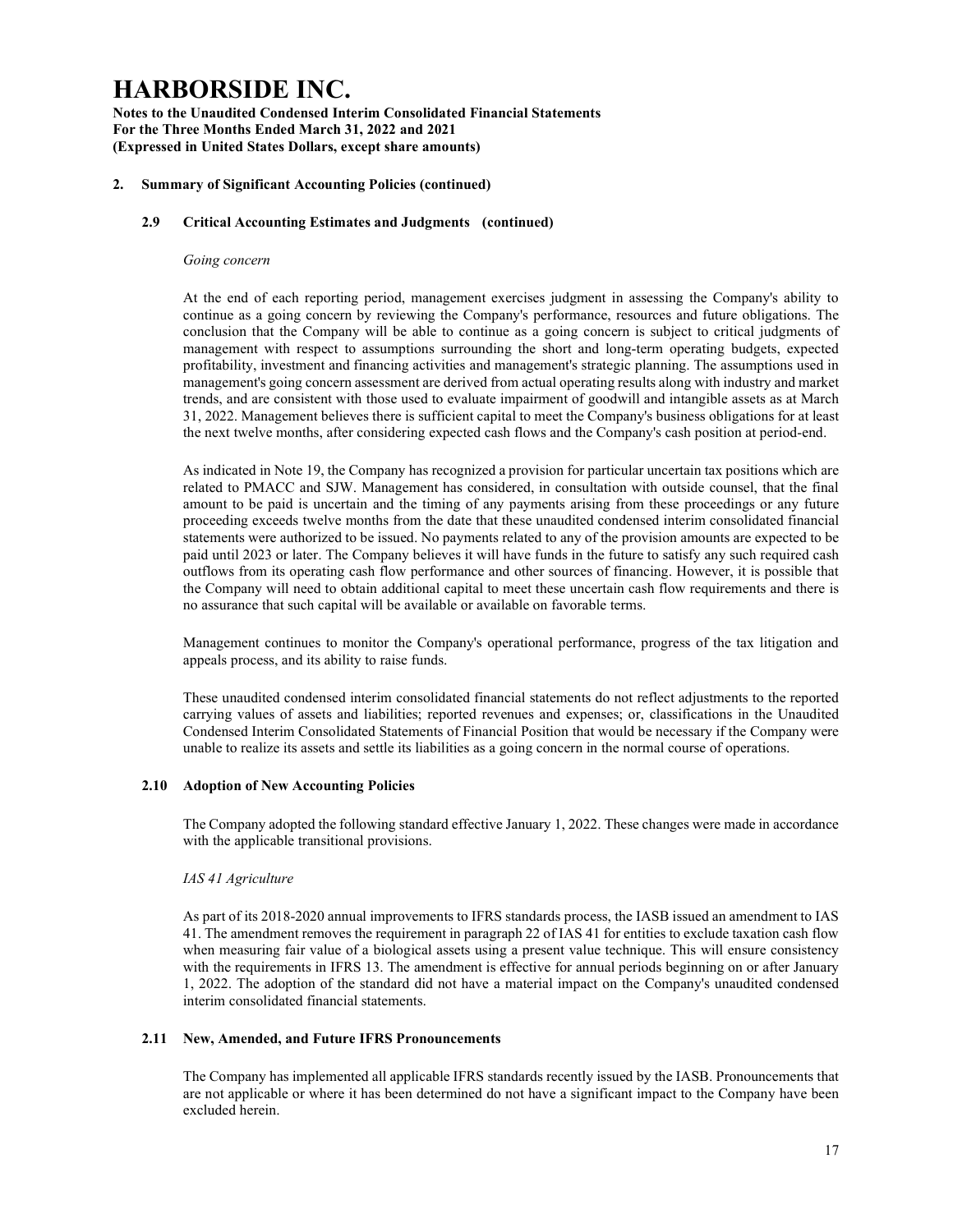Notes to the Unaudited Condensed Interim Consolidated Financial Statements For the Three Months Ended March 31, 2022 and 2021 (Expressed in United States Dollars, except share amounts)

### 2. Summary of Significant Accounting Policies (continued)

### 2.11 New, Amended, and Future IFRS Pronouncements (continued)

The Company is currently assessing the impact that adopting the new standards or amendments will have on its unaudited condensed interim consolidated financial statements. No material impact is expected upon the adoption of the following new standards issued but not yet effective:

### Amendments to IAS 1 - Classification of Liabilities as Current or Non-current

The amendment clarifies the requirements relating to determining if a liability should be presented as current or non-current in the statement of financial position. Under the new requirement, the assessment of whether a liability is presented as current or non-current is based on the contractual arrangements in place as at the reporting date and does not impact the amount or timing of recognition. The amendment applies retrospectively for annual reporting periods beginning on or after January 1, 2023 (extended from January 1, 2022), with earlier application permitted.

#### IAS 1 Presentation of Financial Statements and IFRS Practice Statement 2 Making Materiality Judgments (Amendments)

In February 2021, the IASB issued amendments to IAS 1 Presentation of Financial Statements and IFRS Practice Statement 2 Making Materiality Judgments. The amendments help entities provide accounting policy disclosures that are more useful to primary users of financial statements by:

- Replacing the requirement to disclose "significant" accounting policies under IAS 1 with a requirement to disclose "material" accounting policies. Under this, an accounting policy would be material if, when considered together with other information included in an entity's financial statements, it can reasonably be expected to influence decisions that primary users of general purpose financial statements make on the basis of those financial statements.
- Providing guidance in IFRS Practice Statement 2 to explain and demonstrate the application of the four-step materiality process to accounting policy disclosures.

The amendments shall be applied prospectively. The amendments to IAS 1 are effective for annual periods beginning on or after January 1, 2023, with earlier application permitted.

#### IAS 8 Accounting Policies, Changes in Accounting Estimates and Errors (Amendment)

In February 2021, the IASB issued amendments to IAS 8 Accounting Policies, Changes in Accounting Estimates and Errors. The amendments introduce a new definition of 'accounting estimates' to replace the definition of 'change in accounting estimates' and also include clarifications intended to help entities distinguish changes in accounting policies from changes in accounting estimates. The amendments are effective for annual periods beginning on or after January 1, 2023, with earlier application permitted.

#### IAS 12 Income Taxes (Amendment)

In May 2021, the IASB issued amendments to the recognition exemptions under IAS 12 Income Taxes. The amendments narrowed the scope of the recognition exemption to require an entity to recognize deferred tax on initial recognition of particular transactions, to the extent that transaction gives rise to equal amounts of deferred tax assets and liabilities. These amendments apply to transactions for which an entity recognizes both an asset and liability, for example leases and decommissioning liabilities. The amendments are effective for annual periods beginning on or after January 1, 2023 with earlier application permitted.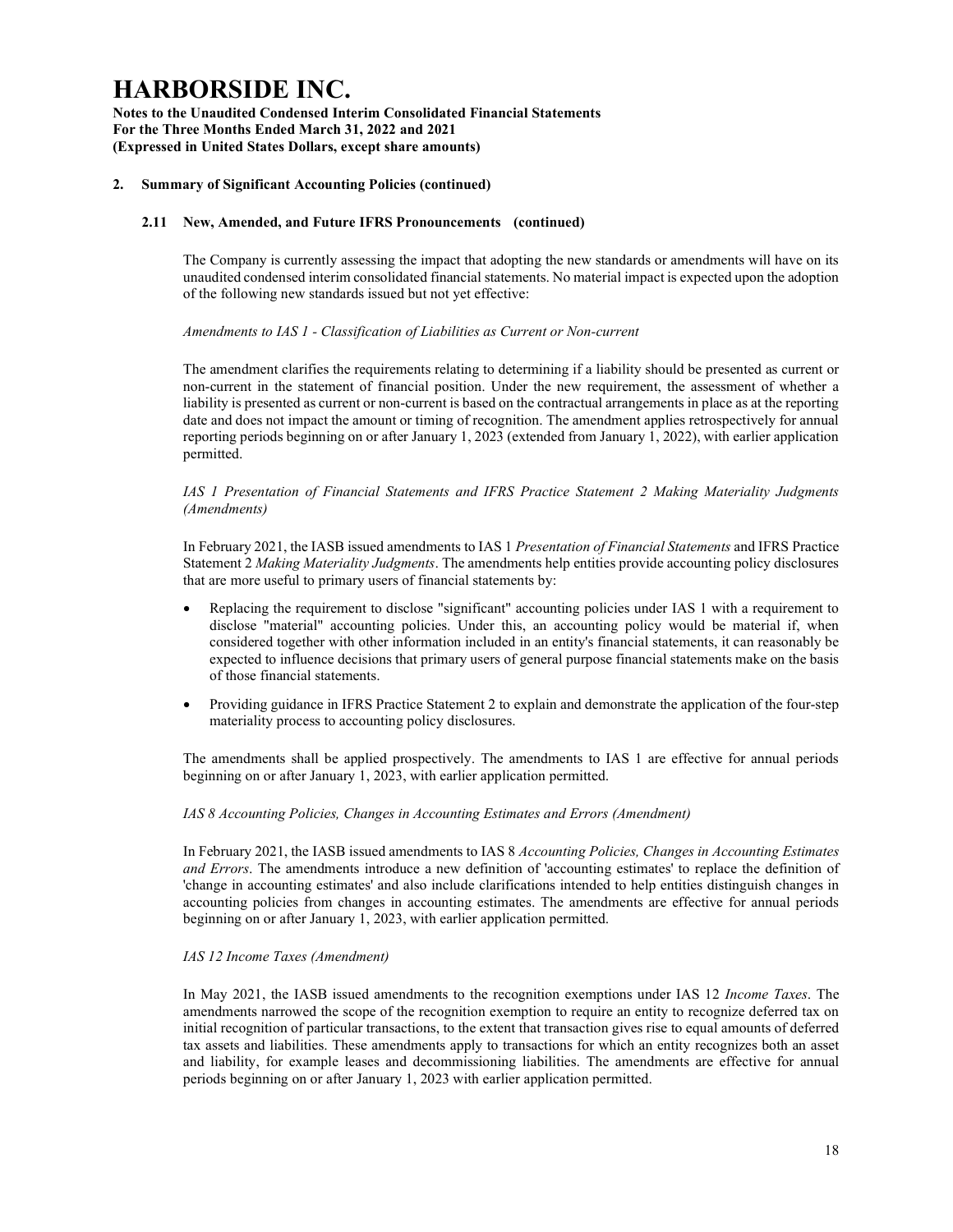### Notes to the Unaudited Condensed Interim Consolidated Financial Statements For the Three Months Ended March 31, 2022 and 2021 (Expressed in United States Dollars, except share amounts)

#### 3. Business Combination

The Company completed one business combination during the three months ended March 31, 2022. The Urbn Leaf Acquisition (as defined below) was accounted for in accordance with IFRS 3. Due to the complexity associated with the valuation process and short period of time between the acquisition date and the period end, the identification and measurement of assets acquired, and liabilities assumed, as well as the measurement of consideration is provisional and subject to adjustment on completion of the valuation process and analysis of resulting tax effects. Management will finalize the accounting for acquisitions no later than one year from the date of the respective acquisition date and will reflect these adjustments retrospectively as required under IFRS 3. Differences between these provisional estimates and the final acquisition accounting may occur and these differences could have a material impact on the Company's future financial position and results of operations.

A provisional estimate of the fair value of the assets to be acquired and the liabilities to be assumed by the Company in connection with the acquisition is as follows:

|                                              | <b>Urbn Leaf</b><br><b>Acquisition</b> |
|----------------------------------------------|----------------------------------------|
| Acquisition date                             | March 1, 2022                          |
| Fair value of:                               |                                        |
| Share capital issued                         | $\mathbf S$<br>33,049,800              |
| Non-controlling interests assumed            | 4,188,635                              |
| Settlement of note payable                   | 1,121,733                              |
| Total purchase consideration                 | \$<br>38,360,168                       |
|                                              | <b>Urbn</b> Leaf<br><b>Acquisition</b> |
| Purchase consideration paid                  | \$38,360,168                           |
| Fair value of net assets acquired:           |                                        |
| Cash and restricted cash                     | 3,268,427                              |
| Accounts receivable, net                     | 402,681                                |
| Inventory                                    | 2,110,998                              |
| Due from other entities                      | 474,028                                |
| Note receivable                              | 1,140,600                              |
| Prepaid expense and other current assets     | 746,412                                |
| Property, plant and equipment, net (Note 11) | 21,434,786                             |
| Right-of-use assets (Note 13)                | 18,478,790                             |
| Intangible assets (Note 12)                  | 20,876,011                             |
| Deposits and other assets                    | 584,925                                |
| Accounts payable and accrued liabilities     | (16,096,874)                           |
| Lease liabilities (Note 13)                  | (26, 257, 031)                         |
| Deferred tax liability                       | (2,470,337)                            |
| Income taxes payable                         | (4,239,096)                            |
| Term loan, net                               | (13,005,439)                           |
| Notes payable                                | (13,380,491)                           |
| Total identifiable net assets acquired       | (5,931,610)                            |
| Goodwill (Note 12)                           | 44,291,778                             |
| Net assets acquired                          | \$38,360,168                           |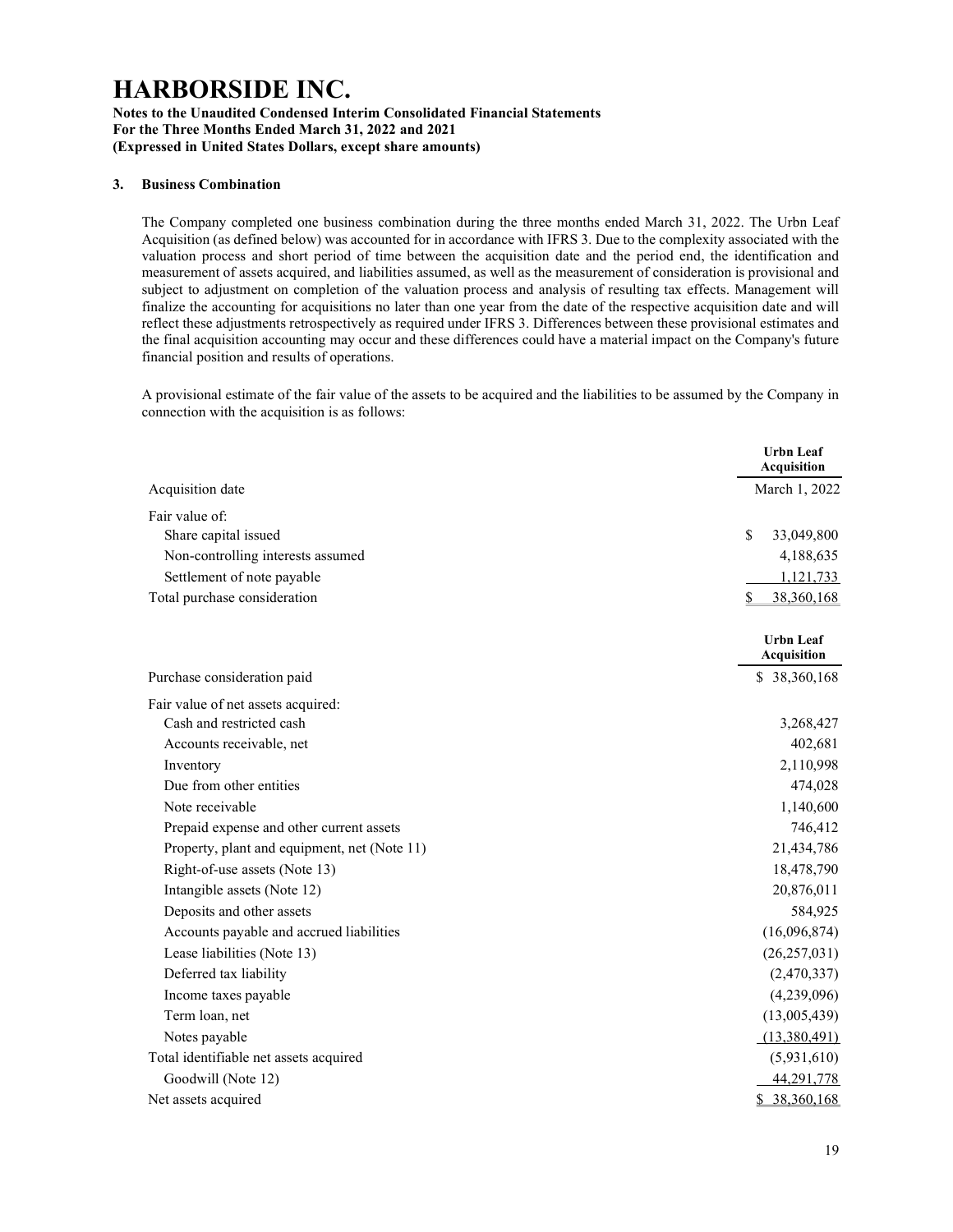### Notes to the Unaudited Condensed Interim Consolidated Financial Statements For the Three Months Ended March 31, 2022 and 2021 (Expressed in United States Dollars, except share amounts)

### 3. Business Combination (continued)

Goodwill arising from acquisitions consist largely of the synergies and economies of scale expected from combining the operations of the businesses. These synergies include the use of the Company's existing infrastructure to expand operations, sales and profits as well as eliminations of redundant facilities and functions. None of the goodwill recognized is expected to be deductible for tax purposes.

### The Urbn Leaf Acquisition

Urbn Leaf is a leading California cannabis retailer that owns and operates eight retail dispensaries in California, located in San Diego, San Ysidro, La Mesa, Grossmont, Vista, Grover Beach, Seaside and San Jose. Urbn Leaf also operates retail delivery services that cover the Grover Beach and San Ysidro areas from its Urbn Leaf branded retail dispensaries and has a partnership with a third party for delivery services in the greater San Diego area.

On March 1, 2022, pursuant to the terms of the definitive agreement announced on November 29, 2021, Harborside acquired 100% of the equity interest of Urbn Leaf (the "Urbn Leaf Acquisition") for a total purchase consideration of (a) the issuance of 60,000,000 SVS, valued at approximately \$33,050,000 and (b) the settlement of the principal and accrued interest of an unsecured promissory note valued at approximately \$1,100,000.

In connection with the Urbn Leaf Acquisition, the Company granted certain officers of the Company (i) options to purchase an aggregate of 5,758,797 SVS and (ii) restricted share units representing the right to receive up to an aggregate of 912,599 SVS, subject to the satisfaction of certain vesting conditions. Each option is exercisable into one SVS at an exercise price of C\$0.70 per SVS for a period of five years following the date of grant, in accordance with the terms of the Plan (as defined in Note 23).

Acquisition-related costs of approximately \$1,464,000 were included as a component of M&A and transactional expenses in the accompanying Unaudited Condensed Interim Consolidated Statements of Income (Loss) and Comprehensive Income (Loss).

## The Sublime Acquisition

On July 2, 2021, the Company acquired 100% of the issued and outstanding shares of Sublime, for total purchase consideration of approximately \$44,700,000 (the "Sublime Acquisition"), refer to Note 3 of the audited consolidated financial statements for the year ended December 31, 2021. On January 24, 2022, the Company determined that the working capital surplus amounted to approximately \$2,085,000 representing 11,289.57 MVS.

#### 4. Accounts receivable, net

The Company's accounts receivable, net is comprised of the following as at March 31, 2022 and December 31, 2021:

|                                | December 31, 2021<br><b>March 31, 2022</b> |  |             |
|--------------------------------|--------------------------------------------|--|-------------|
| Trade receivables              | 4,535,790 \$                               |  | 5,110,877   |
| Sales tax receivables          | 55,927                                     |  | 53,301      |
| Total                          | 4,591,717                                  |  | 5, 164, 178 |
| Provision for credit loss      | (815,665)                                  |  | (617, 821)  |
| Total accounts receivable, net | 3,776,052                                  |  | 4,546,357   |

Accounts receivable are recognized initially at fair value and subsequently measured at amortized cost, less any provisions for expected credit losses.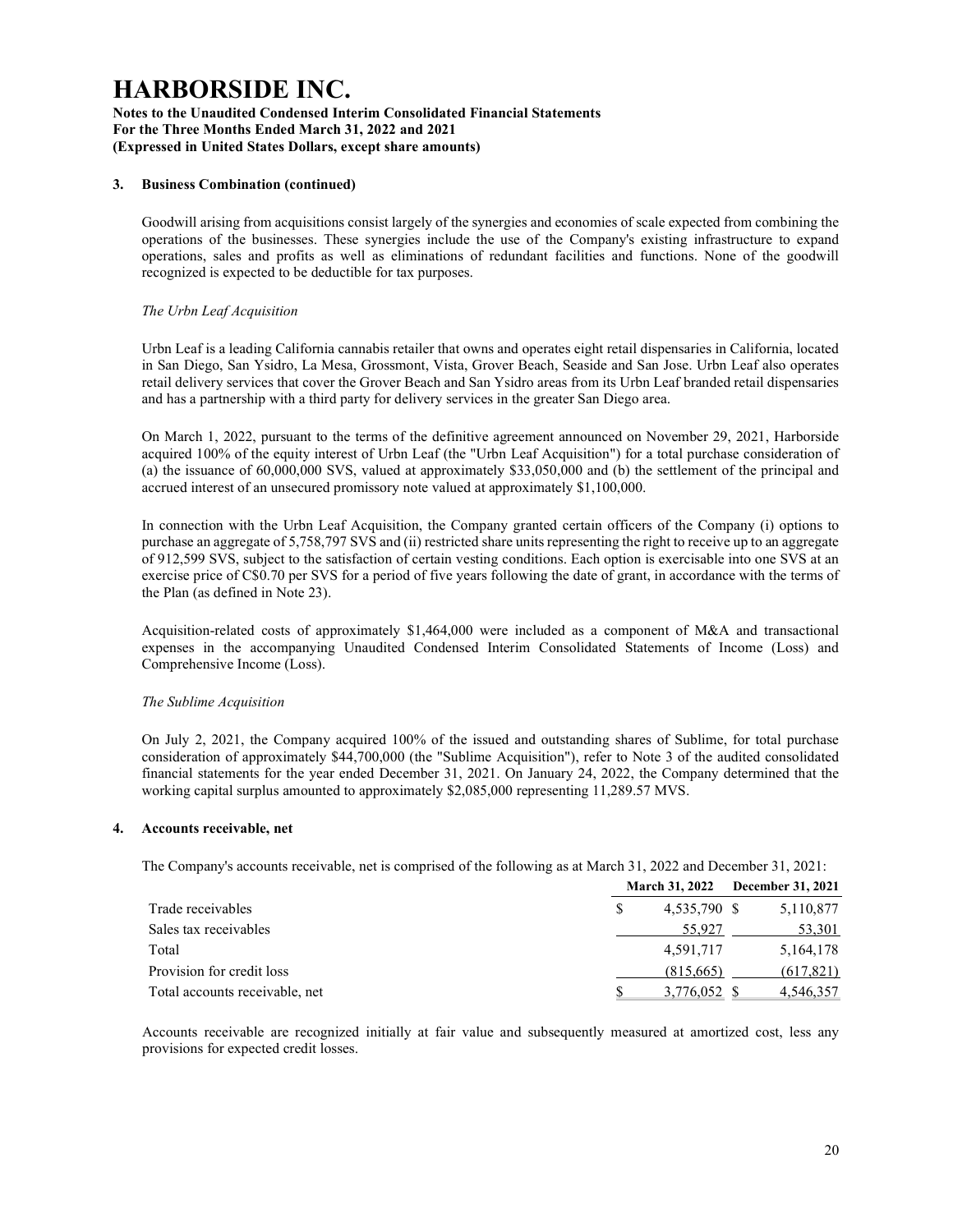#### Notes to the Unaudited Condensed Interim Consolidated Financial Statements For the Three Months Ended March 31, 2022 and 2021 (Expressed in United States Dollars, except share amounts)

### 4. Accounts receivable, net (continued)

The Company provides trade credit to its wholesale, white label and distribution customers in the normal course of business and has established credit evaluation and monitoring processes to mitigate credit risk. Credit risk for these customers is assessed on a quarterly basis and a provision for expected credit losses is recorded where required. The Company does not offer extended payment terms to its retail customers. Retail transactions are paid for at the point of sale. Accordingly, credit risk from retail customers is limited to outstanding balances due from debit card processors. As at March 31, 2022 and December 31, 2021, there was \$144,047 and \$167,396, respectively, outstanding from debit card processors that is included within trade receivables.

The Company assesses the risk of collectability of accounts receivable on a quarterly basis. Estimates of expected credit losses take into account the Company's collection history, deterioration of collection rates during the average credit period, as well as observable changes in and forecasts of future economic conditions that affect default risk. Where applicable, the carrying amount of a trade receivable is reduced for any expected credit losses through the use of a provision for expected credit losses. The provision for expected credit losses reflects the Company's best estimate of probable losses in the trade receivables accounts.

Activity in the provision for expected credit losses was as follows:

|                                                                |            | March 31, $2022$ December 31, $2021$ |
|----------------------------------------------------------------|------------|--------------------------------------|
| Balance, beginning of period                                   | 617.821 \$ | 242,721                              |
| Provision for expected credit losses assumed in acquisitions   | 120,000    | 277,224                              |
| Current year additions to provision for expected credit losses | 135,094    | 499.157                              |
| Amounts reversed                                               | (57.250)   | (401, 281)                           |
| Balance, end of period                                         | 815,665 \$ | 617,821                              |

The Company's aging of accounts receivable was as follows as at March 31, 2022 and December 31, 2021:

|                |   | <b>March 31, 2022</b> | December 31, 2021 |
|----------------|---|-----------------------|-------------------|
| Current        | S | 1,815,942 \$          | 2,132,748         |
| $1 - 30$ days  |   | 710,991               | 1,033,575         |
| $31 - 60$ days |   | 381,147               | 812,801           |
| $61 - 90$ days |   | 310,128               | 396,747           |
| Over 90 days   |   | 1,373,509             | 788,307           |
| Total          |   | 4,591,717 \$          | 5,164,178         |

#### 5. Inventories

The Company's inventory includes both purchased items and internally produced inventory. The Company's inventory was comprised of the following items as at March 31, 2022 and December 31, 2021:

|                 | <b>March 31, 2022</b> | <b>December 31, 2021</b> |
|-----------------|-----------------------|--------------------------|
| Raw materials   | 1.840.044 \$          | 1,633,803                |
| Work-in-process | 660.178               | 1,075,499                |
| Finished goods  | 6,030,293             | 3,704,848                |
| Total           | 8,530,515 \$          | 6,414,150                |

During the three months ended March 31, 2022 and 2021, inventory expensed to cost of goods sold was approximately \$10,426,000 and \$6,483,000, respectively. Management determined net realizable value as the estimated selling price in the ordinary course of business less the estimated costs of completion and the estimated costs necessary to complete a sale.

March 31, 2022 December 31, 2021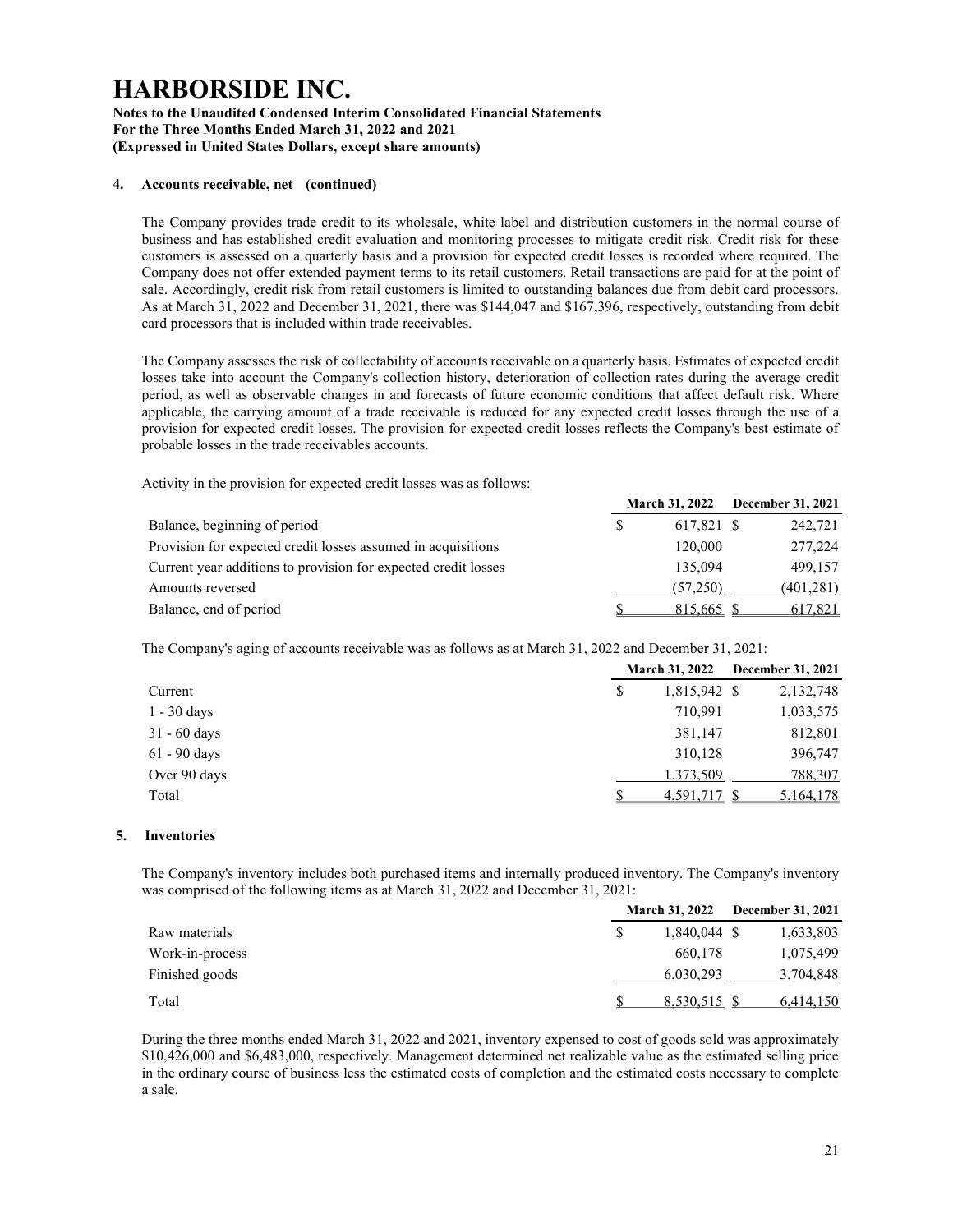### Notes to the Unaudited Condensed Interim Consolidated Financial Statements For the Three Months Ended March 31, 2022 and 2021 (Expressed in United States Dollars, except share amounts)

### 5. Inventories (continued)

There was no impairment recorded during the three months ended March 31, 2022 and 2021.

### 6. Biological Assets

Biological assets consist of cannabis plants. The changes in the carrying value of biological assets was as follows:

|                                                                                 |               | March 31, 2022 December 31, 2021 |
|---------------------------------------------------------------------------------|---------------|----------------------------------|
| Balance, beginning of period                                                    | 443.839 \$    | 1,321,069                        |
| Costs capitalized                                                               | 2,883,591     | 9,671,956                        |
| Changes in fair value less costs to sell due to biological asset transformation | (1,264,212)   | (3,845,228)                      |
| Transferred to inventory upon harvest                                           | (1, 284, 294) | (6,703,958)                      |
| Balance, end of period                                                          | 778.924       | 443,839                          |

The Company measures its biological assets at their fair value less costs to sell. This is determined using a model which estimates the expected harvest yield in grams for plants currently being cultivated, and the expected selling price less costs to sell per gram.

The Company's method of accounting for biological assets attributes value accretion on a straight-line basis throughout the life of the biological asset from initial cloning to the point of harvest. The following inputs and assumptions are all categorized within Level 3 on the fair value hierarchy and were used in determining the fair value of biological assets:

| <b>Inputs and assumptions</b>                 | <b>Description</b>                                                                                                                                                                                                          | Correlation between inputs and fair<br>value                                                                                   |
|-----------------------------------------------|-----------------------------------------------------------------------------------------------------------------------------------------------------------------------------------------------------------------------------|--------------------------------------------------------------------------------------------------------------------------------|
| Average selling price per gram                | Represents the average selling price per gram<br>of dried cannabis net of excise taxes, where<br>applicable, for the period for all strains of<br>cannabis sold, which is expected to<br>approximate future selling prices. | If the average selling price per gram was<br>higher (lower), estimated fair value would<br>increase (decrease).                |
| Average attrition rate                        | Represents the weighted average number of<br>plants culled at each stage of production.                                                                                                                                     | If the average attrition rate was lower<br>(higher) estimated fair value would increase<br>(decrease).                         |
| Weighted average yield per plant              | Represents the weighted average number of<br>grams of dried cannabis inventory expected to<br>be harvested from each cannabis plant.                                                                                        | If the weighted average yield per plant was<br>higher (lower), estimated fair value would<br>increase (decrease).              |
| Standard cost per gram to complete production | Based on actual production costs incurred<br>divided by grams produced in the period.                                                                                                                                       | If the standard cost per gram to complete<br>production was lower (higher), estimated<br>fair value would increase (decrease). |
| Weighted average effective yield              | Represents the estimated percentage of<br>harvested product that meets specifications in<br>order to be sold as a dried cannabis product.                                                                                   | If the weighted average effective yield was<br>higher (lower), the estimated fair value<br>would increase (decrease).          |
| Stage of completion in production process     | Calculated by taking the weighted average<br>number of days in production over a total<br>average grow cycle of approximately thirteen<br>weeks.                                                                            | If the number of days in production was<br>higher (lower), estimated fair value would<br>increase (decrease).                  |

Biological assets as at March 31, 2022 and December 31, 2021 include an allocation of depreciation of \$237,396 and \$270,484, respectively.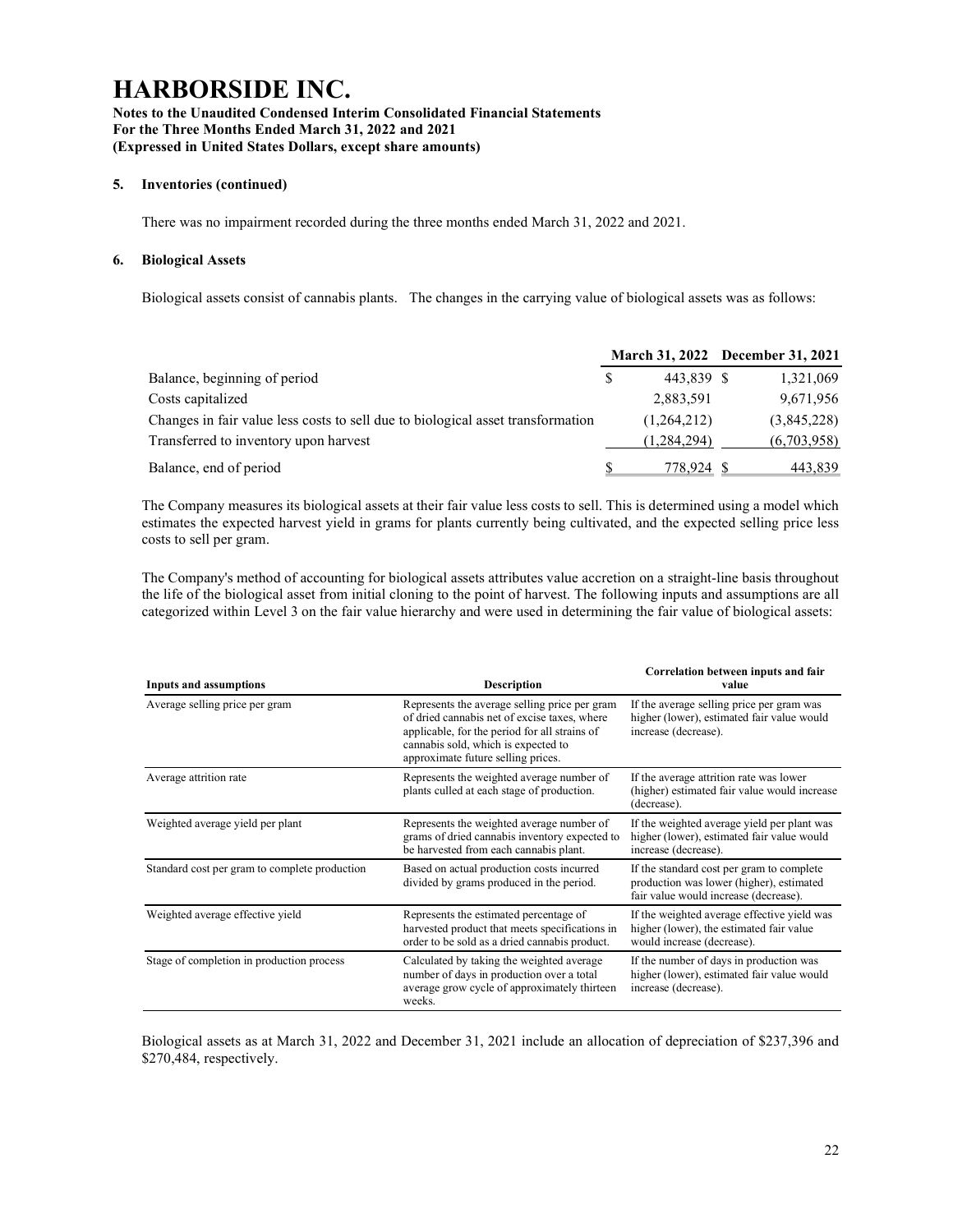### Notes to the Unaudited Condensed Interim Consolidated Financial Statements For the Three Months Ended March 31, 2022 and 2021 (Expressed in United States Dollars, except share amounts)

### 6. Biological Assets (continued)

The following table quantifies each significant unobservable input, and provides the impact that a 10% increase or decrease in each input would have on the fair value of biological assets:

|               |                                                                                                                | As at March 31, 2022                                               |    |               | As at December 31, 2021                                           |   |               |  |
|---------------|----------------------------------------------------------------------------------------------------------------|--------------------------------------------------------------------|----|---------------|-------------------------------------------------------------------|---|---------------|--|
|               | <b>Assumptions:</b>                                                                                            | Input                                                              |    | 10%<br>change | Input                                                             |   | 10%<br>change |  |
| $\mathbf{i}$  | Weighted average of expected loss of<br>plants until harvest [a]                                               | 3%                                                                 | \$ | 2,551         | 3%                                                                | S | 1,529         |  |
| $\mathbf{ii}$ | Expected yields (dry grams of cannabis<br>per plant) [b]                                                       | 51 grams                                                           | S. | 77,838        | 52 grams                                                          | S | 44,454        |  |
| iii           | Weighted average number of growing<br>weeks completed as a percentage of total<br>growing weeks as at year-end | 54%                                                                | S. | 77,838        | 58%                                                               | S | 44,454        |  |
| 1V            | Estimated selling price (per gram) [c]                                                                         | $$1.28$ per gram<br>dried flower<br>$$0.15$ per gram<br>dried trim |    | \$212,962     | $$1.25$ per gram<br>dried flower<br>\$0.14 per gram<br>dried trim |   | \$171,702     |  |
| V             | After harvest cost to complete and sell (per<br>gram)                                                          | \$0.76 per gram<br>dried flower<br>$$0.15$ per gram<br>dried trim  |    | \$135,125     | \$0.88 per gram<br>dried flower<br>$$0.14$ per gram<br>dried trim |   | \$127,249     |  |

[a] Weighted average of expected loss of plants until harvest represents loss via plants that do not survive to the point of harvest. It does not include any financial loss on a surviving plant.

[b] Expected average yields for cannabis plants vary based on the mix of strains and number of plants existing at each reporting date. As at March 31, 2022 and December 31, 2021, it was expected the Company's biological assets would yield 26 and 21 grams of dried flower per plant, respectively, and 25 and 31 grams of dried trim per plant, respectively.

[c] The estimated selling price (per gram) represents the actual average sales price for the Company's strains sold as bulk products.

The Company estimates the harvest yields for cannabis at various stages of growth. As at March 31, 2022 and December 31, 2021, it is expected that the Company's biological assets will yield approximately 2,761,032 and 2,031,834 grams of dry cannabis flower, respectively, and 2,586,347 and 3,080,842 grams of dry trim, respectively, when harvested. The fair value adjustments on biological assets are presented separately on the Unaudited Condensed Interim Consolidated Statements of Income (Loss) and Comprehensive Income (Loss).

The Company's estimates, by their nature, are subject to changes that could result from volatility of market prices, unanticipated regulatory changes, harvest yields, loss of crops, changes in estimates and other uncontrollable factors that could significantly affect the future fair value of biological assets.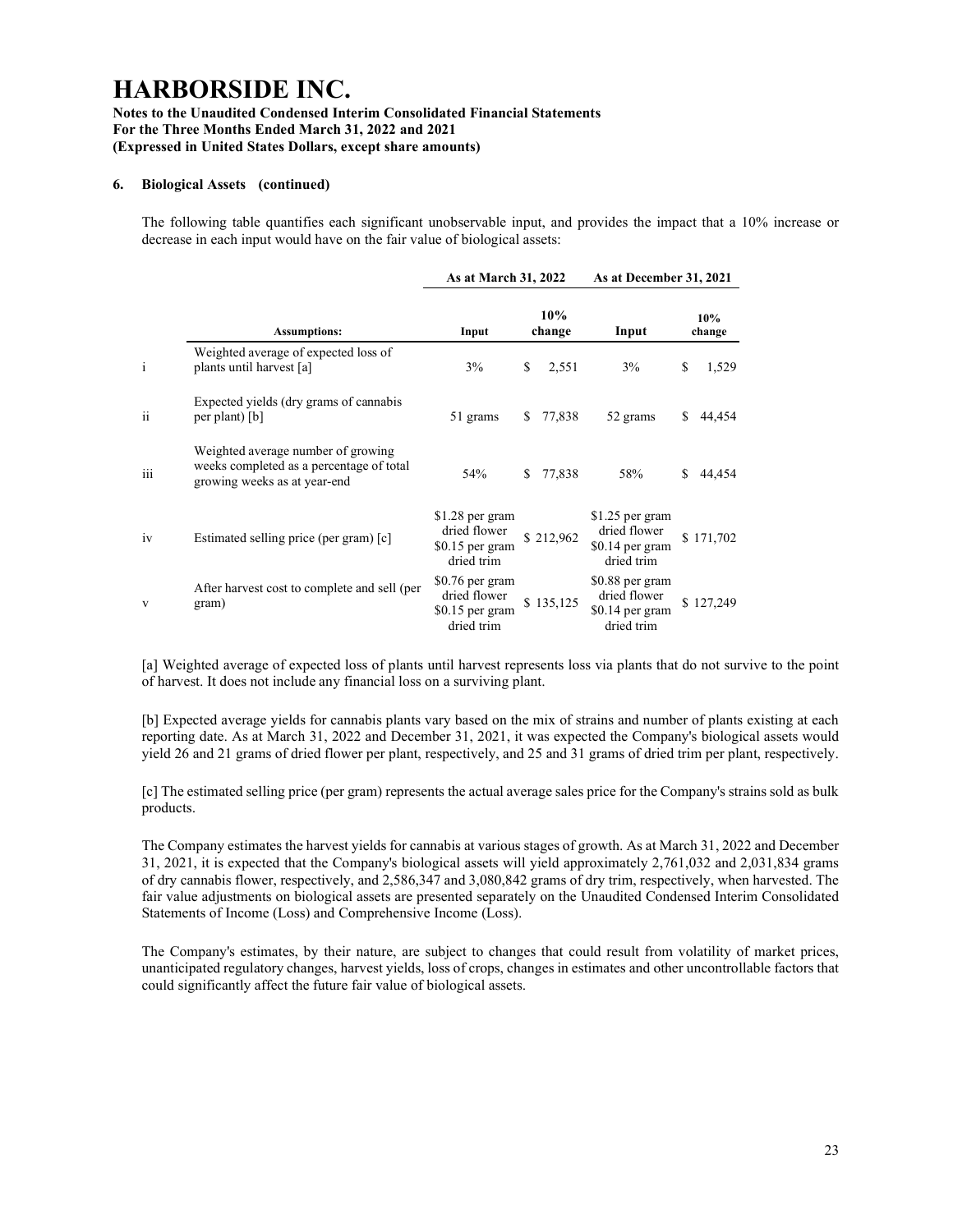#### Notes to the Unaudited Condensed Interim Consolidated Financial Statements For the Three Months Ended March 31, 2022 and 2021 (Expressed in United States Dollars, except share amounts)

### 7. Prepaid Expenses

On August 1, 2021, the Company entered into a prepayment of inventory agreement with Loudpack for \$1,500,000 of goods at wholesale cost. Under the terms of the agreement, the Company receives a minimum discount of 10% on all purchases from Loudpack. As at March 31, 2022, the prepayment had a remaining balance of \$427,764 which is included as a component of advances made to suppliers and consultants. Subsequent to the three months ended March 31, 2022, the prepayment of inventory was applied as purchase consideration in the Loudpack Acquisition (Note 32).

As at March 31, 2022 and December 31, 2021, prepaid expenses were comprised of the following:

|                                            |   |              | March 31, 2022 December 31, 2021 |
|--------------------------------------------|---|--------------|----------------------------------|
| Excise taxes                               | S | 1,105,779 \$ | 467,844                          |
| Insurance and rent                         |   | 819,096      | 986,549                          |
| Advances made to suppliers and consultants |   | 1,340,741    | 1,872,237                        |
| Payroll and income taxes                   |   | 65,805       | 509,304                          |
| Taxes and fees                             |   | 53,470       | 11,249                           |
| Licenses and other                         |   | 1,225,786    | 485,383                          |
| Total prepaid expenses                     |   | 4.610.677    | 4,332,566                        |

#### 8. Other current assets

On December 18, 2020, the Company entered into a securities purchase agreement (the "FGW Agreement") to acquire a 50.1% interest in FGW (the "FGW Transaction"), with an initial ownership interest of 21% (refer to Note 3 of the audited consolidated financial statements for the year ended December 31, 2021). Upon closing of the FGW Transaction, FGW issued the Company a convertible note, in the principal amount of \$1,265,000 (the "FGW Note"). Upon receipt of certain regulatory approvals from the Director of the Office of Cannabis in San Francisco relating to the FGW Transaction (the "Specified Approval") and conversion of the FGW Note in accordance with its terms, the Company's total ownership in FGW will increase to 80%.

As at March 31, 2022 and December 31, 2021, the Company used the Monte Carlo Simulation option-pricing model ("Monte Carlo model") to estimate the fair value of the conversion option embedded in the FGW Note and determined the fair value of the conversion option to be \$1,061,048 and \$1,230,655, respectively, which was recorded as a component of other current assets. The \$169,607 change in fair value for the three months ended March 31, 2022 is included as a component of fair value gain in other current assets and derivative liabilities in the accompanying Unaudited Condensed Interim Consolidated Statements of Income (Loss) and Comprehensive Income (Loss).

#### 9. Investments and Advances

The changes in investments and advances were as follows for the three months ended March 31, 2022:

|                                 |    | Investments<br><b>FVTPL</b> |
|---------------------------------|----|-----------------------------|
| Balance as at December 31, 2021 | S. | 2,458,011                   |
| Interest accrued                |    | 199.110                     |
| Changes in fair value           |    | 516,350                     |
| Balance as at March 31, 2022    |    | 3,173,471                   |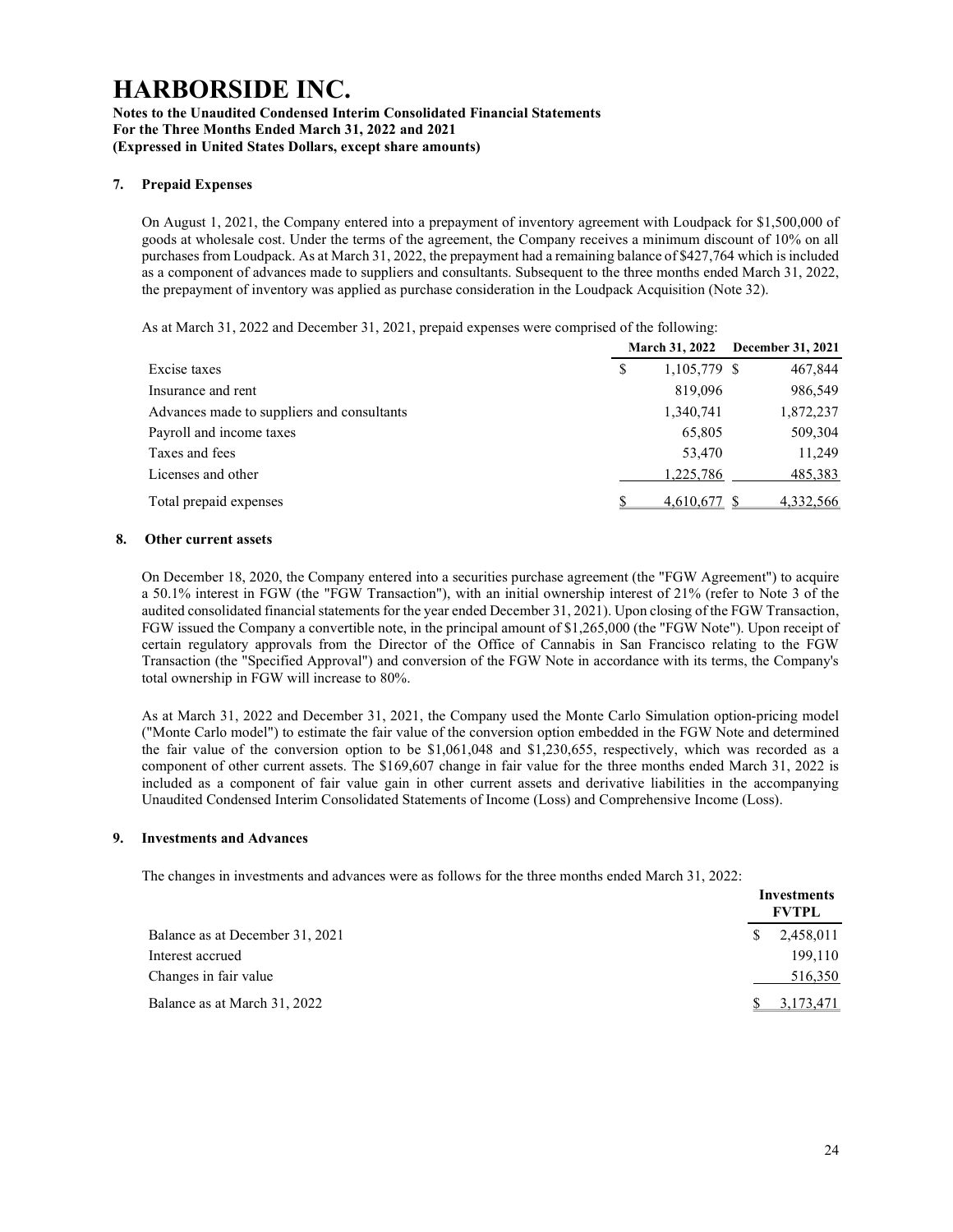Notes to the Unaudited Condensed Interim Consolidated Financial Statements For the Three Months Ended March 31, 2022 and 2021 (Expressed in United States Dollars, except share amounts)

#### 9. Investments and Advances (continued)

#### Convertible Debentures

On March 5, 2021, the Company, through one of its subsidiaries, purchased \$5,000,000 of 15% Senior Secured Convertible Debentures (the "Debentures") of Loudpack with an original maturity date of December 31, 2022. The Debentures bore interest at the rate of 15% and were secured by first and second priority liens on assets of Loudpack and its subsidiaries, as well as joint and several guarantees provided by direct and indirect subsidiaries of Loudpack and certain of its members. Prior to maturity, the Debentures were subject to both optional and mandatory conversion features as well as an optional redemption feature and additional restrictions imposed upon Loudpack by the Company pertaining to the ultimate use of the funds used to purchase the Debentures. The Debentures were also subject to an optional conversion feature at maturity.

On April 4, 2022, the Company completed the acquisition of Loudpack (Note 32). Concurrent with the closing of the acquisition, the Debentures were restructured such that they will remain outstanding through April 4, 2025.

For the three months ended March 31, 2022, the Company accrued interest income of \$199,110 related to the Debentures.

The Company used the Monte Carlo model to estimate the fair value of the Debentures at issuance and at each reporting date. The Monte Carlo model uses certain Level 2 inputs in its valuation model. The key Level 2 inputs used by management to determine the fair value are: (i) the expected future volatility in the price of the Company's SVS, (ii) the risk-free interest rate, and (iii) the expected life of the instruments. The risk-free interest rate is based on data from the Federal Reserve Statistical Release and is extrapolated for interim periods. The expected lives are based on the anticipated date of public listing. Volatility was calculated by using the stock price returns from the comparable public companies as there was insufficient trading history in the Company's shares.

The following assumptions were used to value the Debentures as at March 31, 2022:

|                         | <b>March 31, 2022</b>   |
|-------------------------|-------------------------|
| Risk-free interest rate | 1.95%                   |
| Share price - U.S. \$   | 0.61<br><sup>S</sup>    |
| Expected volatility     | 71.25%                  |
| Expected remaining life | $1.50$ years            |
| Fair value              | $\frac{1}{2}$ 3,173,471 |

For the three months ended March 31, 2022, the Company recorded fair value changes of \$516,350 which was recorded as a component of fair value gain in other current assets and derivative liabilities in the accompanying Unaudited Condensed Interim Consolidated Statements of Income (Loss) and Comprehensive Income (Loss).

### 10. Note receivable

On April 16, 2021, Urbn Leaf entered into a membership interest repurchase agreement to sell back their 33.3% membership interest in 2220 NBC, LLC for \$1,150,000. The note receivable was assumed as part of the Urbn Leaf Acquisition (Note 3). The note receivable accrues interest at a rate of 10% per annum on the outstanding daily unpaid principal amount. Initial payments are to be paid on January 1, 2022 or the commencement of operations, whichever occurs first. The initial payment date may be extended by an additional six months from January 1, 2022 to July 1, 2022. Payments are to be made following a five-year amortization schedule of equal monthly payments following the initial payment date.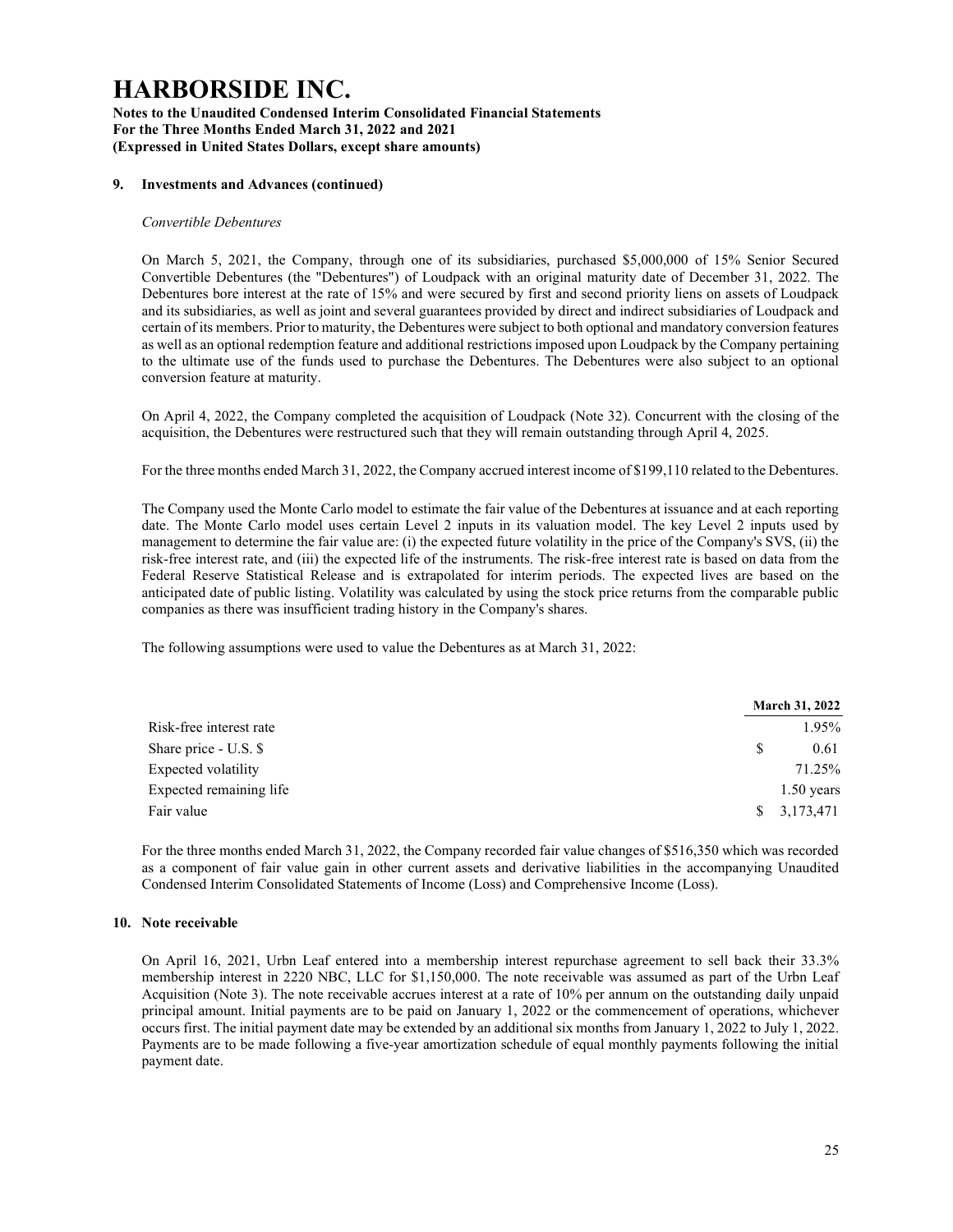### Notes to the Unaudited Condensed Interim Consolidated Financial Statements For the Three Months Ended March 31, 2022 and 2021 (Expressed in United States Dollars, except share amounts)

#### 10. Note receivable (continued)

As at March 31, 2022, principal and accrued interest amounted to \$1,151,773.

### 11. Property, Plant and Equipment, net

As at March 31, 2022 and December 31, 2021, the Company's property, plant and equipment, net consisted of the following:

| c                                             | Land           | <b>Retail and</b><br><b>Buildings</b> | Agricultural<br>and<br><b>Agricultural Manufacturing</b><br>Equipment | CIP                                   | Furniture,<br>fixtures.<br>and | Leasehold<br>equipment improvements | <b>Total</b>            |
|-----------------------------------------------|----------------|---------------------------------------|-----------------------------------------------------------------------|---------------------------------------|--------------------------------|-------------------------------------|-------------------------|
| At Cost                                       |                |                                       |                                                                       |                                       |                                |                                     |                         |
| As at December 31, 2020                       |                | \$3,404,572 \$11,068,493 \$           | 5,964,202 \$                                                          |                                       | 835,706 \$2,097,842 \$         | 405,102 \$                          | 23,775,917              |
| <b>Additions</b>                              |                | 2,995                                 | 125,721                                                               | 2,998,291                             | 113,922                        | 68,322                              | 3,309,251               |
| Business acquisitions                         | 310,000        | 2,290,000                             | 326,178                                                               | 517,524                               | 278,129                        | 1,124,688                           | 4,846,519               |
| Disposals and transfers                       |                |                                       | (72,210)                                                              | (25,994)                              | (29,312)                       | 129                                 | (127, 387)              |
| Reclass on completed phase of<br>construction |                | 1,684,336                             | 641,997                                                               | (2,343,381)                           | 17,048                         |                                     |                         |
| As at December 31, 2021                       | 3,714,572      | 15,045,824                            | 6,985,888                                                             | 1,982,146                             | 2,477,629                      | 1,598,241                           | 31,804,300              |
| <b>Additions</b>                              |                |                                       | 8.762                                                                 | 62,554                                |                                | 4.095                               | 75,411                  |
| Business acquisition (Note 3)                 | 5,720,255      | 8,420,084                             |                                                                       | 112,570                               | 1,316,420                      | 5,865,457                           | 21,434,786              |
| Disposals and transfers                       |                |                                       | (82, 367)                                                             |                                       |                                |                                     | (82, 367)               |
| As at March 31, 2022                          |                | \$9,434,827 \$23,465,908 \$           |                                                                       | 6,912,283 \$ 2,157,270 \$3,794,049 \$ |                                |                                     | 7.467.793 \$ 53.232.130 |
| <b>Accumulated depreciation</b>               |                |                                       |                                                                       |                                       |                                |                                     |                         |
| As at December 31, 2020                       |                | 1,946,969                             | 2,782,406                                                             |                                       | 982,358                        | 154,577                             | 5,866,310               |
| Disposals and transfers                       |                | 35,242                                | (26, 120)                                                             |                                       | (9,746)                        | (31,753)                            | (32, 377)               |
| Depreciation expense                          |                | 805,892                               | 1,178,227                                                             |                                       | 398,340                        | 72,298                              | 2,454,757               |
| As at December 31, 2021                       | $\blacksquare$ | 2,788,103                             | 3,934,513                                                             | $\overline{a}$                        | 1,370,952                      | 195,122                             | 8,288,690               |
| Disposals and transfers                       |                |                                       | (5,204)                                                               |                                       |                                |                                     | (5,204)                 |
| Depreciation expense                          |                | 268,482                               | 331,741                                                               |                                       | 103,266                        | 88,236                              | 791,725                 |
| As at March 31, 2022                          | S              | 3,056,585 \$                          | $4,261,050$ \$                                                        |                                       | $-$ \$1,474,218 \$             | 283,358 \$                          | 9,075,211               |
| <b>Net Book Value</b>                         |                |                                       |                                                                       |                                       |                                |                                     |                         |
| As at December 31, 2021                       | 3,714,572      | 12.257.721                            | 3,051,375                                                             | 1.982.146                             | 1,106,677                      | 1,403,119                           | 23,515,610              |
| As at March 31, 2022                          |                | \$9,434,827 \$20,409,323 \$           | 2,651,233 \$                                                          |                                       | 2,157,270 \$ 2,319,831 \$      | 7,184,435 \$                        | 44,156,919              |

Depreciation expense of \$791,725 and \$572,517 was recorded for the three months ended March 31, 2022 and 2021, respectively, as follows:

|                                                                                    | <b>March 31, 2022</b> | March 31,<br>2021 |
|------------------------------------------------------------------------------------|-----------------------|-------------------|
| Cost of goods sold - wholesale                                                     | 509.243 \$            | 513.132           |
| Expenses                                                                           | 282,482               | 59.385            |
| Total depreciation and amortization relating to property, plant and equipment, net | 791.725               | 572,517           |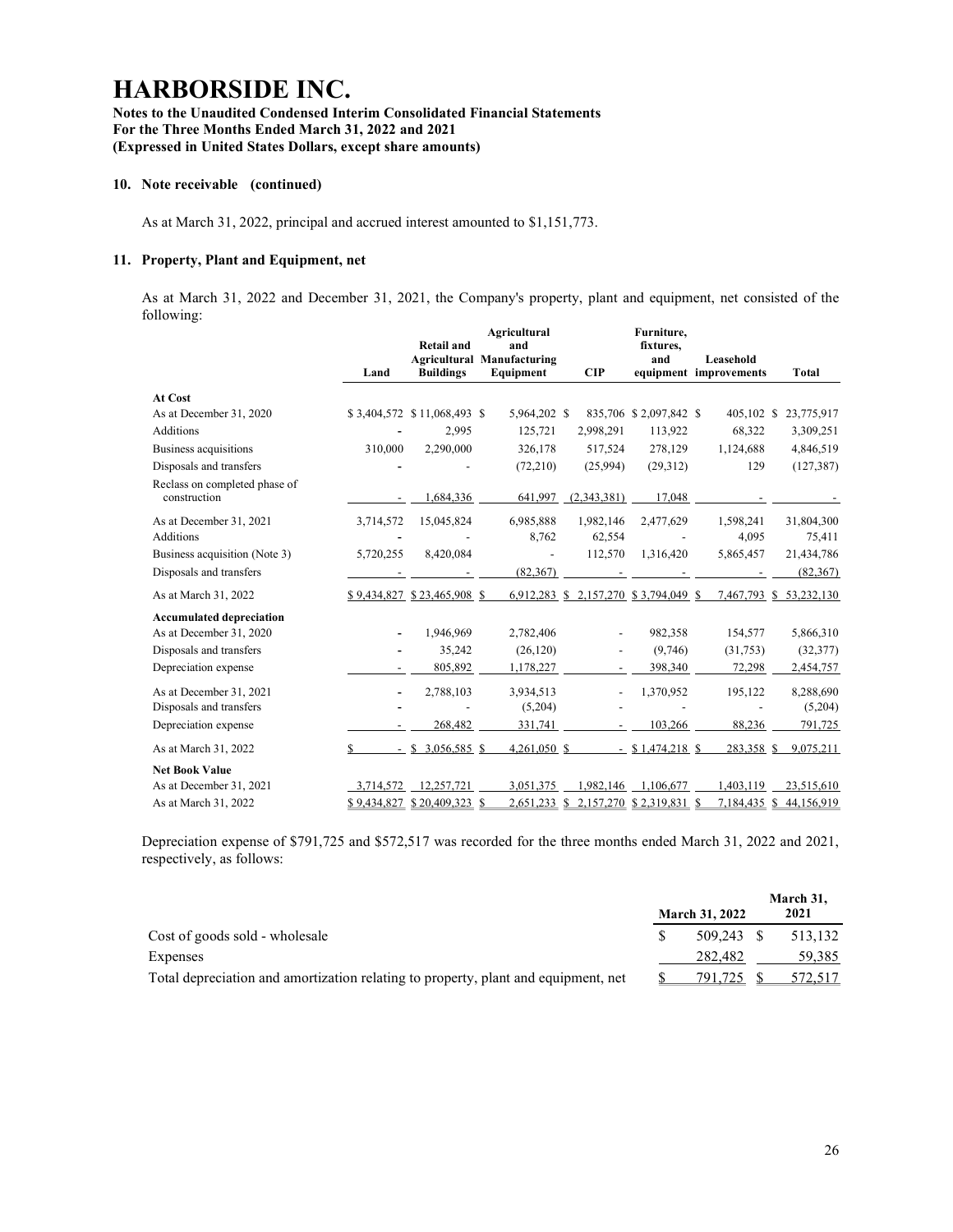### Notes to the Unaudited Condensed Interim Consolidated Financial Statements For the Three Months Ended March 31, 2022 and 2021 (Expressed in United States Dollars, except share amounts)

### 12. Intangible Assets and Goodwill

There were no indicators of impairment during the period end. A reconciliation of the beginning and ending balances of intangible assets and goodwill for the three months ended March 31, 2022 was as follows:

|                                 | <b>Intangible Assets</b> |                                      |                  |                                |                           |                  |                  |
|---------------------------------|--------------------------|--------------------------------------|------------------|--------------------------------|---------------------------|------------------|------------------|
|                                 | <b>Licenses</b>          |                                      | <b>Trademark</b> | <b>Developed</b><br>technology | Customer<br>relationships | Total            | Goodwill         |
| At Cost                         |                          |                                      |                  |                                |                           |                  |                  |
| Balance as at December 31, 2020 | \$                       | 57,874,884 \$                        | 46,666 \$        |                                | - \$                      | 57,921,550<br>S. | 14,366,055<br>\$ |
| Additions:                      |                          |                                      |                  |                                |                           |                  |                  |
| Sublime acquisition             | 13,400,000               |                                      | 6,800,000        | 3,200,000                      | 6,300,000                 | 29,700,000       | 17,372,223       |
| Accucanna acquisition           | 2,900,000                |                                      |                  |                                |                           | 2,900,000        | 3,343            |
| Impairment                      | 24,674,884)              |                                      | (23, 267)        |                                |                           | (24, 698, 151)   | (535, 044)       |
| Balance as at December 31, 2021 | 49,500,000               |                                      | 6,823,399        | 3,200,000                      | 6,300,000                 | 65,823,399       | 31,206,577       |
| Additions (Note 3):             |                          |                                      |                  |                                |                           |                  |                  |
| Urbn Leaf acquisition           | 20,876,011               |                                      |                  |                                |                           | 20,876,011       | 44,291,778       |
| Sublime acquisition             |                          |                                      |                  |                                |                           |                  | 1,148,313        |
| Balance as at March 31, 2022    | 70,376,011               | S                                    | 6,823,399        | 3,200,000 \$<br>S              | 6,300,000                 | S<br>86,699,410  | 76,646,668       |
| <b>Accumulated Amortization</b> |                          |                                      |                  |                                |                           |                  |                  |
| As at December 31, 2021         | \$                       | <b>S</b><br>$\overline{\phantom{a}}$ | 247,628 \$       | 316,558 \$                     | 566,569 \$                | 1,130,755 \$     |                  |
| Amortization                    |                          |                                      | 113,335          | 160,000                        | 286,363                   | 559,698          |                  |
| As at March 31, 2022            |                          |                                      | 360,963          | 476,558 \$<br>-S               | 852,932                   | .690,453<br>-S   | \$.              |
| Net book value                  |                          |                                      |                  |                                |                           |                  |                  |
| As at December 31, 2021         | 49,500,000               |                                      | 6,575,771        | 2,883,442                      | 5,733,431                 | 64,692,644       | 31,206,577       |
| As at March 31, 2022            | 70,376,011               |                                      | 6,462,436        | 2,723,442<br>-S                | 5,447,068<br>-S           | 85,008,957<br>-S | 76,646,668       |

The fair value of the acquired intangible assets and goodwill from the Urbn Leaf Acquisition are provisional pending receipt of the final valuation for the assets.

Amortization expense of \$559,698 and \$2,435 was recorded for the three months ended March 31, 2022 and 2021, respectively.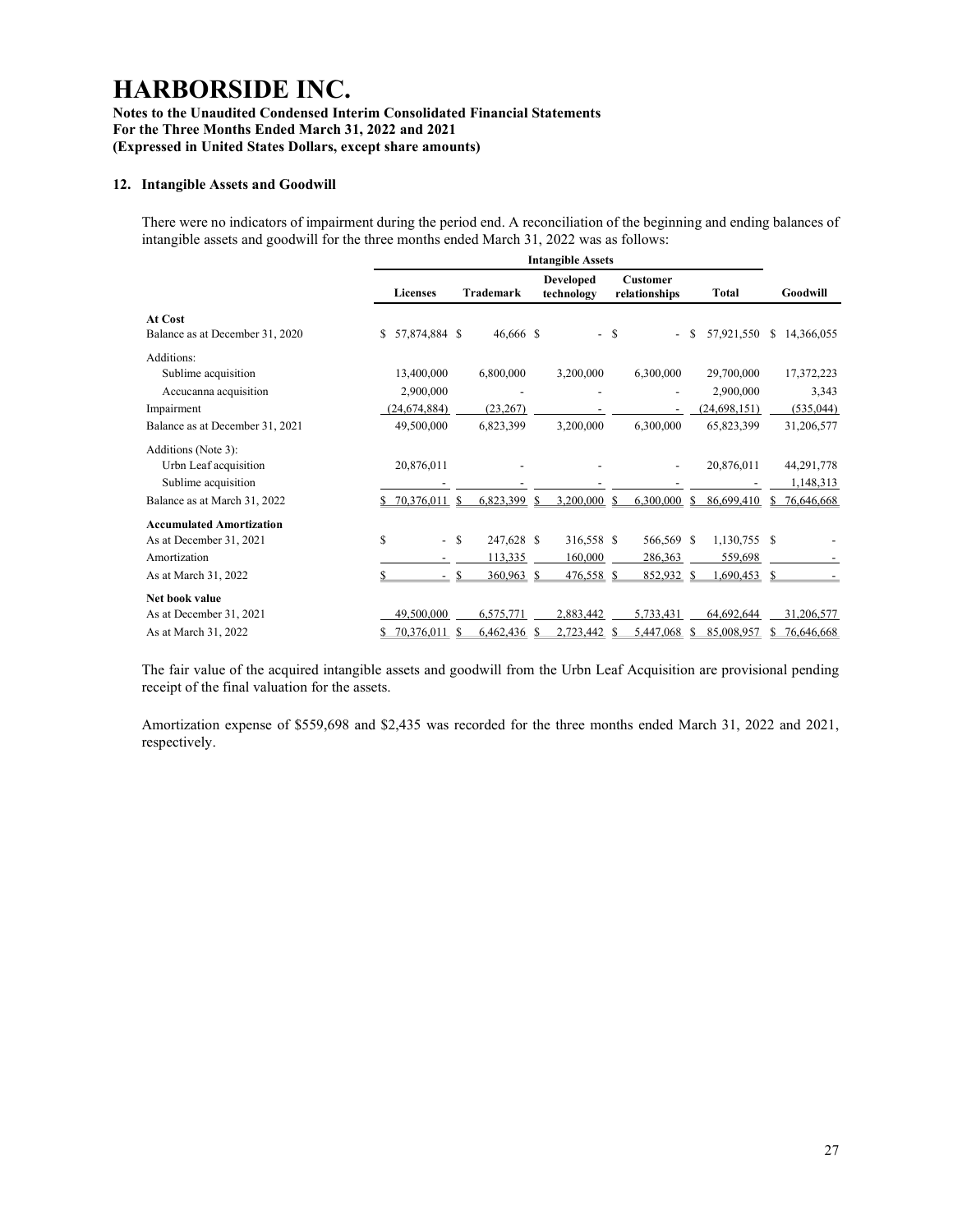Notes to the Unaudited Condensed Interim Consolidated Financial Statements For the Three Months Ended March 31, 2022 and 2021 (Expressed in United States Dollars, except share amounts)

### 13. Right-of-use Assets and Lease Liabilities

### Right-of-use Assets

As at March 31, 2022 and December 31, 2021, the Company's right-of-use assets consisted of the following:

|                                 | Right-of-use<br><b>Assets - Buildings</b> |
|---------------------------------|-------------------------------------------|
| Cost                            |                                           |
| Balance as at December 31, 2021 | \$<br>6,101,302                           |
| Acquired leases                 | 18,478,790                                |
| Balance as at March 31, 2022    | 24,580,092                                |
| <b>Accumulated amortization</b> |                                           |
| Balance as at December 31, 2021 | 1,667,905                                 |
| Amortization expense            | 367,463                                   |
| Balance as at March 31, 2022    | 2,035,368                                 |
| Net book value                  |                                           |
| As at December 31, 2021         | 4,433,397                                 |
| As at March 31, 2022            | 22,544,724                                |

#### Lease Liabilities

The Company's lease liabilities consist of various real property leases. The lease liabilities were measured at the present value of the remaining lease payments, discounted using the lessee's incremental borrowing rate. The incremental borrowing rate for the additions during the three months ended March 31, 2022 and 2021 was 9.5% and 8.5%, respectively, for leases acquired in acquisitions.

The following is a summary of the activity in the Company's lease liability for the three months ended March 31, 2022:

| Balance as at December 31, 2021                                      | 6,328,884<br>S            |
|----------------------------------------------------------------------|---------------------------|
| Acquired leases                                                      | 26,257,031                |
| Lease payments                                                       | (735, 418)                |
| Interest expense                                                     | 415,643                   |
| Ending lease liability as at March 31, 2022<br>Less: current portion | 32,266,140<br>(2,448,420) |
| Non-current lease liability                                          | \$29,817,720              |

The Company also leases office and other retail space from related parties (Note 27). The Company recognized no material expenses related to short-term leases and leases of low-value assets for the three months ended March 31, 2022.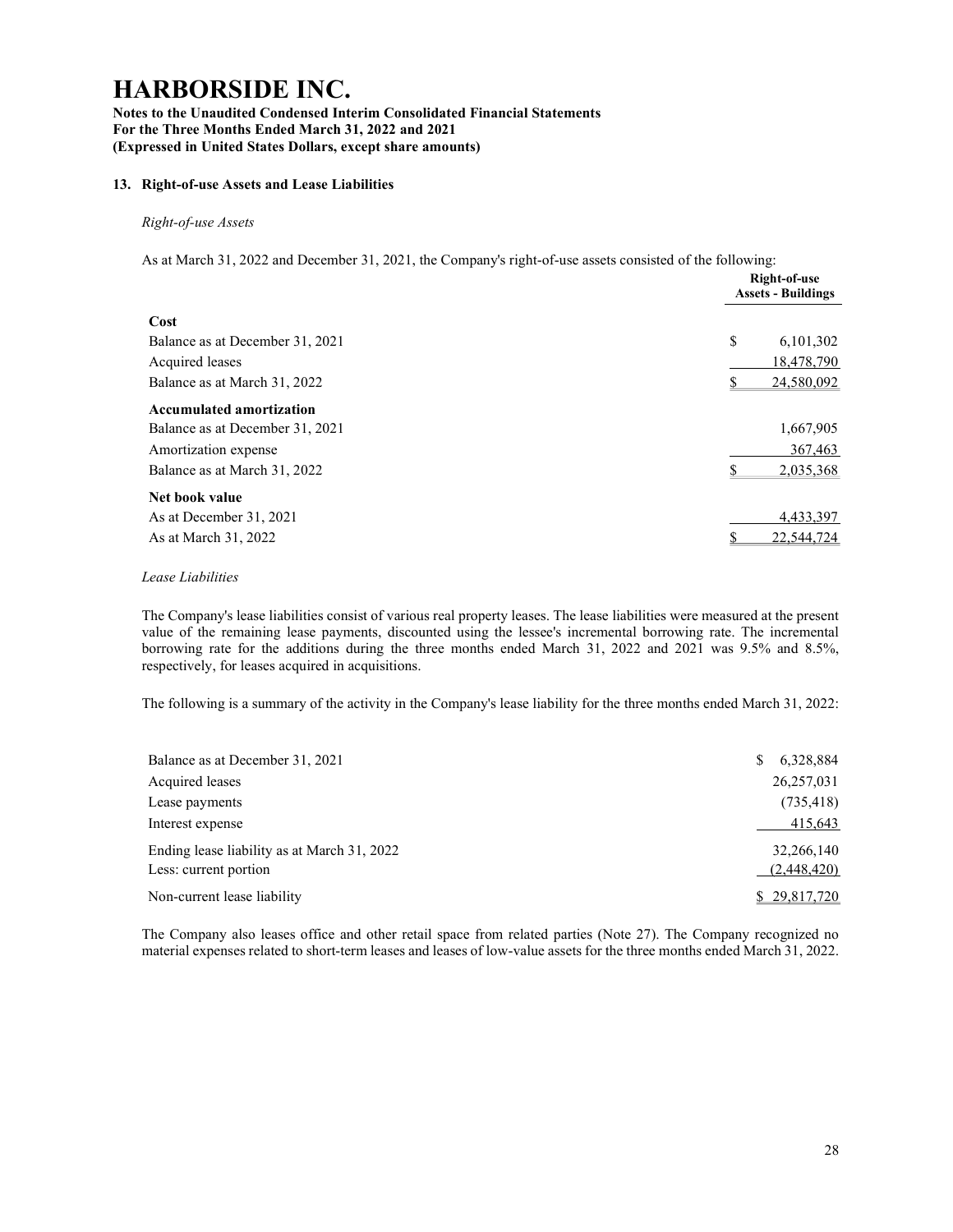### Notes to the Unaudited Condensed Interim Consolidated Financial Statements For the Three Months Ended March 31, 2022 and 2021 (Expressed in United States Dollars, except share amounts)

### 14. Accounts Payable and Accrued Liabilities

Accounts payable and accrued liabilities of the Company are principally comprised of amounts outstanding for trade purchases incurred in the normal course of business.

The Company's accounts payable and accrued liabilities consist of the following as at March 31, 2022 and December 31, 2021:

|                                                    | <b>March 31, 2022</b> | <b>December 31, 2021</b> |
|----------------------------------------------------|-----------------------|--------------------------|
| Accounts payable                                   | 22,886,542 \$         | 9,752,220                |
| Accrued cultivation, excise, local and sales taxes | 14,226,608            | 8,870,792                |
| Accrued liabilities                                | 2,898,429             | 2,954,185                |
| Accrued payroll                                    | 2,732,792             | 2,115,617                |
| Accrued loyalty rewards program                    | 1.129.021             |                          |
| Total accounts payable and accrued liabilities     | 43,873,392 \$         | 23,692,814               |

### 15. Notes payable

The Company assumed notes payable through the Urbn Leaf Acquisition (Note 3). The notes payable consisted of the following as at March 31, 2022:

|                                           | <b>Total</b><br>outstanding |
|-------------------------------------------|-----------------------------|
| Bridge financing                          | 5,833,009<br>S              |
| Urbn Leaf - Lafayette Street              | 304,109                     |
| Urbn Leaf - UL Visalia LLC                | 247,973                     |
| <b>SBC</b> Private loans                  | 513,650                     |
| Senior Secured Debt                       | 7,479,000                   |
| Total notes payable                       | 14,377,741                  |
| Less unamortized deferred financing costs | (847, 025)                  |
| Total notes payable, net                  | \$13,530,716                |

The associated loan fees charged with obtaining the notes payable are recorded as a reduction to the carrying amount and are being amortized as interest expense within the unaudited condensed interim consolidated financial statements over the term of the notes.

#### Senior Secured Debt

In December 2020, Urbn Leaf received a loan ("Senior Secured Debt") in the amount of \$5,400,000. The Senior Secured Debt matures on December 21, 2022, at which time all outstanding principal plus an additional fee of \$2,079,000 is due. Monthly payments are interest only with a variable interest rate of the higher of 12.5% or the prime rate plus 9%. As at March 31, 2022, the interest rate was 12.5%. The loan is secured by certain collateral, specified under the Credit and Guaranty Agreement dated December 21, 2022, in respect of the loan.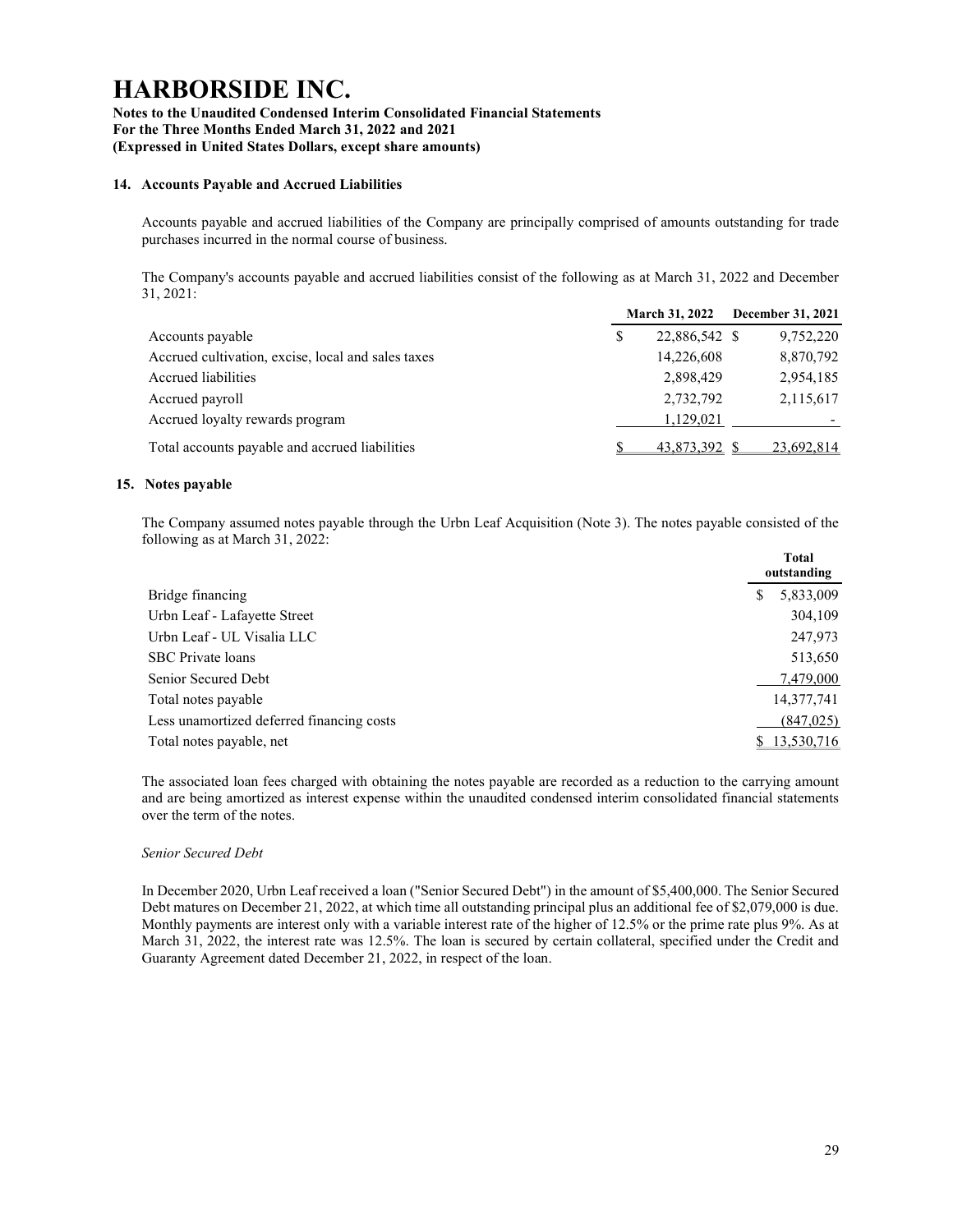Notes to the Unaudited Condensed Interim Consolidated Financial Statements For the Three Months Ended March 31, 2022 and 2021 (Expressed in United States Dollars, except share amounts)

#### 15. Notes payable (continued)

#### Bridge financing

On July 23, 2021, Urbn Leaf entered into a bridge financing in the form of a \$5,200,000 secured promissory note. The bridge financing bore interest at a rate of 15% per annum with principal and accrued interest due and payable on December 31, 2021, or earlier, depending on timing of certain events as defined in the promissory note, but subject to certain extension provisions set out in the promissory note. Urbn Leaf had the option to extend the maturity date of the bridge financing by 60 days which extended the note to February 28, 2022 (the "Initial Extension"). The Initial Extension triggered an extension fee equal to 1% of the outstanding principal amount plus all accrued interest thereon for every 30 days that the maturity date is extended. Following the Initial Extension, Urbn Leaf had the option to extend the maturity date by an additional 60 days which extended the note to April 30, 2022 for an additional extension fee for every 30 days that the maturity date was extended.

On April 29, 2022, the Company announced that the bridge financing assumed as part of the Urbn Leaf Acquisition had been repaid by: (i) a cash payment in the amount of \$358,541; and (ii) the issuance of approximately \$5,870,000 worth of SVS at a price of C\$0.45 per SVS (16,660,993 SVS) (Note 32).

#### Urbn Leaf - Lafayette Street

The membership interests of Lafayette Street Property Management, LLC were acquired using an unsecured, non-interest bearing note payable in the amount of \$2,500,000. The terms of the note were a \$500,000 down payment, and the remaining \$2,000,000 to be paid over twenty-four months in equal installments.

#### Urbn Leaf - UL Visalia LLC

On July 30, 2019, Urbn Leaf funded 80% of the membership interest of UL Visalia LLC for a total payment of \$1,000,000. The terms of the payment plan included two initial payments totaling \$500,000 and the remaining \$500,000 repaid pursuant to a second amendment to the amended memorandum of understanding. The note payable is unsecured and non-interest bearing.

#### SBC Private loans

In December 2016, SBC Management LLC ("SBC") re-purchased the stock it had previously issued to the legacy partner for a total consideration of \$950,000. The unsecured loan bore interest at a rate of 10% per annum and matured on January 26, 2022. The loan was assumed as part of the Urbn Leaf Acquisition on March 1, 2022 in the amount of \$280,265. On May 11, 2022, the Company repaid the principal and accrued interest totaling \$250,665 (Note 32).

In May 2017, SBC borrowed \$100,000 from an individual at an interest rate of 12% per annum. The unsecured loan is interest only, with interest payments of \$1,000 per month through May 9, 2022, at which time the full principal balance is due. The loan was assumed as part of the Urbn Leaf Acquisition on March 1, 2022 in the amount of \$100,000. On May 19, 2022, the Company entered into the third amendment to the promissory note extending the maturity date to May 9, 2023 (Note 32).

In August 2017, SBC borrowed \$50,000 from the same individual at an interest rate of 12% per annum. The unsecured loan is interest only, with interest payments of \$500 per month through August 16, 2022, at which time the full principal balance is due. The loan was assumed as part of the Urbn Leaf Acquisition on March 1, 2022 in the amount of \$50,000. On May 19, 2022, the Company entered into the third amendment to the promissory note extending the maturity date to May 9, 2023 (Note 32).

In April 2018, SBC borrowed \$89,000 from an individual for an equipment purchase, with 3% simple interest. The unsecured loan matured in May 2020 and was verbally agreed to be repaid subsequent to the closing of the acquisitions. The loan was assumed as part of the Urbn Leaf Acquisition on March 1, 2022 in the amount of \$77,010. On May 18, 2022, the Company repaid the principal and accrued interest totaling \$77,010 (Note 32).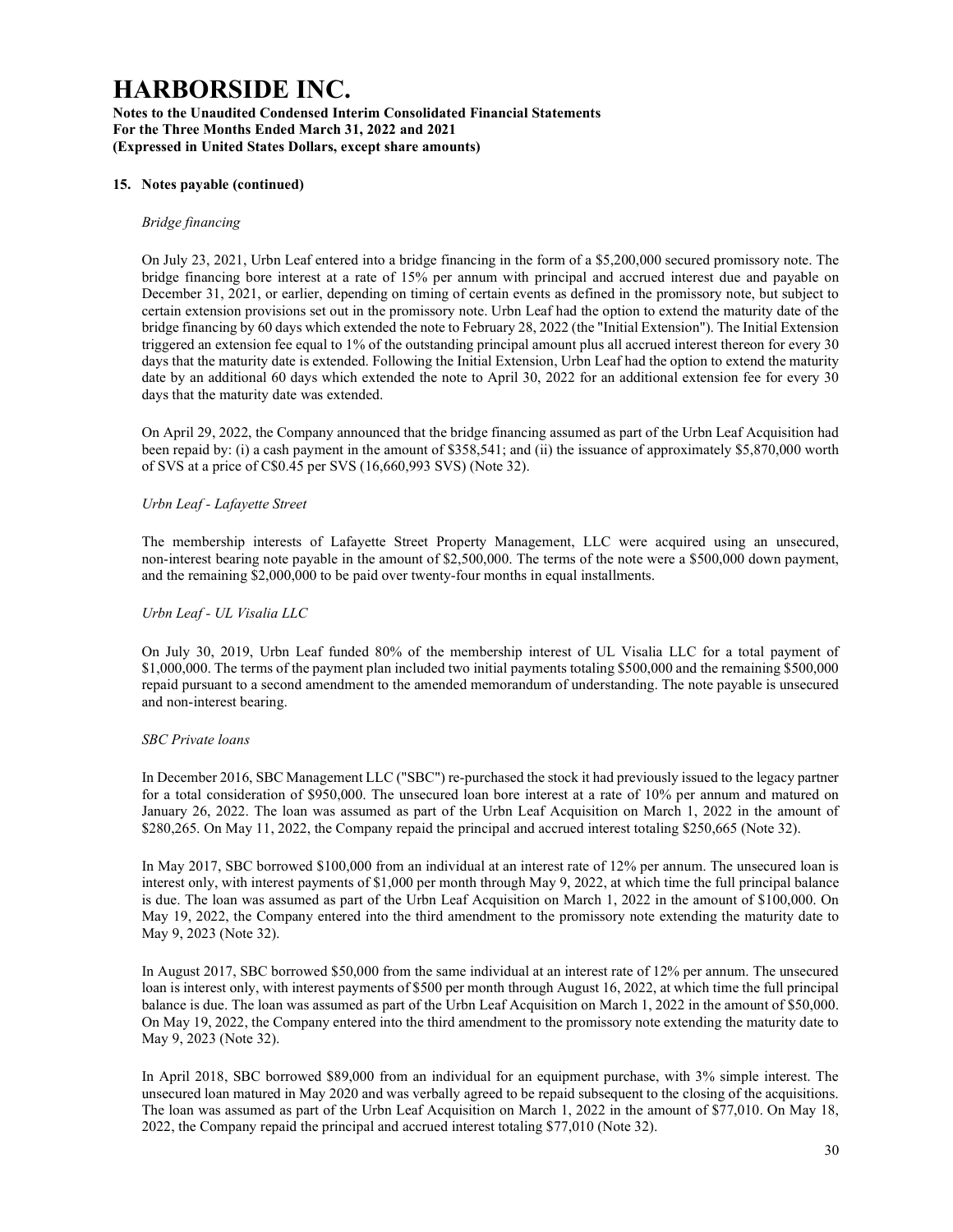#### Notes to the Unaudited Condensed Interim Consolidated Financial Statements For the Three Months Ended March 31, 2022 and 2021 (Expressed in United States Dollars, except share amounts)

### 16. Revolving Credit Facility

On March 19, 2021, the Company entered into a \$12,000,000 senior secured revolving credit facility (the "Facility") with a federally regulated commercial bank (the "Bank"), as amended on June 29, 2021 and December 6, 2021. The Facility included a maturity date of March 2023, and featured a variable interest rate based on the prime rate charged by the Bank plus 2.5%, with a floor rate of 5.75%. In conjunction with the Term Loan (Note 17), the Facility was paid in full and terminated in February 2022. The Facility required an interest reserve, which was released upon termination of the Facility.

As consideration for the Facility, the Company, among other things: (i) delivered a commercial security agreement, an assignment of deposit accounts, and a security agreement in respect of cash collateral to the Bank; (ii) made an upfront cash payment based on the principal amount of the Facility to the Bank as an original issue discount; and (iii) issued 4,100 warrants to the Bank to purchase MVS (the "Bank Warrants"), each of which entitled the Bank to purchase one MVS of the Company at a price of C\$369, at any time prior to March 19, 2023. The Bank Warrants were subject to the Mandatory Conversion that occurred on March 31, 2022 (Note 22).

The fair value of the warrants was determined using a Black-Scholes-Merton option pricing model with the following assumptions as at March 19, 2021:

| Risk-free interest rate  | $0.17\%$ |
|--------------------------|----------|
| Exercise price - U.S. \$ | 2.95     |
| Share price - U.S. \$    | 1.98     |
| Expected volatility      | 131%     |
| Expected remaining life  | 2 years  |
| Fair value               | 466,716  |

The Bank Warrants were included as a component of deposits and other assets in the accompanying Unaudited Condensed Interim Consolidated Statements of Financial Position. The Bank Warrants were amortized on a straight-line basis over the two-year term of the Facility. In connection with the payoff and termination of the Facility, during the three months ended March 31, 2022, the Company amortized the remaining warrants and deferred financing costs of approximately \$230,000 and \$136,000, respectively.

### 17. Term Loan

On November 29, 2021, in conjunction with the intended acquisitions of Urbn Leaf and Loudpack, the Company announced that it had signed a non-binding term sheet with Pelorus Fund REIT, LLC ("Pelorus") for a total of approximately \$77,300,000 of debt financing (the "Term Loan") which would be used primarily to retire certain existing loans, including the Facility, and provide additional working capital to the Company, Urbn Leaf and Loudpack. The Company executed the loan and security agreement on February 10, 2022.

The Term Loan was funded in two tranches, with the first occurring prior to closing on the acquisitions of Urbn Leaf and Loudpack, and the second tranche funded to the Company post-closing of the Loudpack Acquisition (Note 32). The first tranche was funded in three separate loans, with a loan to each of Urbn Leaf, Loudpack and the Company. The Company received approximately \$15,500,000, Loudpack received approximately \$16,400,000 and Urbn Leaf received approximately \$13,500,000 of the aggregate funds under the first tranche. From its share of the proceeds of the Term Loan, the Company repaid the \$12,000,000 outstanding under the Facility (Note 16).

The Term Loan contains a nominal interest rate of 10.25% and requires monthly interest payments until the maturity date. The Company is obligated to make principal payments in the amount of 7.5% of the then outstanding balance on both the 36th and 48th payment dates. The remaining principal is due on the maturity date of February 10, 2027.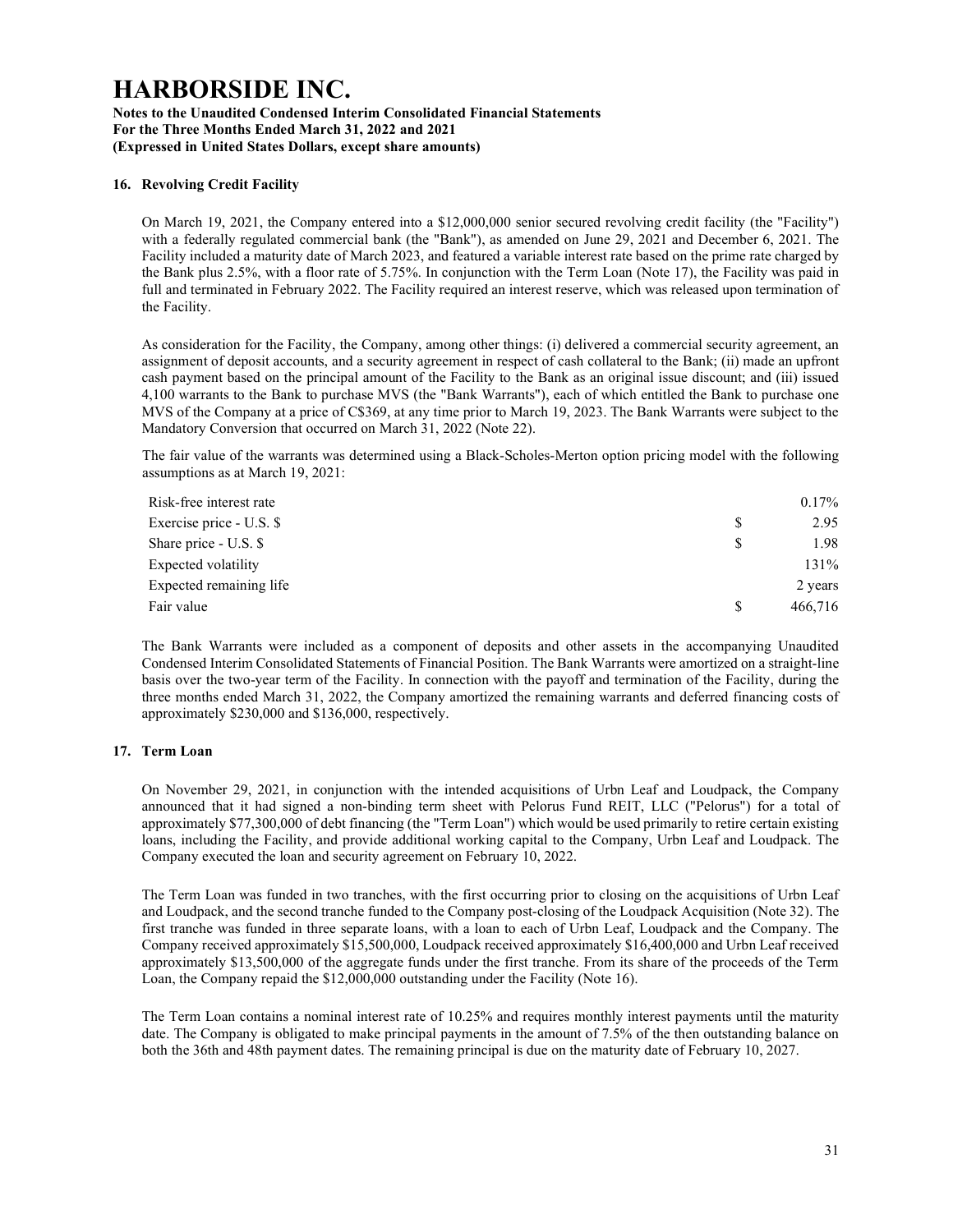### Notes to the Unaudited Condensed Interim Consolidated Financial Statements For the Three Months Ended March 31, 2022 and 2021 (Expressed in United States Dollars, except share amounts)

### 17. Term Loan (continued)

The Term Loan is subject to debt service ratio requirements, interest reserves, certain cross-corporate guarantees and defaults, subordination agreements and intercreditor agreements, along with a general corporate guaranty from the Company and is secured by certain real estate assets, cannabis licenses and other assets of the Company, Urbn Leaf and Loudpack. As at March 31, 2022, the Company was in compliance with these covenants.

The interest reserve as at March 31, 2022 amounted to \$2,850,076 and is recorded as restricted cash in the accompanying Unaudited Condensed Interim Consolidated Statements of Financial Position.

The associated loan fees charged with obtaining the Term Loan were recorded as a reduction to the carrying amount and are being amortized as interest expense within the unaudited condensed interim consolidated financial statements over the five-year term.

As at March 31, 2022, the outstanding balance less unamortized deferred financing costs was \$27,690,207. As at March 31, 2022, unamortized deferred financing costs amounted to \$1,215,448.

#### 18. Derivative Liabilities

The following table provides a reconciliation of the beginning and ending balance of derivative liabilities and the change in fair value of derivative liabilities:

|                                                | <b>SVS Warrants</b><br>and MVS<br>Warrants<br>Liability |
|------------------------------------------------|---------------------------------------------------------|
| Balance as at December 31, 2021                | \$<br>779,643                                           |
| Change in fair value of derivative liabilities | (331,605)                                               |
| Effects of foreign exchange                    | 6,958                                                   |
| Balance as at March 31, 2022                   | 454,996                                                 |

#### Private Placement Offering of SVS Warrants and MVS Warrants

On February 18, 2021, the Company issued warrants to purchase SVS ("SVS Warrants") and warrants to purchase MVS ("MVS Warrants"), in connection with an upsized brokered private placement of units. The warrants are classified as a liability based on the fixed-for-fixed criterion under IAS 32, Financial Instruments: Presentation. Due to the Mandatory Conversion (see Note 22), the MVS Warrants are instead calculated using the corresponding amount of SVS using a ratio of 100 SVS per MVS.

The Company used the Monte Carlo model to estimate the fair value of the derivative liabilities at issuance and at each reporting date. The Monte Carlo model uses certain Level 2 inputs in its valuation model. The key Level 2 inputs used by management to determine the fair value are: (i) the expected future volatility in the price of the Company's SVS, (ii) the risk-free interest rate, and (iii) the expected life of the instruments. The risk-free interest rate is based on data from the Federal Reserve Statistical Release and is extrapolated for interim periods. The expected lives are based on the expected lives of the instrument. Volatility was calculated by using the stock price returns from the comparable public companies as there was insufficient trading history in the Company's shares.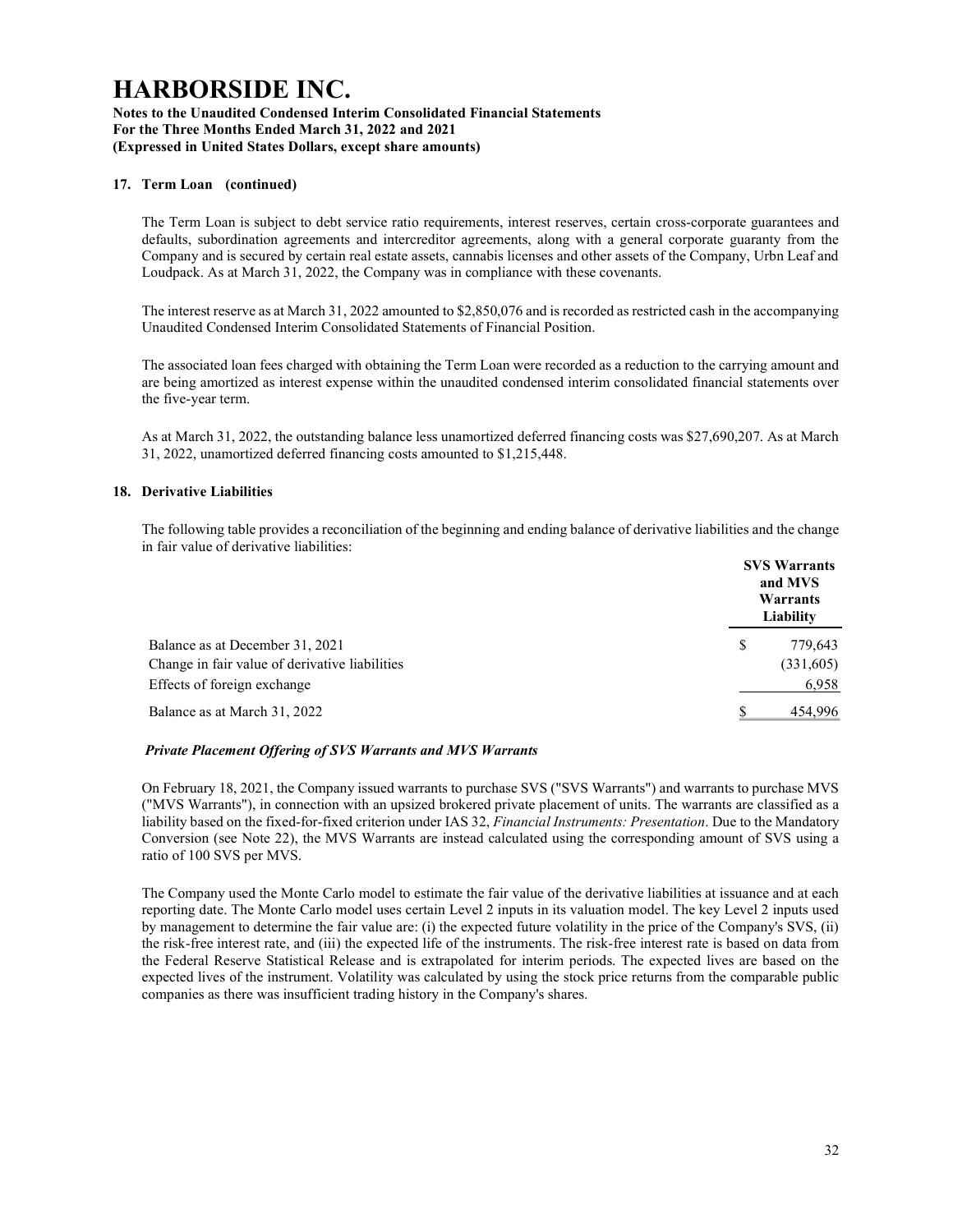Notes to the Unaudited Condensed Interim Consolidated Financial Statements For the Three Months Ended March 31, 2022 and 2021 (Expressed in United States Dollars, except share amounts)

### 18. Derivative Liabilities (continued)

## Private Placement Offering of SVS Warrants and MVS Warrants (continued)

The following assumptions were used to value the SVS Warrants as at March 31, 2022 and December 31, 2021:

|                         | <b>March 31, 2022</b> | December 31, 2021 |
|-------------------------|-----------------------|-------------------|
| Risk-free interest rate | 2.26%                 | $0.92\%$          |
| Exercise price - CAD    | C\$3.69               | C\$3.69           |
| Share price - CAD       | C\$0.76               | C\$0.46           |
| Expected volatility     | 77.02%                | 108.74%           |
| Expected remaining life | 1.89 years            | $2.13$ years      |
| Fair value              | \$454,996             | \$328,867         |

The following assumptions were used to value the MVS Warrants as at December 31, 2021:

|                         | December 31, 2021 |
|-------------------------|-------------------|
| Risk-free interest rate | $0.92\%$          |
| Exercise price - CAD    | C\$369            |
| Expected volatility     | 108.74%           |
| Expected remaining life | $2.13$ years      |
| Fair value              | \$450,776         |

### 19. Provisions

#### IRC §280E

Certain subsidiaries of the Company operate in the cannabis industry and are subject to IRC §280E, which prohibits businesses engaged in the trafficking of controlled substances (including cannabis as specified in Schedule I of the Controlled Substances Act) from deducting ordinary and necessary business expenses. This can result in permanent tax differences resulting from normal business expenses which are deemed non-allowable under IRC §280E. Many of the central issues relating to the interpretation of IRC §280E remain unsettled, and there are critical tax accounting issues regarding the allocation of expenses to the cost of goods sold (thus avoiding disallowance as deductions under IRC §280E). IFRIC 23 - Uncertainty over Income Tax Treatments provides guidance that adds to the requirements in IAS 12 by specifying how to reflect the effects of uncertainty in accounting for income taxes. The Company evaluated these uncertain tax treatments, using a probability-weighted approach to assess the range of possible outcomes as required in its adoption of IFRIC 23 and, although it strongly disagrees with the positions taken by the Internal Revenue Service and the findings of the U.S. Tax Court, the Company has determined that a reserve for an uncertain tax position should be recorded for all years subject to statutory review.

The Company has engaged outside counsel in an attempt to successfully negotiate the settlement and subsequent payment of its potential liabilities under IRC §280E, but it does not currently expect any resultant potential liabilities or any possible payments resulting from the cases to be resolved within 12 months of the issuance of these unaudited condensed interim consolidated financial statements.

Although the Company, as described above, is actively engaged in working towards a settlement agreement and subsequent repayment plan with the Internal Revenue Service, an uncertain tax position has been recorded based on the unknown outcome of the settlement discussions. As at March 31, 2022 and December 31, 2021, the reserve totaled \$36,498,436 and \$36,051,249, respectively, a sum which includes the separate tax proceedings described below.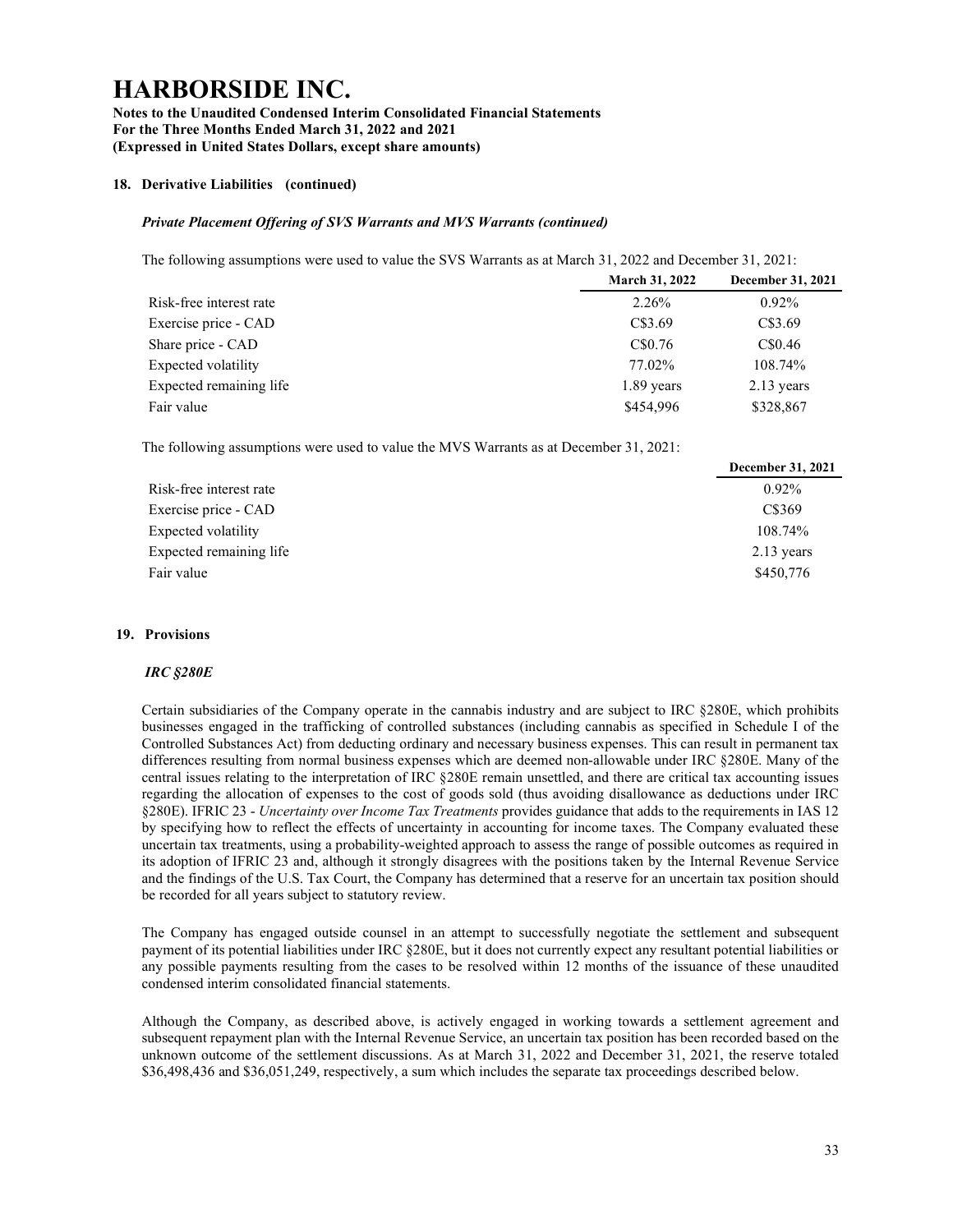Notes to the Unaudited Condensed Interim Consolidated Financial Statements For the Three Months Ended March 31, 2022 and 2021 (Expressed in United States Dollars, except share amounts)

#### 19. Provisions (continued)

### **PMACC**

PMACC is currently involved in two separate tax proceedings. The first, *PMACC v. Commissioner*, was an appeal to the United States Court of Appeals for the Ninth Circuit of an adverse Tax Court decision that was issued on November 29, 2018. In that decision, the Tax Court disallowed PMACC's allocation of certain items of expense to cost of goods sold, holding that they were instead deductions barred by IRC §280E. At issue are PMACC's corporate tax returns for the fiscal years ended July 31, 2007 through July 31, 2012. The Tax Court held that the expenses were ordinary and substantiated business expenses but, because PMACC's business consists of trafficking in a Schedule I controlled substance, the expenses must be disallowed. On October 21, 2019, after a review process under Rule 155, the Tax Court determined that PMACC's total liability was \$11,013,237 plus accrued interest. In its ruling, the Tax Court rejected the assertion of penalties by the Internal Revenue Service ("IRS"), finding that the unsettled state of the law and the fact that PMACC acted reasonably and in good faith, meant that penalties under IRC §6661(a) would be inappropriate. Accordingly, management has not included penalties in the estimated provision at period end. In December 2019, PMACC appealed the Tax Court decision to the United States Court of Appeals for the Ninth Circuit, which heard oral arguments in the case on February 9, 2021 and affirmed the Tax Court decision on April 22, 2021.

In a second Tax Court proceeding related to deductions barred by IRC §280E, the IRS issued a notice of deficiency disallowing all deductions taken in their entirety and asserting that PMACC owed \$16,035,218 in additional taxes and penalties for fiscal 2016. The Company filed its initial petition in this case to the Tax Court on February 13, 2020. As the Ninth Circuit has ruled on the earlier PMACC tax case, this matter is expected to be put back on the Tax Court calendar sometime during the year ended December 31, 2022.

#### SJW

SJW is involved in two separate tax proceedings. The first involves the 2010, 2011, and 2012 tax years, and in this case, the IRS asserted a tax deficiency of \$2,120,215. The second proceeding involves the 2014 and 2015 tax years and in the second case the IRS asserted that SJW owed an additional \$2,064,363 in taxes and penalties. Both of these proceedings involve substantially the same issues as the PMACC cases.

On February 17, 2021, the U.S. Tax Court ruled in favor of the Commissioner of Internal Revenue with respect to the cases for SJW. The Company appealed the Tax Court decisions on May 14, 2021. In an effort to resolve the matter as part of a global settlement, the Company has withdrawn its appeal.

#### 20. General and Administrative Expenses

For the three months ended March 31, 2022 and 2021, general and administrative expenses consisted of the following:

|                              |   |            | March 31, 2022 March 31, 2021 |
|------------------------------|---|------------|-------------------------------|
| Advertising and promotion    | S | 258,903 \$ | 157,099                       |
| Banking and processing fees  |   | 533,633    | 230,964                       |
| Other general administrative |   | 22,135     | 11,656                        |
| Office and general expenses  |   | 2,335,090  | 1,016,859                     |
| Salaries and benefits        |   | 3,395,605  | 2,740,600                     |
| Sales and marketing          |   | 541,257    |                               |
| Taxes and licenses           |   | 240,232    | 133,814                       |
| Travel and entertainment     |   | 154,718    | 33,074                        |
| Total                        |   | 7,481,573  | 4,324,066                     |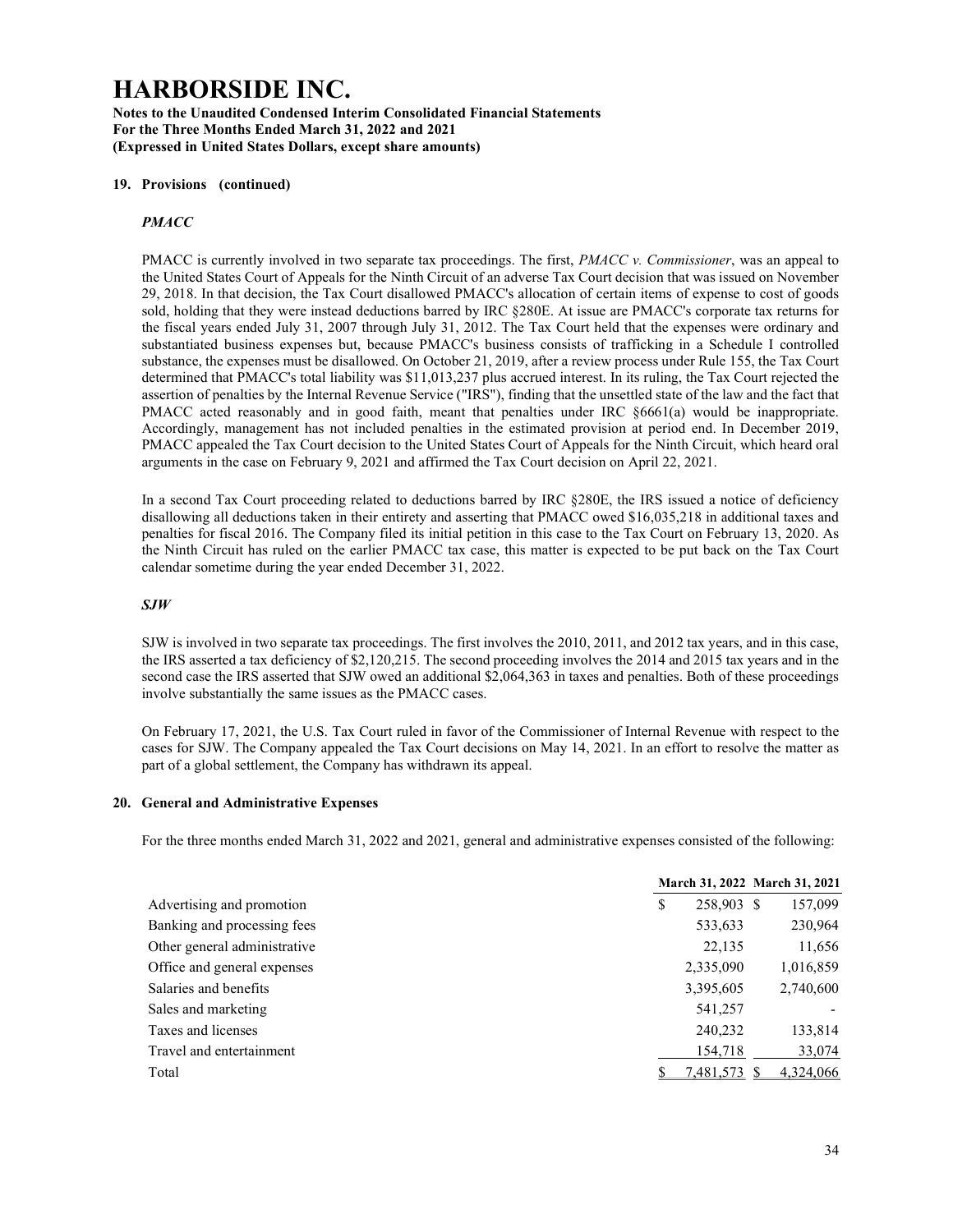### Notes to the Unaudited Condensed Interim Consolidated Financial Statements For the Three Months Ended March 31, 2022 and 2021 (Expressed in United States Dollars, except share amounts)

### 21. Income Taxes

Harborside Inc. is treated as a U.S. corporation for U.S. federal income tax purposes under IRC §7874 and is subject to U.S. federal income tax. However, for Canadian tax purposes, the Corporation is expected, regardless of any application of IRC §7874, to be treated as a Canadian resident company (as defined in the ITA) for Canadian income tax purposes. As a result, the Corporation will be subject to taxation both in Canada and the U.S. Notwithstanding the foregoing, it is management's expectation that Harborside's activities will be conducted in such a manner that income from operations will be not subject to double taxation.

The Company's income tax expense allocated for the three months ended March 31, 2022 and 2021 was follows:

|                    | March 31, 2022 March 31, 2021 |
|--------------------|-------------------------------|
| Current tax        | $$1,302,444$ $$1,253,495$     |
| Deferred tax       | 35,916 (178,243)              |
| Income tax expense | $$1,338,360$ $$1,075,252$     |

The net tax provision differs from that expected by applying the U.S. federal tax rate of 21.0% to net loss before income taxes mainly due to limitations in the deductibility of certain expenses for tax purposes under IRC §280E as well as fair value adjustments for biological assets and derivative liabilities.

Deferred taxes reflect the tax effects of temporary differences between the carrying amounts of assets and liabilities for financial reporting purposes and their tax values.

Deferred tax assets and liabilities have been offset where they relate to income taxes levied by the same taxation authority and the Company has the legal right and intent to offset.

Movements in the net deferred tax liabilities during the three months ended March 31, 2022 was as follows:

|                                                       | <b>March 31, 2022</b> |
|-------------------------------------------------------|-----------------------|
| Balance, beginning of period                          | \$17,363,459          |
| Recognized in loss                                    | 35,916                |
| Net deferred tax liability from acquisitions (Note 3) | 2,470,337             |
| Balance, end of period                                | \$19,869,712          |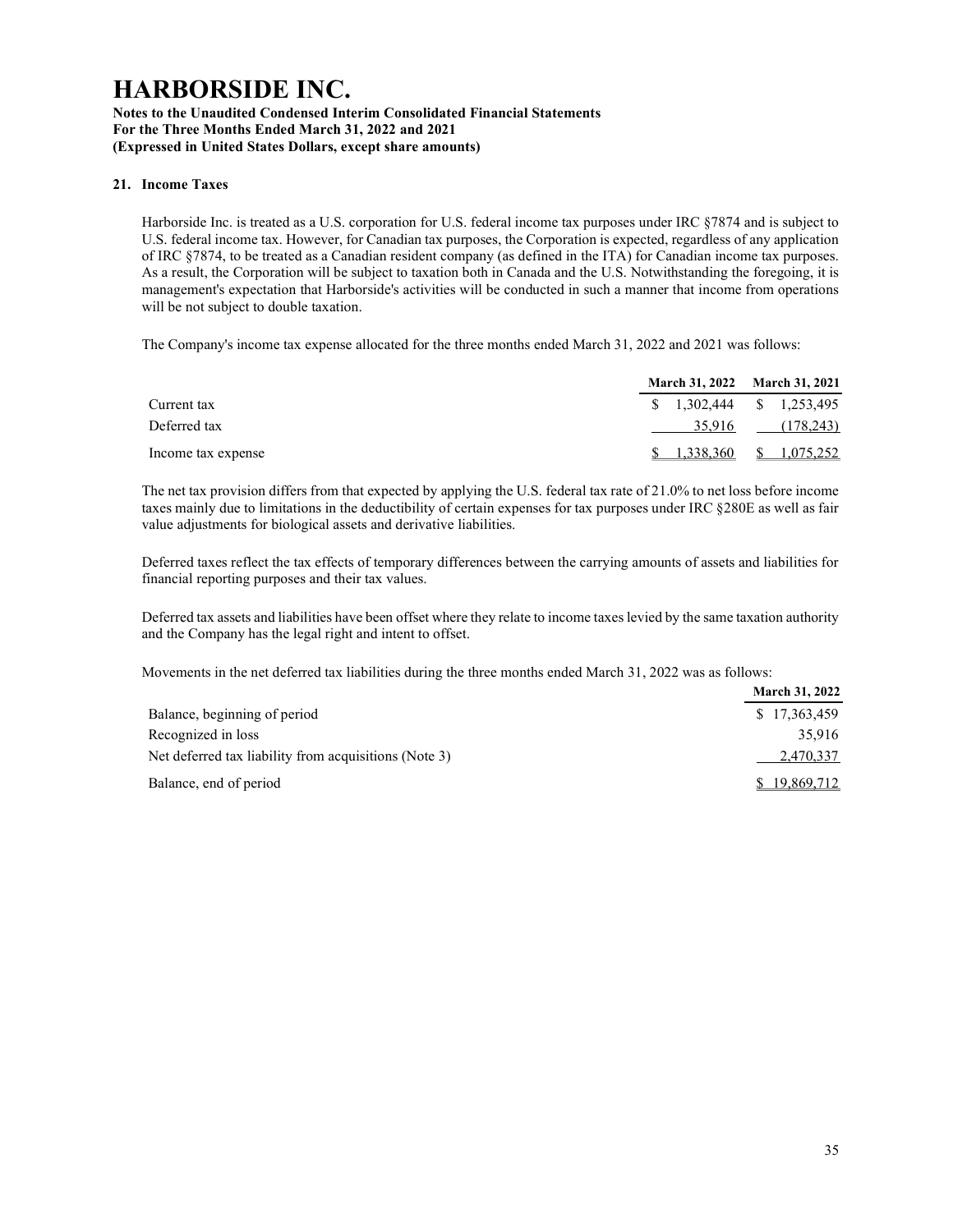### Notes to the Unaudited Condensed Interim Consolidated Financial Statements For the Three Months Ended March 31, 2022 and 2021 (Expressed in United States Dollars, except share amounts)

### 22. Share Capital

The following is a reconciliation of the issued and outstanding shares as at March 31, 2022 and December 31, 2021:

|                                 | <b>Subordinate</b><br>Voting<br><b>Shares (SVS)</b> | <b>Multiple</b><br><b>Voting Shares</b><br>(MVS) |
|---------------------------------|-----------------------------------------------------|--------------------------------------------------|
| Balance, December 31, 2020      | 26,535,608                                          | 179,096.42                                       |
| Conversion of MVS to SVS        | 5,769,075                                           | (57,690.75)                                      |
| Issuance of new shares          | 5,806,700                                           | 302,965.06                                       |
| Issuance on exercise of options | 1,414,024                                           |                                                  |
| Issuance on settlement of RSUs  |                                                     | 1,600.00                                         |
| Balance, December 31, 2021      | 39,525,407                                          | 425,970.73                                       |
| Issuance of new shares          | 60,000,000                                          | 11,289.57                                        |
| Issuance on exercise of options | 25,000                                              |                                                  |
| Conversion of MVS to SVS        | 43,726,030                                          | (437, 260.30)                                    |
| Balance, March 31, 2022         | 143,276,437                                         |                                                  |

On February 18, 2021, the Company closed an upsized brokered private placement of units at a price of C\$2.55 per SVS Unit (as defined below) and C\$255.00 per MVS Unit (as defined below) for aggregate gross proceeds of C\$35,103,045 (the "Offering"). Beacon Securities Limited and ATB Capital Markets acted as co-lead agents in connection with the Offering (the "Agents").

Each unit issued to nonresidents of the U.S. (each, an "SVS Unit") was comprised of one SVS and one warrant. Each SVS Warrant is exercisable to acquire one SVS of the Company for a period of 36 months following the close of the Offering at an exercise price of C\$3.69 per SVS, subject to adjustment and acceleration in certain events. A total of 5,806,700 SVS Units were issued pursuant to the Offering.

All investors that are considered residents of the U.S. were issued units (each, an "MVS Unit") comprised of MVS of the Company and MVS Warrants, based on the same economic equivalency of each MVS converting into 100 SVS. The holders of MVS were entitled to one vote in respect of each SVS into which such MVS could be converted. A total of 79,592 MVS Units were issued, pursuant to the Offering. As a result of the Mandatory Conversion, all MVS issued have been converted into SVS, and holders of MVS Warrants are now entitled to receive, upon exercise of such MVS Warrants, one hundred (100) SVS per MVS Warrant at an exercise price of \$369 per MVS Warrant.

The SVS Warrants and MVS Warrants were valued on February 18, 2021 at \$6,128,298 and \$8,403,774, respectively, based on an implied share price of C\$1.34 and C\$134.06, respectively, valued based on the Monte Carlo model. The key assumptions used have been discussed in Note 18.

In consideration for their services, the Company paid the Agents a cash commission equal to C\$1,451,340 and issued the Agents an aggregate of 569,154 Broker Warrants ("Broker Warrants"). Each Broker Warrant is exercisable until February 18, 2022 into one SVS Unit (each comprised of one SVS and one SVS Warrant) at an exercise price of C\$2.55 per SVS Unit. Upon exercise of a Broker Warrant, each underlying SVS Warrant would be exercisable at C\$3.69 per SVS Warrant until February 18, 2024. The Broker Warrants were not exercised and expired during February 2022.

The Broker Warrants were valued on February 18, 2021 at \$1,134,112 based on an implied share price of C\$2.53 valued based on the Monte Carlo model. The key assumptions used have been discussed in Note 24.

The total share issuance costs related to the Offering was C\$1,756,873, which includes the commission noted above and other professional fees.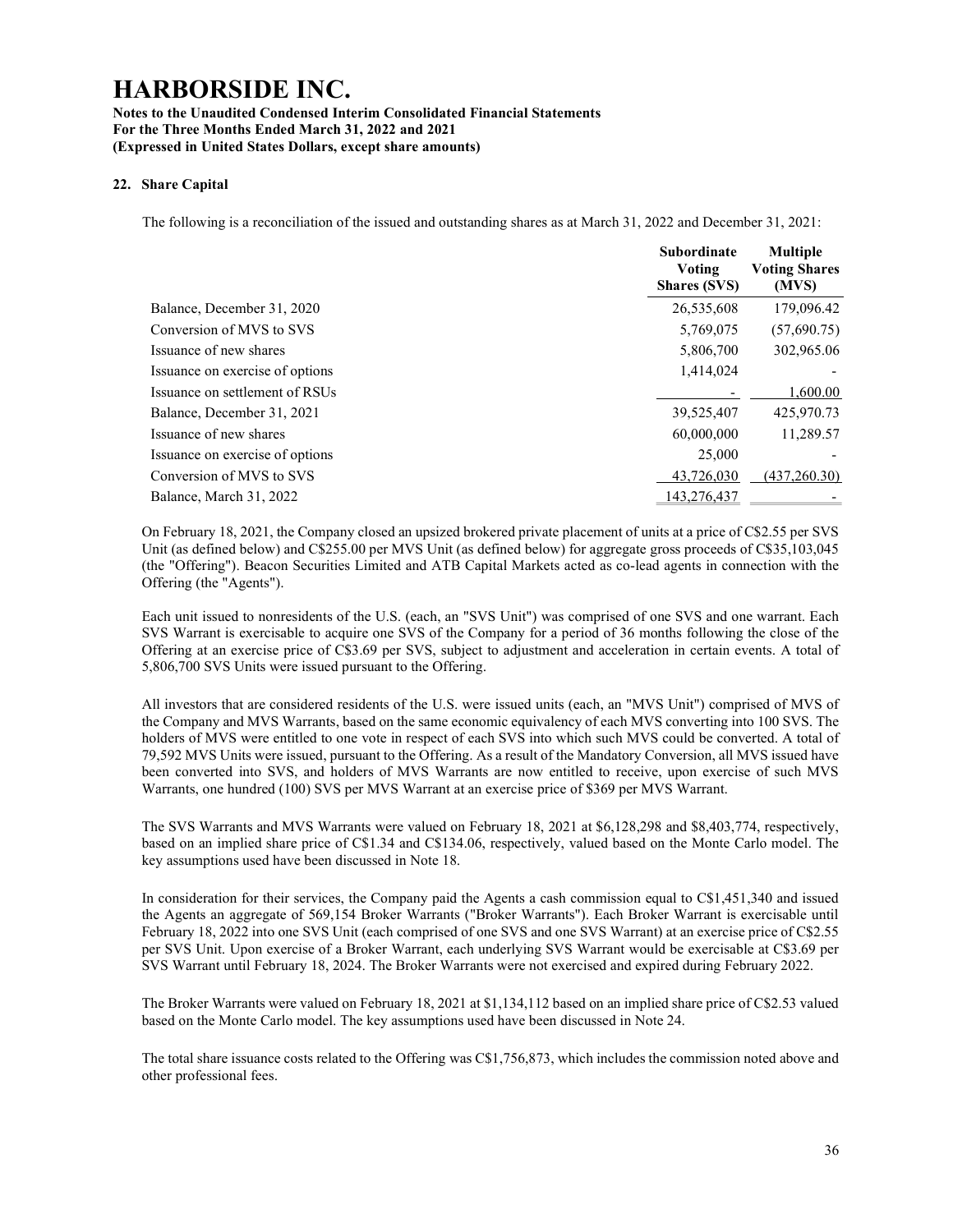### Notes to the Unaudited Condensed Interim Consolidated Financial Statements For the Three Months Ended March 31, 2022 and 2021 (Expressed in United States Dollars, except share amounts)

### 22. Share Capital (continued)

On March 31, 2022, the Company enacted the Mandatory Conversion of all the MVS into SVS at a ratio of 100 SVS for each MVS outstanding. In addition, each holder of MVS Warrants will now be entitled to 100 SVS for each MVS underlying its MVS Warrants, upon exercise of such MVS Warrants.

### 23. Contributed Surplus

#### Stock Options

Prior to June 30, 2020, the Company maintained an equity incentive plan (the "Old Plan") whereby certain key employees, officers, directors, consultants and advisors could be granted stock options, RSAs, restricted share units, share appreciation rights, performance compensation awards, dividend equivalents and other share-based awards of the Company.

The stock options which were awarded under the Old Plan vest on a graded-vesting schedule, generally, over a two-year period and expire 10 years after the grant date. The Company uses a graded vesting schedule to record compensation expense, which results in greater compensation expense earlier in the vesting period after an award is granted. All stock options granted are settled in the Company's shares. If an employee terminates employment with the Company prior to awards vesting, the unvested awards are forfeited and the historical compensation expense for unvested options is reversed in the period of termination.

On June 30, 2020, the Company adopted a new equity incentive plan (the "Plan") whereby certain key employees, officers, directors, consultants and advisors may be granted stock options, RSAs, restricted share units, share appreciation rights, performance compensation awards, dividend equivalents and other share-based awards of the Company.

The stock options awarded under the Plan vest in accordance with the terms established by the Board at the time of grant. The Plan was ratified by the Company's shareholders on November 24, 2020.

On January 17, 2022, the Company adopted an amended and restated equity incentive plan (the "A&R Plan") to amend the Plan in order to increase the maximum number of SVS which may be allocated for issuance pursuant to Incentive Stock Options (as defined in the A&R Plan) to up to 23,355,026 SVS or such lesser amount as determined by the Board. The A&R Plan was ratified by the Company's shareholders on February 22, 2022.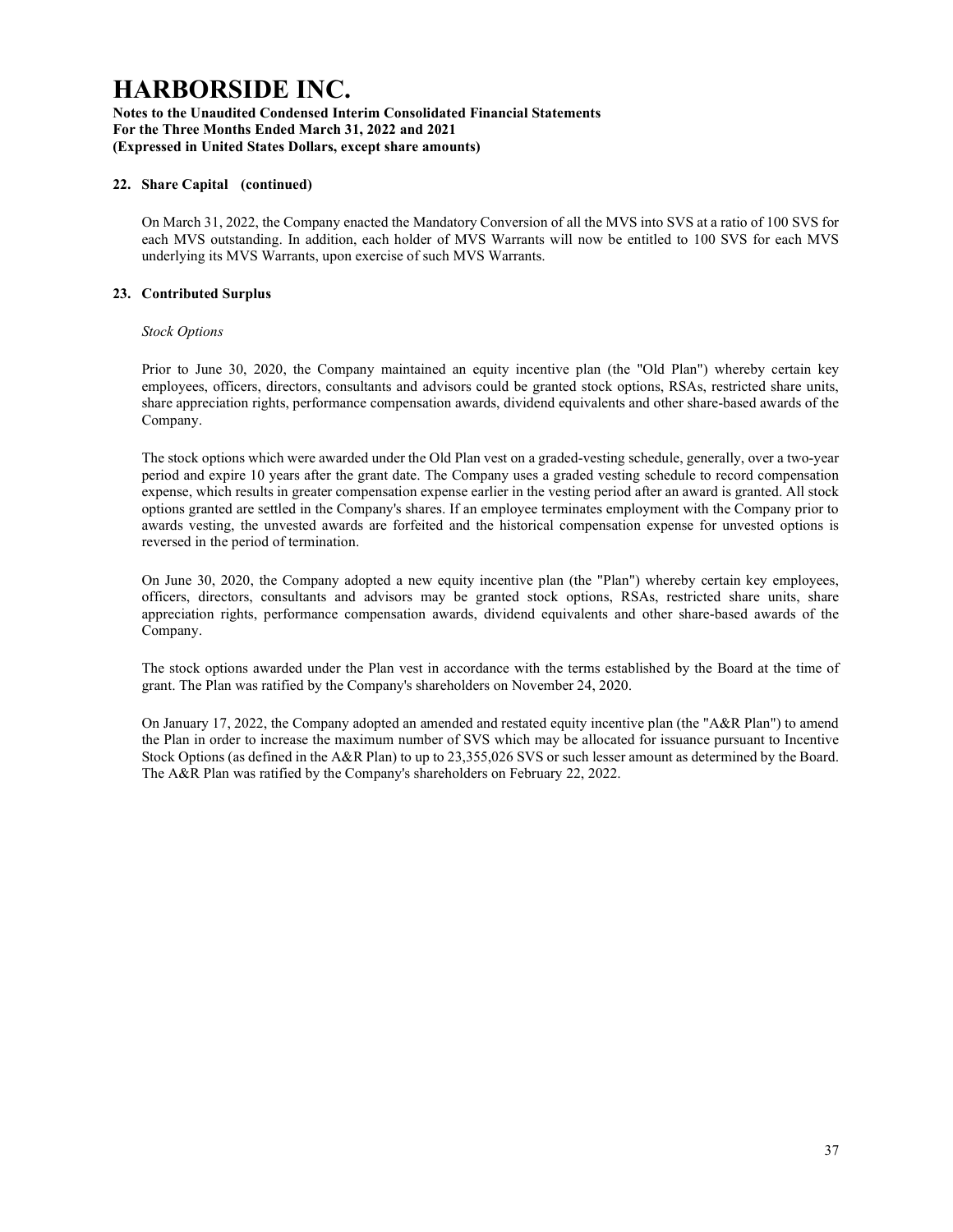#### Notes to the Unaudited Condensed Interim Consolidated Financial Statements For the Three Months Ended March 31, 2022 and 2021 (Expressed in United States Dollars, except share amounts)

### 23. Contributed Surplus (continued)

#### Stock Options (continued)

The following table summarizes the stock option activities for the three months ended March 31, 2022 and the year ended December 31, 2021:

|                                     | Number of<br>options<br>outstanding | Weighted<br>average<br>exercise<br>price \$ |
|-------------------------------------|-------------------------------------|---------------------------------------------|
| Balance, December 31, 2020          | 6,635,898                           | 1.47                                        |
| Options exercised                   | (1,414,024)                         | 0.14                                        |
| Options expired/forfeited/cancelled | (1,819,582)                         | 1.81                                        |
| Options granted                     | 1.221.860                           | 0.62                                        |
| Balance, December 31, 2021          | 4,624,152                           | 1.51                                        |
| Options exercised                   | (25,000)                            | 0.05                                        |
| Options expired/forfeited/cancelled | (141,250)                           | 1.95                                        |
| Options granted                     | 5,758,797                           | 0.56                                        |
| Replacement options granted         | 84,420                              | 3.44                                        |
| Balance, March 31, 2022             | 10.301.119                          | 0.99                                        |

During the three months ended March 31, 2022, the Company recorded aggregate share-based compensation of \$1,222,369 for all stock options vesting during the period. During the three months ended March 31, 2021, the Company recorded negative aggregate share-based compensation of \$(1,000) due to forfeiture reversals and an adjustment for previously accelerated options.

During the three months ended March 31, 2022 and 2021, the Company received cash consideration of \$1,250 and \$24,094, respectively, for the exercise of 25,000 and 468,750 vested options, respectively.

On February 4, 2022, the Company issued 84,420 replacement options to certain existing holders of Sublime options as part of the Sublime Acquisition. The Company accounted for the replacement options in accordance with IFRS 2 and IFRS 3 and recognized post-acquisition costs for share-based compensation of \$916,112 related to the issuance of these options.

On March 1, 2022, the Company granted options to purchase an aggregate of 5,758,797 SVS (Note 3).

The fair value of stock options granted by the Company during the three months ended March 31, 2022 and 2021, under the Plan, were estimated on the grant date using the Black-Scholes-Merton option pricing model with the relevant assumptions outlined in the table below. The expected volatility was estimated based on volatility ranges acceptable in practice. The expected life in years represents the period of time that options granted are expected to be outstanding. The risk-free rate was based on the Bank of Canada three-year bond yield rate at the time of the grant of the award. Expected annual rate of dividends was assumed to be zero based on the fact that the Company has never paid cash dividends and does not expect to pay cash dividends in the foreseeable future.

|                                   | For the three months ended |                       |  |  |
|-----------------------------------|----------------------------|-----------------------|--|--|
|                                   | <b>March 31, 2022</b>      | <b>March 31, 2021</b> |  |  |
| Stock price at grant date         | $CAD$ 0.70 - 2.98          | $CAD$ 0.95 - 1.83     |  |  |
| Exercise price at grant date      | $CAD$ 0.70 - 5.42          | $CAD$ 0.95 - 1.83     |  |  |
| Expected life in years            | $3 - 7.5$ years            | $3 - 4.5$ years       |  |  |
| Expected volatility               | $100\%$                    | $100\%$               |  |  |
| Expected annual rate of dividends | $0\%$                      | $0\%$                 |  |  |
| Risk-free annual interest rate    | $0.32\% - 2.48\%$          | $0.27\% - 0.43\%$     |  |  |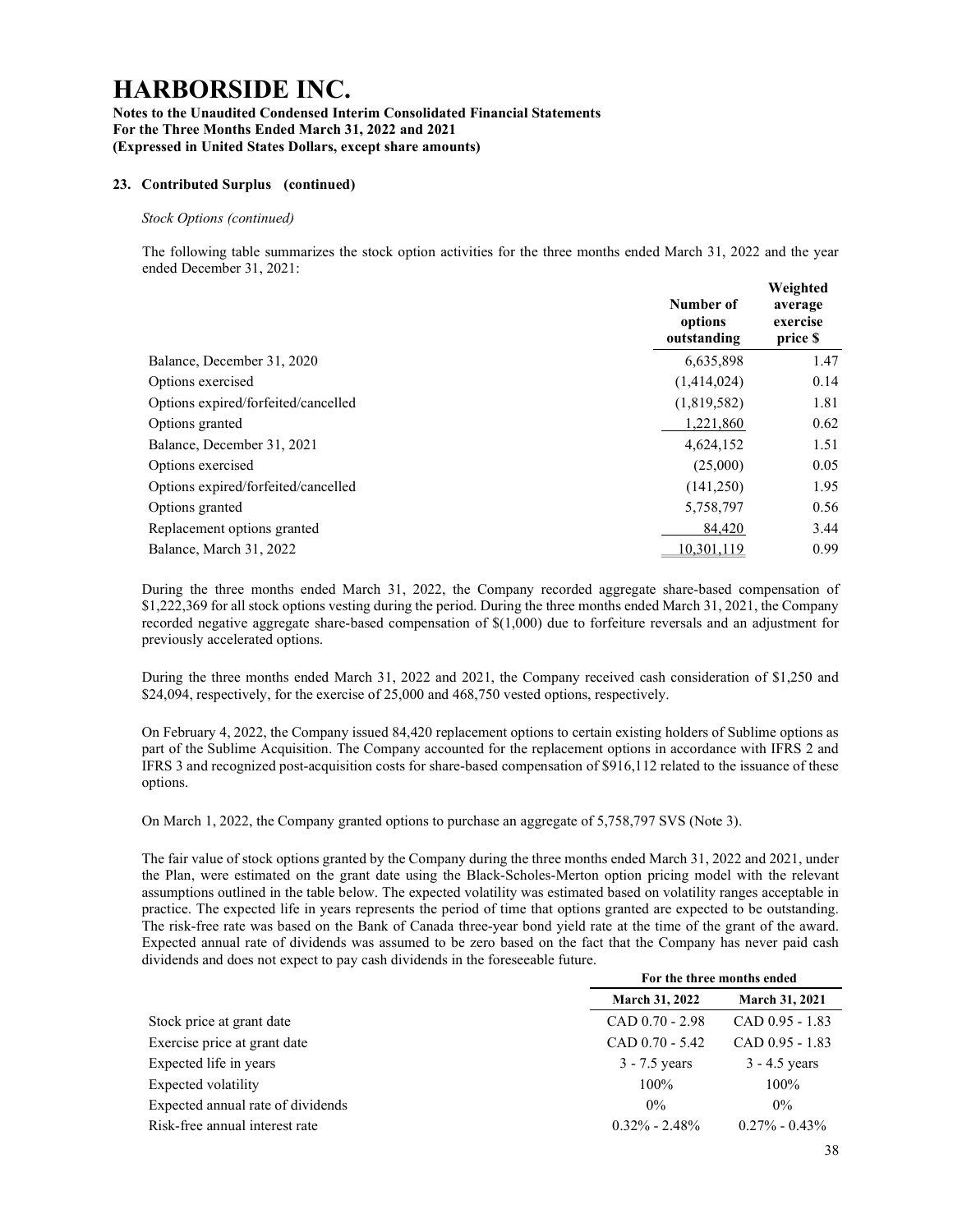### Notes to the Unaudited Condensed Interim Consolidated Financial Statements For the Three Months Ended March 31, 2022 and 2021 (Expressed in United States Dollars, except share amounts)

### 23. Contributed Surplus (continued)

#### Stock Options (continued)

As at March 31, 2022, the options outstanding and exercisable for SVS and with the corresponding exercise price and weighted average remaining life was as follows: Weighted

|                    |                    | Number of<br>options | Number of<br>options         | <b>Exercise</b>        | Weighted<br>average |
|--------------------|--------------------|----------------------|------------------------------|------------------------|---------------------|
| Date of grant      | <b>Expiry date</b> | outstanding          | exercisable                  | price (USD)            | remaining life      |
| April 25, 2018     | July 1, 2022       | 200,000              | 200,000 \$                   | 4.150                  | 0.25                |
| July 5, 2019       | July 5, 2022       | 262,500              | 262,500 \$                   | 0.055                  | 0.26                |
| May 24, 2018       | July 19, 2022      | 11,957               | 11,957 \$                    | 8.363                  | 0.30                |
| December 14, 2018  | July 19, 2022      | 8,152                | 8,152 \$                     | 5.522                  | 0.30                |
| September 1, 2020  | July 19, 2022      | 510,000              | 510,000 \$                   | 0.760                  | 0.30                |
| May 24, 2018       | May 24, 2023       | 2,989                | 2,989 \$                     | 8.363                  | 1.15                |
| December 14, 2018  | December 14, 2023  | 2,989                | 2,989 \$                     | 5.522                  | 1.71                |
| September 1, 2020  | September 1, 2025  | 865,000              | 536,390 \$                   | 0.760                  | 3.42                |
| December 23, 2020  | December 23, 2025  | 765,000              | 25,000 \$                    | 1.465                  | 3.73                |
| June 11, 2021      | June 11, 2026      | 581,235              | $\overline{\phantom{a}}$     | <sup>\$</sup><br>1.769 | 4.20                |
| July 2, 2021       | July 2, 2026       | 536,875              | $\overline{\phantom{a}}$     | 1.425<br>-S            | 4.26                |
| August 1, 2016     | August 1, 2026     | 35,478               | 35,478 \$                    | 0.050                  | 4.34                |
| March 1, 2022      | March 1, 2027      | 5,758,797            | $\qquad \qquad \blacksquare$ | <sup>\$</sup><br>0.560 | 4.92                |
| July 26, 2017      | July 26, 2027      | 1,060                | $1,060$ \$                   | 0.050                  | 5.32                |
| April 25, 2018     | April 25, 2028     | 556,667              | 556,667 \$                   | 4.150                  | 6.07                |
| May 7, 2018        | May 7, 2028        | 15,000               | 15,000 \$                    | 4.150                  | 6.11                |
| May 15, 2018       | May 15, 2028       | 43,000               | 43,000 \$                    | 4.150                  | 6.13                |
| June 25, 2018      | June 25, 2028      | 10,000               | 10,000 S                     | 4.150                  | 6.24                |
| February 4, 2022*  | August 22, 2028    | 47,933               | 47,933 \$                    | 3.370                  | 6.40                |
| September 12, 2018 | September 12, 2028 | 50,000               | 50,000 \$                    | 4.150                  | 6.46                |
| February 4, 2022*  | December 31, 2028  | 29,922               | 29,922 \$                    | 3.370                  | 6.76                |
| February 4, 2022*  | July 16, 2029      | 5,648                | 2,640 \$                     | 4.250                  | 7.30                |
| February 4, 2022*  | July 16, 2029      | 917                  | 151S                         | 3.370                  | 7.30                |
| Total              |                    | 10,301,119           | 2,351,828                    |                        | 4.05                |

\*Replacement options issued as part of the Sublime Acquisition.

The weighted average remaining contractual life of outstanding options as at March 31, 2022 is 4.05 years.

#### Restricted Stock Units ("RSUs")

On March 1, 2022, the Company granted an aggregate of 912,599 RSUs (Note 3).

The fair value on the grant date of the RSUs was measured at \$489,627 (or \$0.54 per RSU) based on the intrinsic value on the grant date. During the three months ended March 31, 2022, the Company recorded share-based compensation expense of \$21,366, in relation to the vesting of the RSUs.

As at March 31, 2022, the Company has an aggregate of 987,599 RSUs outstanding which includes grants prior to March 1, 2022.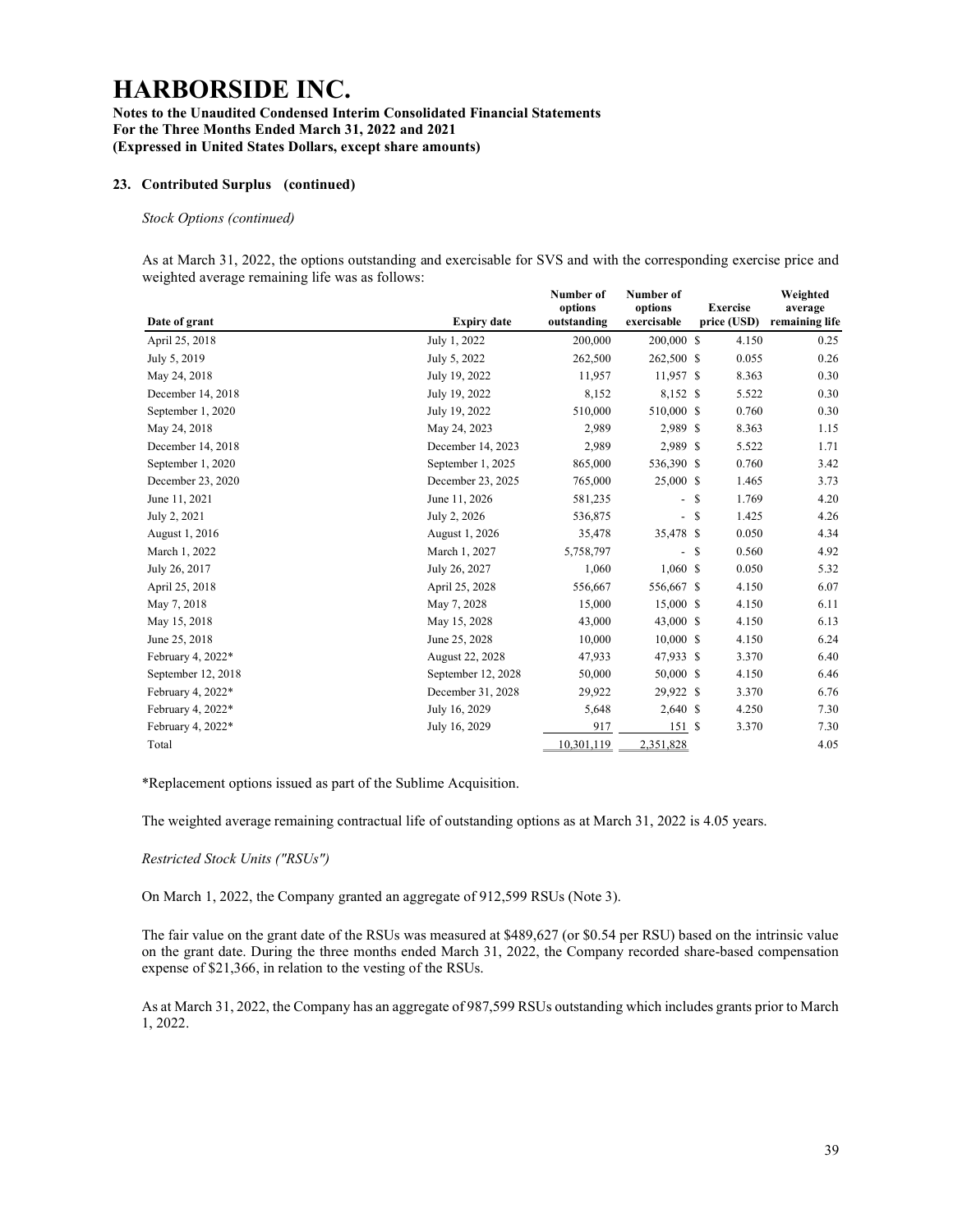### Notes to the Unaudited Condensed Interim Consolidated Financial Statements For the Three Months Ended March 31, 2022 and 2021 (Expressed in United States Dollars, except share amounts)

### 24. Reserve for Warrants

The activity for warrants outstanding for the three months ended March 31, 2022 and the year ended December 31, 2021 is summarized as follows:

|                                           |                                      | <b>Subordinate Voting Shares</b>         |                                                                                 |
|-------------------------------------------|--------------------------------------|------------------------------------------|---------------------------------------------------------------------------------|
|                                           | Number of<br>warrants<br>outstanding | Weighted<br>average<br>CAD <sub>S</sub>  | Weighted<br>average<br>exercise price exercise price<br><b>USD</b> <sub>S</sub> |
| Balance, December 31, 2020                | 3,279,300                            | 8.49                                     | 6.10                                                                            |
| Warrants expired                          | (2,806,981)                          | 8.75                                     | 6.88                                                                            |
| Broker Warrants expired                   | (160,775)                            | 7.00                                     | 5.50                                                                            |
| Broker Warrants expired                   | (311, 544)                           | 6.90                                     | 5.42                                                                            |
| <b>Issuance of SVS Warrants</b>           | 5,806,700                            | 3.69                                     | 2.91                                                                            |
| Issuance of Broker Warrants               | 569,154                              | 2.55                                     | 2.01                                                                            |
| Balance, December 31, 2021                | 6,375,854                            | 3.59                                     | 2.54                                                                            |
| Conversion of MVS Warrants to SVS         | 7,959,200                            | 3.69                                     | 2.95                                                                            |
| Conversion of warrants to the Bank to SVS | 410,000                              | 3.69                                     | 2.95                                                                            |
| Warrants expired                          | (569, 154)                           | 2.55                                     | 2.04                                                                            |
| Balance, March 31, 2022                   | 14,175,900                           | 2.18                                     | 1.74                                                                            |
|                                           |                                      | <b>Multiple Voting Shares</b>            |                                                                                 |
|                                           | Number of<br>warrants<br>outstanding | Weighted<br>average<br>CAD <sub>\$</sub> | Weighted<br>average<br>exercise price exercise price<br><b>USD \$</b>           |
| Balance, December 31, 2020                |                                      |                                          |                                                                                 |
| Issuance of MVS Warrants                  | 79,592                               | 369.00                                   | 291.00                                                                          |
| Issuance of warrants to the Bank          | 4.100                                | 369.00                                   | 291.00                                                                          |
| Balance, December 31, 2021                | 83,692                               | 369.00                                   | 291.00                                                                          |
| Conversion of MVS Warrants to SVS         | (79, 592)                            | 369.00                                   | 291.00                                                                          |
| Conversion of warrants to the Bank to SVS | (4,100)                              | 369.00                                   | 291.00                                                                          |
| Balance, March 31, 2022                   |                                      |                                          |                                                                                 |

### **Warrants**

On February 18, 2021, the Company issued 5,806,700 SVS and 79,592 MVS Warrants in connection with the Offering (Note 22). Each SVS Warrant entitles the holder thereof to purchase one SVS of the Company at an exercise price of C\$3.69 per share until February 18, 2024. Each MVS Warrant entitles the holder thereof to purchase one MVS of the Company at an exercise price of C\$369 per share until February 18, 2024. Due to the Mandatory Conversion, all MVS Warrants previously exercisable into MVS, are now exercisable into SVS. In particular, each holder of MVS Warrants is now entitled to receive, upon exercise of the MVS Warrants, one hundred SVS per MVS Warrant at an exercise price of \$369 per MVS Warrant.

The SVS Warrants and MVS Warrants are being accounted for as a derivative liability (Note 18).

On March 19, 2021, the Company issued 4,100 warrants to purchase MVS to the Bank in connection with the Facility (Note 16), exercisable at a price of C\$369 per MVS, at any time prior to March 19, 2023. The MVS Warrants were subject to the terms of the Mandatory Conversion.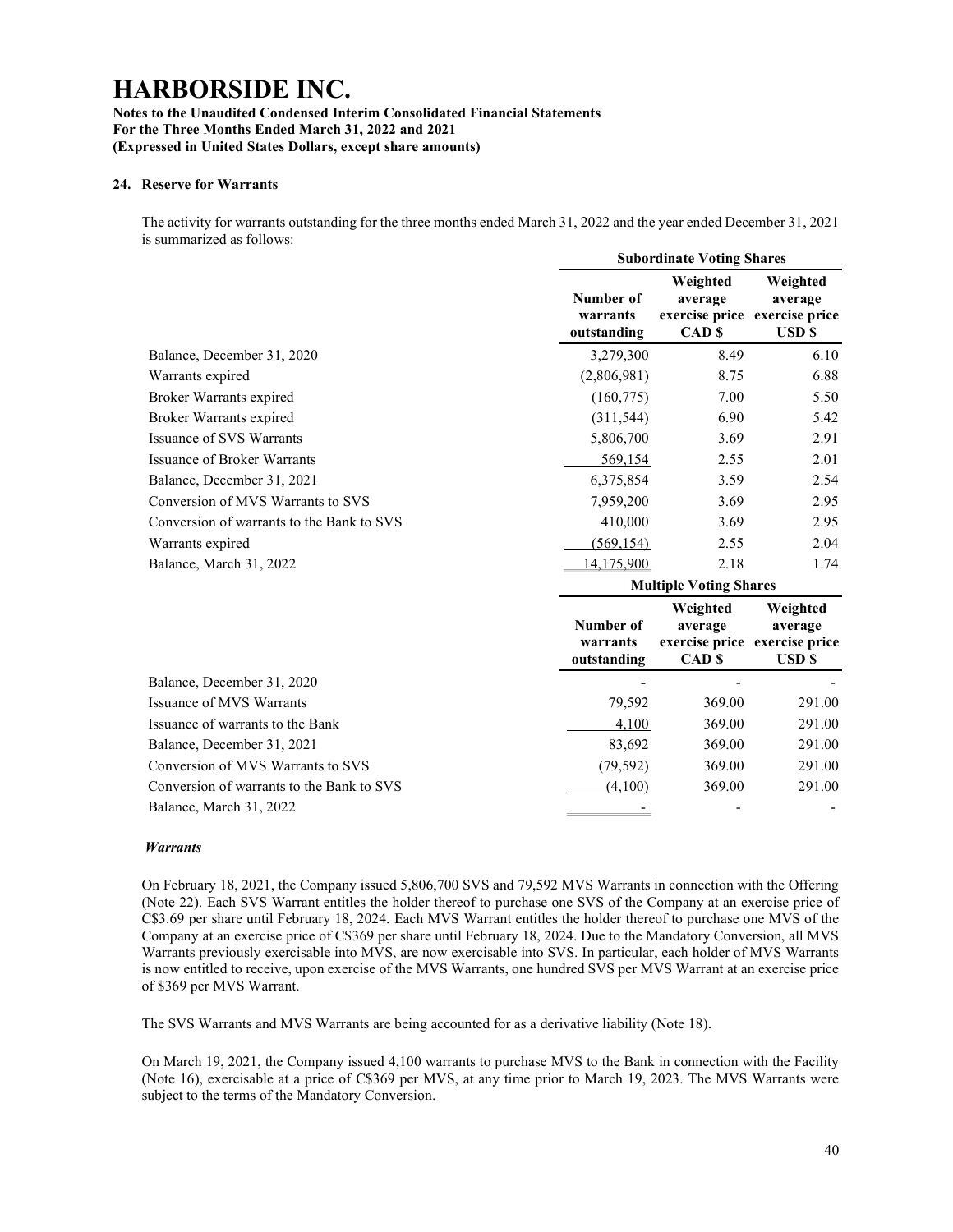Notes to the Unaudited Condensed Interim Consolidated Financial Statements For the Three Months Ended March 31, 2022 and 2021 (Expressed in United States Dollars, except share amounts)

### 24. Reserve for Warrants (continued)

### Warrants (continued)

The warrants issued to the Bank were accounted for as other assets and were amortized on a straight-line basis over the two-year term of the Facility. The Company amortized the remaining balance of the warrants in conjunction with the paydown of the Facility (Note 16).

### Broker Warrants

As detailed in Note 22, the Company issued 569,154 Broker Warrants to the Agents as compensation in connection with the Offering. Each Broker Warrant was exercisable until February 18, 2022 into one SVS Unit (each comprised of one SVS and one SVS Warrant) at an exercise price of C\$2.55 per SVS Unit. Upon exercise of a Broker Warrant, each underlying SVS Warrant would have been issued and been exercisable at C\$3.69 per share until February 18, 2024. All of the Broker Warrants expired on February 18, 2022, and no underlying SVS Warrants were issued.

The Broker Warrants were valued based on the Monte Carlo model at the date of measurement with the following assumptions:

| <b>February 18, 2021</b> |
|--------------------------|
| $0.35\%$                 |
| C\$2.55                  |
| CS2.65                   |
| 111.40%                  |
| l year                   |
| C\$1,439,960             |
| \$1,134,112              |
|                          |

The following table summarizes information of warrants outstanding as at March 31, 2022:

| Date of expiry    | Number of<br>warrants<br>outstanding | Weighted<br>Average<br><b>Exercise</b><br>price (CAD) | Weighted<br>Average<br><b>Exercise</b><br>price (USD) | Weighted<br>average<br>remaining life |
|-------------------|--------------------------------------|-------------------------------------------------------|-------------------------------------------------------|---------------------------------------|
| March 19, 2023    | 410,000                              | 3.69                                                  | 2.95                                                  | 0.97                                  |
| February 18, 2024 | 5,806,700                            | 3.69                                                  | 2.95                                                  | 1.89                                  |
| February 18, 2024 | 7,959,200                            | 3.69                                                  | 2.95                                                  | 1.89                                  |
| Total             | 14,175,900                           | 3.69                                                  | 2.95                                                  | 1.86                                  |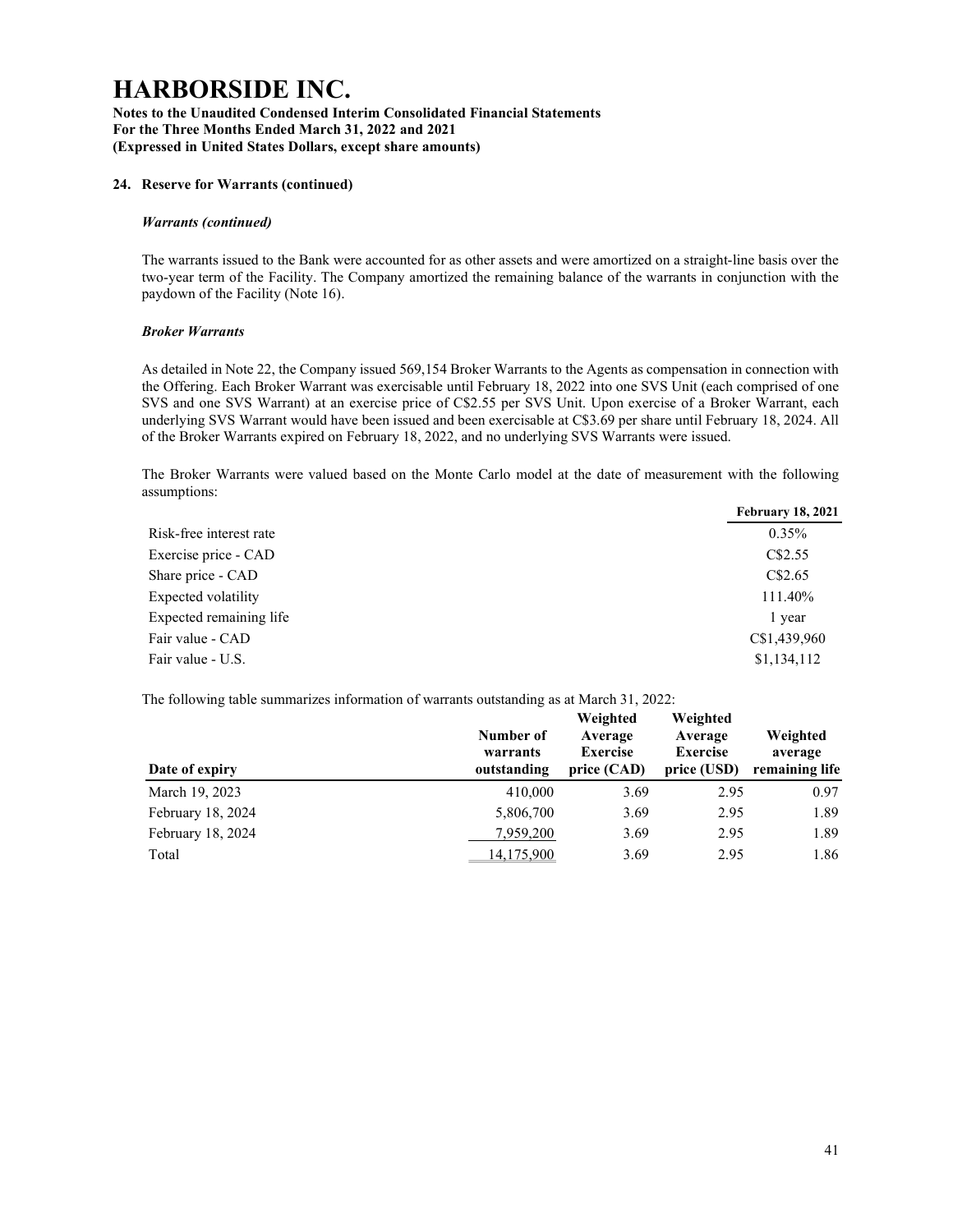#### Notes to the Unaudited Condensed Interim Consolidated Financial Statements For the Three Months Ended March 31, 2022 and 2021 (Expressed in United States Dollars, except share amounts)

#### 25. Non-controlling interests

On February 15, 2022, the Company entered into a definitive securities purchase agreement (the "Subsequent FGW Agreement"), whereby a further 29.9% interest in FGW (the "Subsequent Shares") would be acquired, subject to certain material closing conditions, including approvals from regulatory authorities. The acquisition of the Subsequent Shares will increase the Company's interest in FGW to 80%, subject to obtaining the Specified Approval and converting the FGW Note. The Company also retains the right of first refusal to purchase, in its discretion, in whole or in part and in one or more closings, the remaining 20% of FGW, subject to regulatory approvals. Pursuant to the Subsequent FGW Agreement, the Company will pay an aggregate purchase price of \$1,300,650 for the Subsequent Shares to be satisfied in MVS priced at the greater of: (i) the 30-day volume weighted average price of the SVS on the CSE ending on the day prior to closing of the purchase of the Subsequent Share multiplied by 100; (ii) C\$150 per MVS; or (iii) such other price as may be approved by the CSE. Prior to the closing of the acquisition of the Subsequent Shares, the Subsequent FGW Agreement will be amended to reflect the occurrence of the Mandatory Conversion. As at March 31, 2022, there were no changes in the ownership for FGW.

On March 1, 2022, the Company acquired several non-controlling interests through the Urbn Leaf Acquisition (Note 3).

As at March 31, 2022, the Company held the following ownership interests:

| FGW Haight Inc.                           | 21.00% |
|-------------------------------------------|--------|
| 680 Broadway Master, LLC                  | 50.00% |
| UL Chula Two LLC                          | 51.00% |
| UL La Mesa LLC                            | 59.56% |
| JLM Investment Group, LLC                 | 66.66% |
| Banana LLC                                | 75.00% |
| UL Benicia LLC                            | 80.00% |
| UL Visalia LLC                            | 80.00% |
| <b>ULRB LLC</b>                           | 80.00% |
| Lafayette Street Property Management, LLC | 90.00% |

The Company acquired the remaining 50% interest in 680 Broadway Master, LLC on May 18, 2022 (Note 32).

The change in non-controlling interests for the three months ended March 31, 2022 was as follows:

| Balance, December 31, 2021                                                             | \$ 2.857,465 |
|----------------------------------------------------------------------------------------|--------------|
| Purchases of businesses - initial equity related to non-controlling interests (Note 3) | 4.188.635    |
| Share of loss for the period                                                           | (149,196)    |
| Balance, March 31, 2022                                                                | \$ 6.896,904 |

#### 26. Net loss per share

Basic loss per share is calculated by dividing net profit or loss attributable to ordinary equity holders of the Company (the numerator) by the weighted average number of ordinary shares outstanding (the denominator) during the period. For purposes of calculating loss per share, the dilutive effect of outstanding MVS is converted into 100 SVS on a weighted-average basis for the number of days the MVS' are outstanding.

On March 31, 2022, the Company enacted the Mandatory Conversion of all the MVS into SVS at a ratio of 100 SVS for each MVS outstanding (Note 22).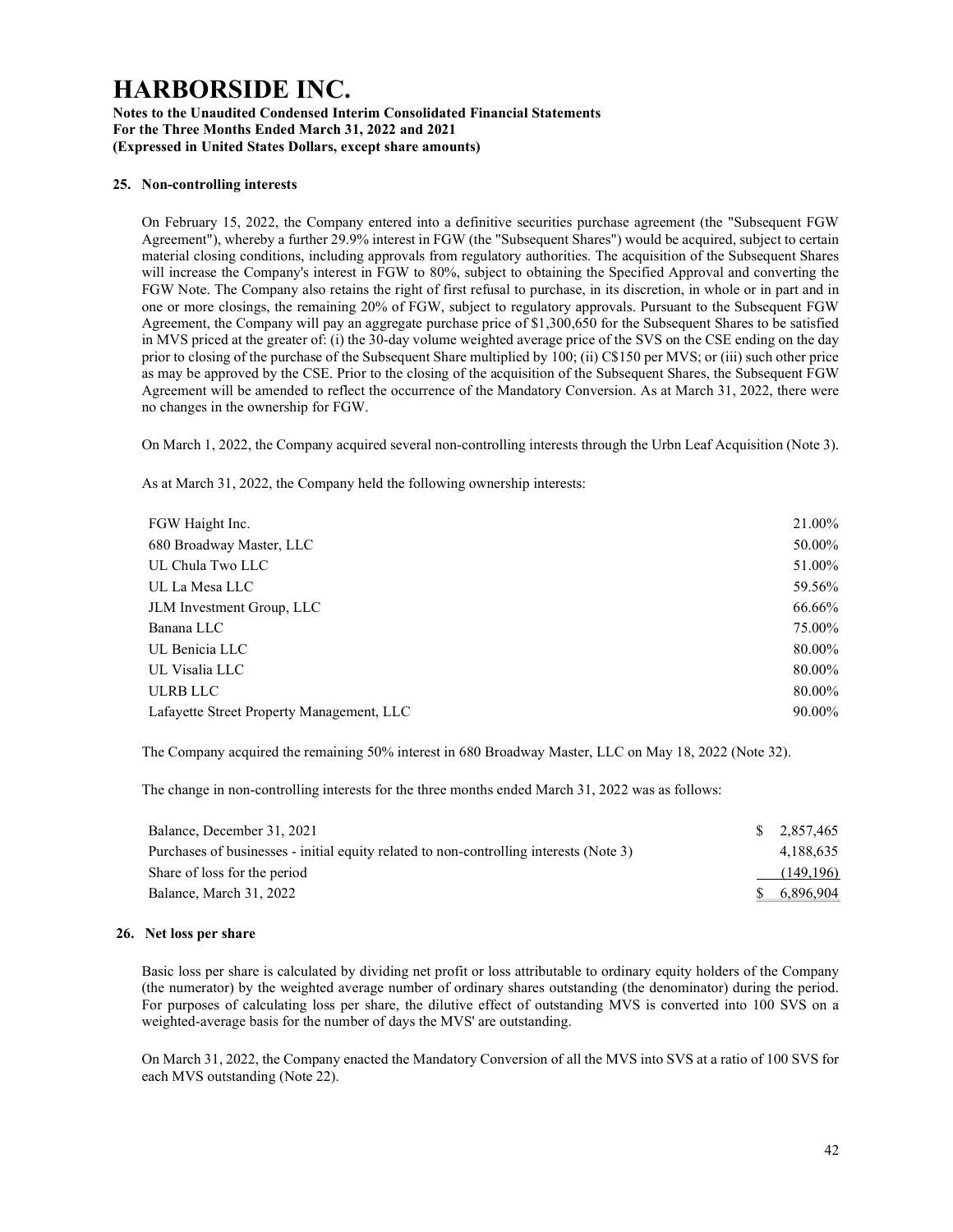### Notes to the Unaudited Condensed Interim Consolidated Financial Statements For the Three Months Ended March 31, 2022 and 2021 (Expressed in United States Dollars, except share amounts)

### 26. Net loss per share (continued)

The following is a reconciliation for the calculation of basic and diluted loss per share for the three months ended March 31, 2022 and 2021:

|                                                        | March 31, 2022 March 31, 2021    |            |
|--------------------------------------------------------|----------------------------------|------------|
| Net loss attributable to Harborside Inc.               | $$(10,412,298)$ \$ $(2,910,749)$ |            |
| Dilutive weighted average number of shares outstanding | 104.111.060                      | 51.045.299 |
| Basic and diluted loss per share                       | $(0.10)$ S                       | (0.06)     |

#### 27. Related Party Transactions and Key Management and Director Compensation

#### (a) Key Management and Director Compensation

Key management includes directors and officers of the Company. Total compensation (comprised of salaries, benefits, one-time bonuses and share-based compensation) awarded to key management for the three months ended March 31, 2022 and 2021 was as follows:

|                                                                    |      |            | March 31, 2022 March 31, 2021 |                    |  |
|--------------------------------------------------------------------|------|------------|-------------------------------|--------------------|--|
| Short-term employee benefits, including salaries and director fees | -SS- | 502.384 \$ |                               | 338.897            |  |
| Share-based compensation - Directors and Executives                |      | 255,269    |                               | 140.771            |  |
| Total                                                              |      |            |                               | 757,653 \$ 479,668 |  |

On July 19, 2021, Matt Hawkins, Chairman of the Board, assumed the position of Interim CEO of Harborside. In connection with the Urbn Leaf Acquisition, the Company announced the resignation of Mr. Hawkins as Interim CEO and the appointment of Edward Schmults as CEO. As at March 31, 2022, \$21,000 was payable to Cresco Capital Management II, LLC, an entity doing business as Entourage ("Entourage"), through which Mr. Hawkins is compensated for his services as the Interim CEO of the Company. Entourage is controlled and directed by Matt Hawkins and Andrew Sturner, directors of the Company. Effective April 4, 2022, Mr. Sturner resigned from the board of directors (Note 32).

As at March 31, 2022, \$12,977 was payable to Newhouse Development LLC ("Newhouse"), a company controlled by Tom DiGiovanni, the Chief Financial Officer ("CFO"), through which Mr. DiGiovanni is compensated for his services as CFO of the Company (December 31, 2021 - \$34,720).

As at March 31, 2022, \$202,540 was payable to Will Senn, Chief Corporate Development Officer, for deferred compensation.

As at March 31, 2022, \$136,388 was payable to the directors for the first quarter director fees (December 31, 2021 - \$161,198).

All amounts outstanding are unsecured, non-interest bearing and due on demand.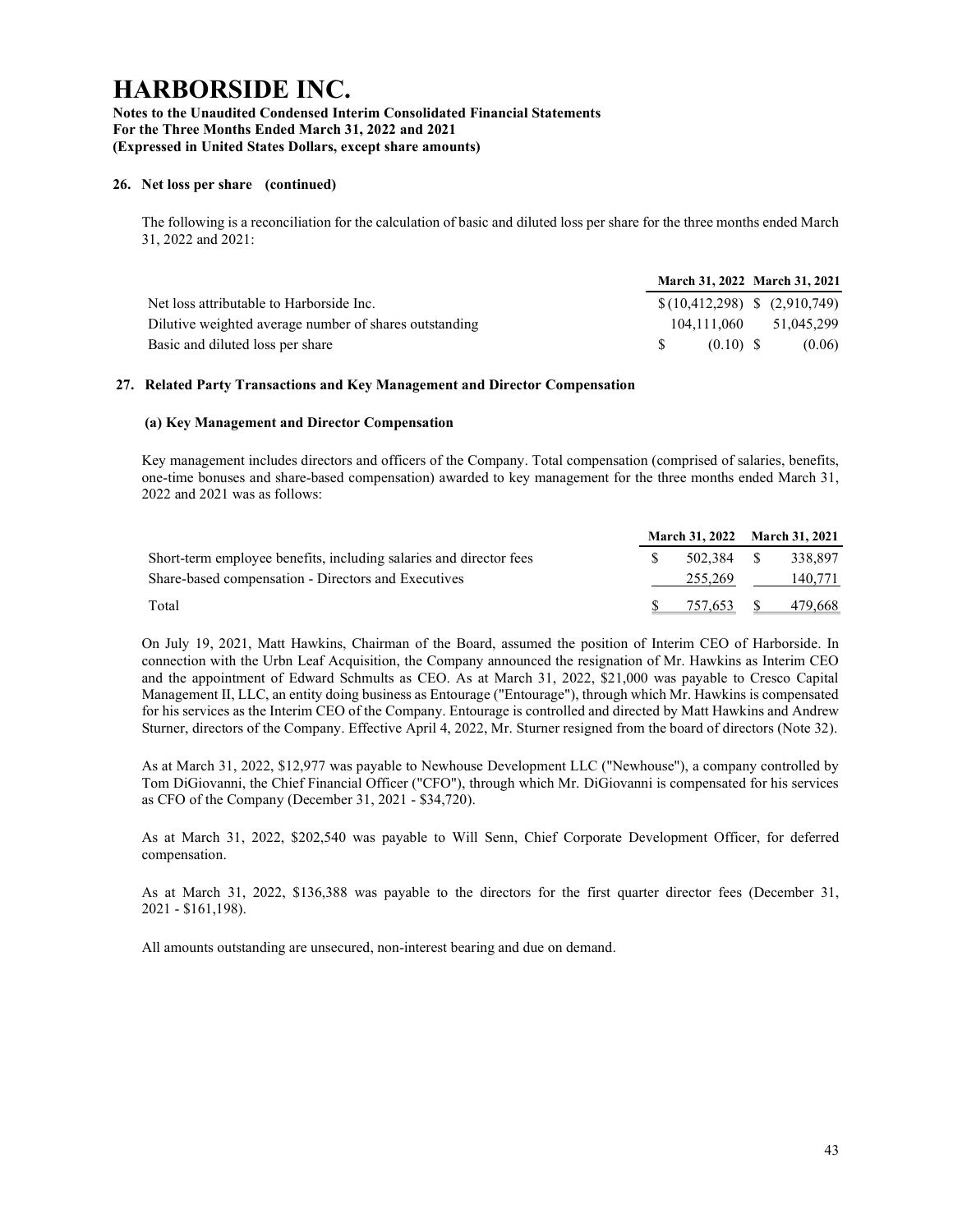Notes to the Unaudited Condensed Interim Consolidated Financial Statements For the Three Months Ended March 31, 2022 and 2021 (Expressed in United States Dollars, except share amounts)

### 27. Related Party Transactions and Key Management and Director Compensation (continued)

(b) Related Parties

|                                                      |                                                                                                                                                                                                                                                                                                      | <b>Transactions for the</b><br>three months ended |        | <b>Balance outstanding</b> |                                                |      |          |
|------------------------------------------------------|------------------------------------------------------------------------------------------------------------------------------------------------------------------------------------------------------------------------------------------------------------------------------------------------------|---------------------------------------------------|--------|----------------------------|------------------------------------------------|------|----------|
|                                                      |                                                                                                                                                                                                                                                                                                      |                                                   | 2022   | 2021                       | March 31, March 31, March 31, December<br>2022 |      | 31, 2021 |
| Purchases of goods or services from related parties: |                                                                                                                                                                                                                                                                                                      |                                                   |        |                            |                                                |      |          |
| Sublime                                              | Matthew Hawkins and Andrew Sturner.<br>directors of the Company are partners at<br>Entourage Effect Capital which is an investor \$<br>in Sublime. As at July 2, 2021, Sublime was<br>acquired by the Company.                                                                                       |                                                   | $-$ S  | 84,475 \$                  |                                                | - \$ |          |
| Flow Cannabis Co.                                    | Kevin Albert, a director of the Company,<br>serves as a director on the board of Flow<br>Cannabis Co.                                                                                                                                                                                                | \$                                                | - \$   | 833 S                      | 1,517 \$                                       |      | 1,517    |
| Branson Corporate Services Ltd. ("Branson")          | Branson provided finance, accounting and<br>administrative services to the Company. Mr.<br>Bilodeau holds a 16% ownership interest in<br>Branson. As at July 2021, Mr. Bilodeau is no<br>longer a related party of the Company. As at<br>March 31, 2022, the Company no longer uses<br>Branson.      | S                                                 | $-$ S  | 42,649 \$                  |                                                | - \$ |          |
| Black Oak Ventures ("Black Oak")                     | Black Oak provided certain investor relations<br>services to the Company. Black Oak's<br>principal is an immediate family member of<br>Mr. Bilodeau. As at July 2021, Mr. Bilodeau<br>is no longer a related party of the Company.<br>As at March 31, 2022, the Company no<br>longer uses Black Oak. | S                                                 | $-$ \$ | 18,000 \$                  |                                                | - \$ |          |
| Sales to related parties:                            |                                                                                                                                                                                                                                                                                                      |                                                   |        |                            |                                                |      |          |
| Sublime                                              | Matthew Hawkins and Andrew Sturner.<br>directors of the Company are partners at<br>Entourage Effect Capital which is an investor \$<br>in Sublime. As of July 2, 2021, Sublime was<br>acquired by the Company.                                                                                       |                                                   |        | $-$ \$ 227,810 \$          |                                                | - \$ |          |

All purchases of goods and services were at arm's length market rates. All sales of goods were at arm's length market rates. Effective April 4, 2022, Mr. Sturner and Mr. Albert resigned from the board of directors (Note 32).

#### (c) Other Related Parties

On June 1, 2020, the Company entered into an additional consulting agreement with Newhouse to provide financial and accounting services, related to one of the Company's management services agreements, in exchange for cash compensation. The services are being provided by an immediate family member of the Company's CFO. As at March 31, 2022, a total of \$12,977 was payable to Newhouse, of which \$5,175 was related to the June 1, 2020 agreement and \$7,802 was related to the agreement described in section (a) above.

On July 19, 2021, the Company entered into two consulting agreements with Entourage in exchange for cash compensation. The first was for Matthew Hawkins to provide management services as Interim CEO, and the second was for Entourage to provide business and executive management services related to retail, wholesale and manufacturing operations. As at March 31, 2022, a total of \$41,000 was payable to Entourage, of which \$21,000 was related to the agreement described in section (a) above.

An immediate family member of Mr. Senn is employed by the Company. Short term employee benefits including salary expense was \$7,727 for the three months ended March 31, 2022.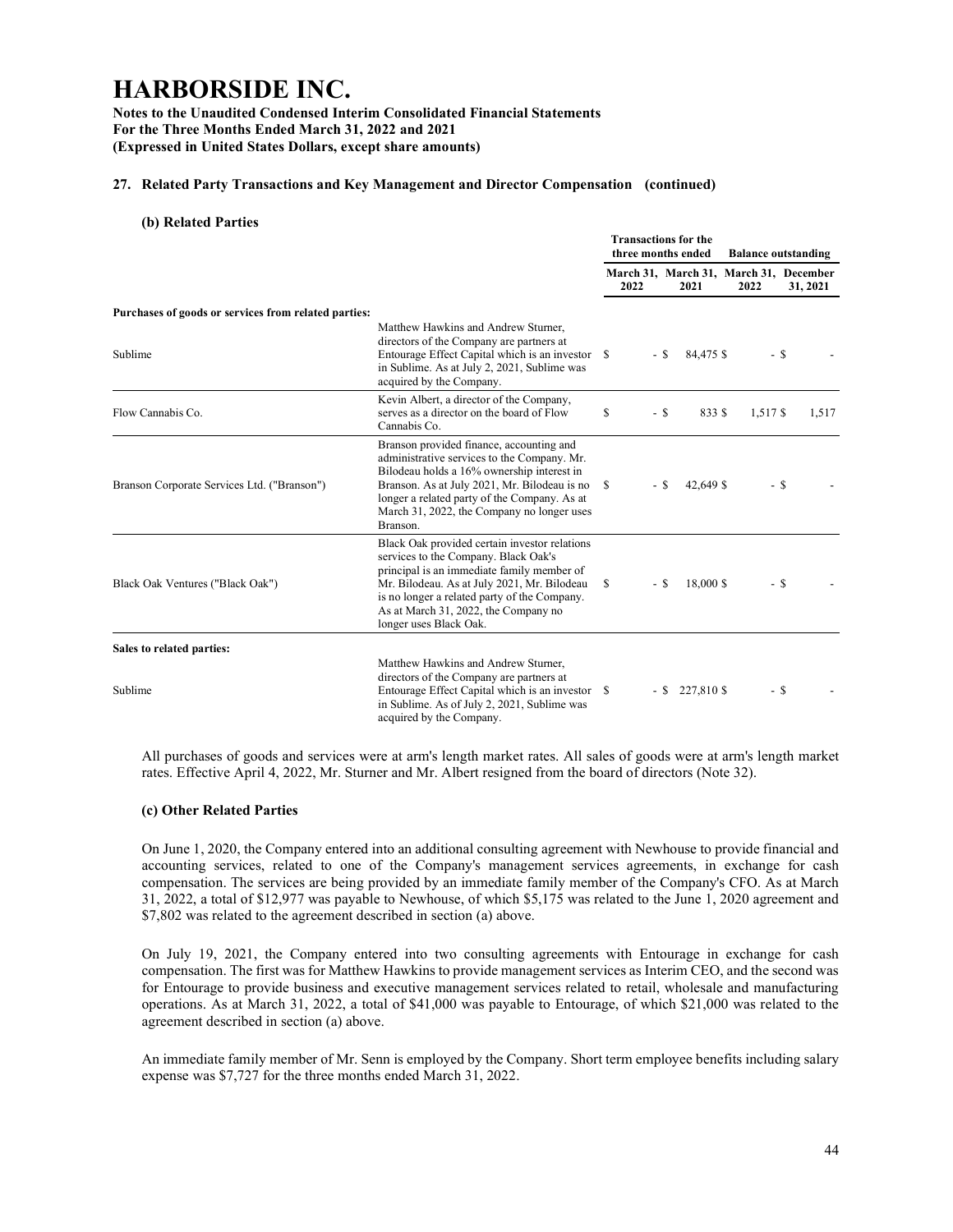Notes to the Unaudited Condensed Interim Consolidated Financial Statements For the Three Months Ended March 31, 2022 and 2021 (Expressed in United States Dollars, except share amounts)

### 27. Related Party Transactions and Key Management and Director Compensation (continued)

### (c) Other Related Parties (continued)

Lafayette Street Property Management, LLC leases a building in Stockton, California in which an officer of the Company owns a 45% interest. The Company paid \$12,000 during the three months ended March 31, 2022 for rent expense.

UL La Mesa LLC leases a building in La Mesa, California in which an immediate family member of an officer of the Company owns a 36.25% interest. The monthly rent for this property is \$10,000, plus triple-net expenses as at March 31, 2022. The Company paid \$10,000 during the three months ended March 31, 2022 for rent expense.

#### 28. Commitments and Contingencies

From time to time, the Company may become defendants in legal actions and the Company intends to take appropriate action with respect to any such legal actions, including defending itself against such legal claims as necessary. As the Company's growth continues, it may become party to an increasing number of litigation matters and claims. The outcomes of litigation and claims cannot be predicted with certainty, and the resolution of any future matters could materially affect the Company's financial position, results of operations or cash flows.

### IRC §280E

Many of the central issues relating to the interpretation of IRC §280E remain unsettled and there are critical tax accounting issues regarding the allocation of expenses to the cost of goods sold (thus avoiding disallowance as deductions under IRC §280E) that have never been addressed by any Treasury regulation or court case. IFRIC 23 - Uncertainty over Income Tax Treatments provides guidance that adds to the requirements in IAS 12, Income Taxes, by specifying how to reflect the effects of uncertainty in accounting for income taxes. The Company evaluated its uncertain tax treatments using a probability-weighted approach to assess the range of possible outcomes as required in its adoption of IFRIC 23 and, although it strongly disagrees with the findings of the Internal Revenue Service and the U.S. Tax Court, determined that a reserve for an uncertain tax position should be recorded. As at March 31, 2022 and December 31, 2021, the reserve totaled \$36,498,436 and \$36,051,249, respectively.

On February 17, 2021, the U.S. Tax Court ruled in favor of the Commissioner of Internal Revenue with respect to SJW to disallow all of SJW's deductions pursuant to IRC §280E for all the years at issue. On May 14, 2021, the Company appealed the Tax Court ruling. In an effort to resolve the matter as part of a global settlement, the Company withdrew its appeal.

#### Michael Adams v. Patients Mutual Assistance Collective Corp dba Harborside Health et al.

On or about January 10, 2020, PMACC was served with a complaint filed by plaintiff and putative class representative Mr. Michael Adams. The complaint, filed on January 7, 2020 in Superior Court of the State of California for Alameda County, alleges violations of the California Business and Professions Code with respect to PMACC's employee wage payment practices, and seeks class certification with respect to a group of individual plaintiffs alleged to be similarly situated to Mr. Adams. In late April 2020, the Company filed a demurrer/motion to strike as to plaintiff's complaint; the Court granted the Company's demurrer/motion to strike in part, with leave for the plaintiffs to amend and refile their original complaint. At the May 4, 2021 mediation, the parties did not reach a settlement agreement, however, the parties agreed to continue discovery. A deposition had been scheduled for February 28, 2022 which was postponed. The parties continue to engage in pre-trial discovery. A trial date remains to be set. The Company further believes that it has meritorious defenses to the alleged causes of action and it is the intent of the Company to prevail in this matter.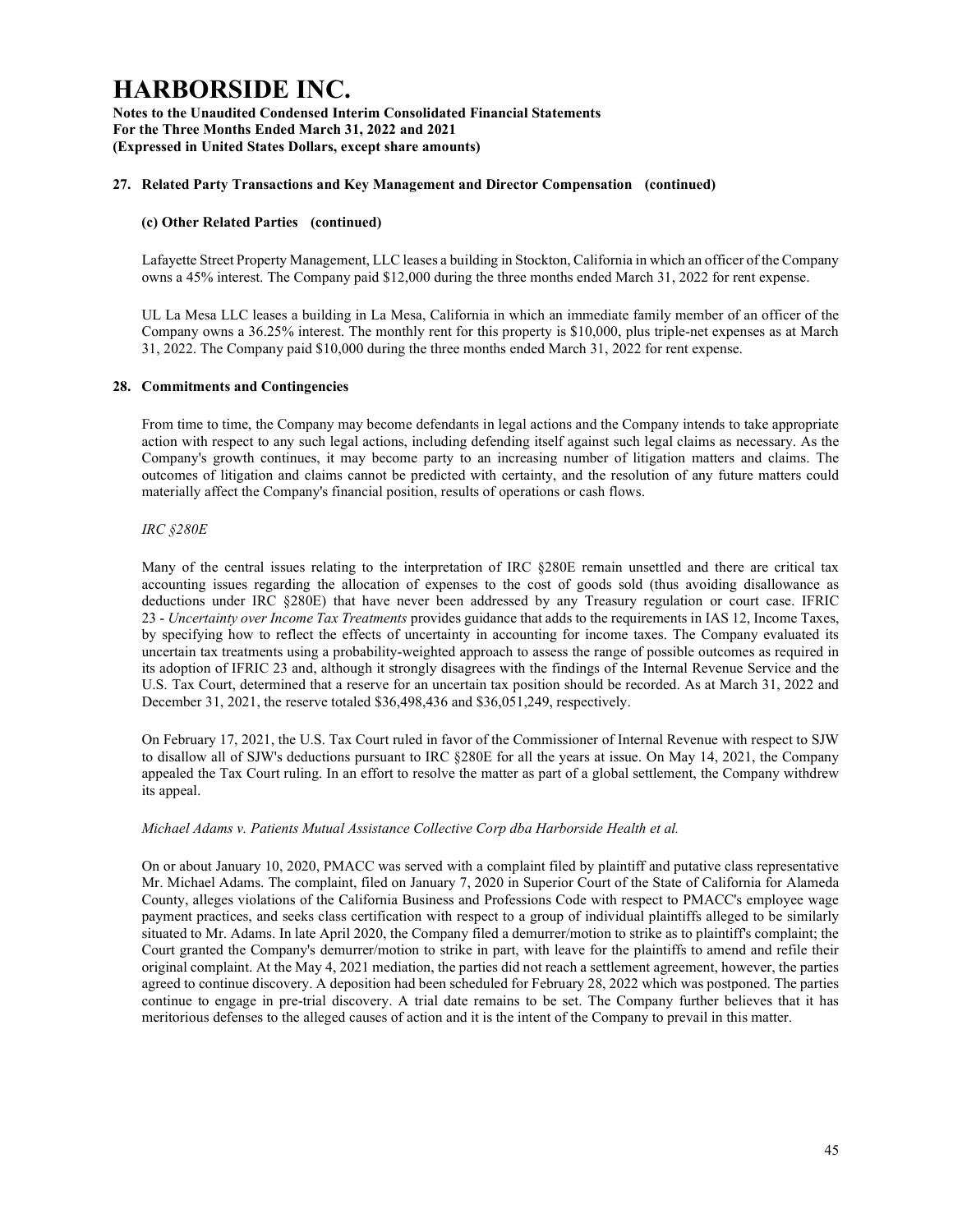Notes to the Unaudited Condensed Interim Consolidated Financial Statements For the Three Months Ended March 31, 2022 and 2021 (Expressed in United States Dollars, except share amounts)

### 28. Commitments and Contingencies (continued)

Gia Calhoun v. FLRish, Inc.

On January 6, 2020, the Company's subsidiary FLRish, Inc. was served with a complaint filed by plaintiff and putative class representative Ms. Gia Calhoun. The complaint, filed on December 17, 2019 in the U.S. Federal District Court for the Northern District of California (the "Court"), alleges violations of the Telephone Consumer Protection Act, ("TCPA") and seeks class certification with respect to a group of individual plaintiffs alleged to be similarly situated to Ms. Calhoun. On April 6, 2020, the Company filed a motion to stay all proceedings in the matter pending a ruling by the U.S. Supreme Court in the case Barr v. Am. Ass'n of Political Consultants, Inc., concerning the constitutionality of Section 227(b) of the TCPA. On May 13, 2020, the Court granted the Company's motion to stay all proceedings in the matter pending the U.S. Supreme Court's decision in the Barr case. The Court further informed the parties that it would be willing to entertain another motion to stay pending the Supreme Court's granting review on the issue of what constitutes an "automatic telephone dialing system" ("ATDS") in the Duguid v. Facebook petition. On July 6, 2020, the U.S. Supreme Court ruled on Barr and invalidated the government-debt call exception but severed that provision and did not strike down the entire automated call restriction of the TCPA. With respect to the Company's litigation, per the Court's order the parties filed a joint status report on July 13, 2020. On July 17, 2020, the parties appeared before the Court for a case management conference. In the interim, the Supreme Court granted review on the issue of what constitutes an ATDS in the Duguid v. Facebook petition, and the Company subsequently proposed that the Court extend the stay until the Supreme Court issues a decision on Facebook's petition.

At the case management conference on July 17, 2020 the Court ruled:

- 1. No class-related discovery is permitted;
- 2. Within the next 90 days, the Company may take discovery on plaintiff's DNC claim;

3. Within the next 90 days, plaintiff may take discovery on the issue of whether an ATDS was used to call Plaintiff. However, the court expressly ruled that the parties may not engage in any expert discovery on ATDS issue.

On April 1, 2021, the Supreme Court issued its decision in the Facebook case, narrowly interpreting ATDS. The Court held, "Congress' definition of an autodialer requires that in all cases, whether storing or producing numbers to be called, the equipment in question must use a random or sequential number generator." Though not dispositive, the Company believes the ruling is favorable to its defense. At a May 7, 2021 case management conference, the Court lifted the stay on class-related discovery that the Court had previously imposed on July 17, 2020. By mutual agreement of the parties, the Court imposed a stay of the case for 90 days and set a case management conference for December 17, 2021. On August 17, 2021, Ms. Calhoun filed a motion for leave to file an amended complaint, adding a claim on behalf of a class of persons who requested to opt-out of receiving text messages and expanding the time period for other claims. On August 18, 2021, the Company filed a motion for partial summary judgment on the claim that an ATDS was used. On January 19, 2022, mediation took place. The parties did not reach a settlement agreement and agreed to continue discovery. The Company further believes that it has meritorious defenses to the alleged causes of action and it is the intent of the Company to prevail in this matter.

#### John Doe v. FLRish

On December 13, 2021, the Company received a Summons and Complaint filed in the Alameda Superior Court by a John Doe plaintiff. The Complaint asserts three clauses of action, all on behalf of plaintiff and a purported class defined as "[a]ll persons who, on or after four years prior to the filing of the initial complaint in this action through the date of class certification, purchased medicinal-cannabis from Defendants."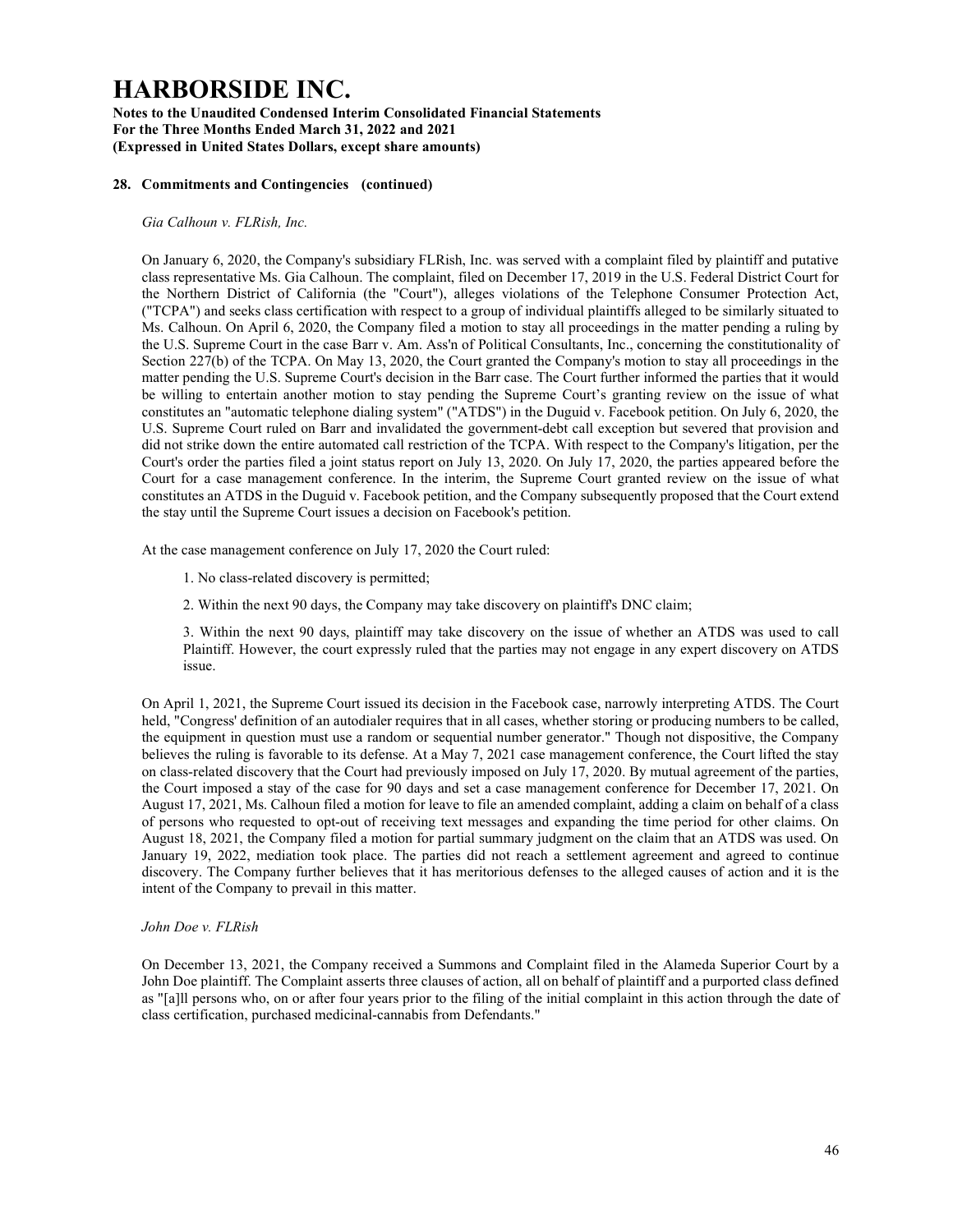Notes to the Unaudited Condensed Interim Consolidated Financial Statements For the Three Months Ended March 31, 2022 and 2021 (Expressed in United States Dollars, except share amounts)

### 28. Commitments and Contingencies (continued)

### John Doe v. FLRish (continued)

Plaintiff's First Cause of Action is a claim for violation of the California Confidentiality of Medical Information Act (the "CMIA"). Plaintiff's Second Cause of Action is a claim under California's Unfair Competition Law, Cal. Bus. & Prof (the "UCL"). Plaintiff's Third Cause of Action is a claim for "Invasion of Privacy", under the UCL and privacy rights under the common law, the California Constitution, the California Consumer Privacy Act of 2018, and the CMIA.

On March 16, 2022, the Company filed a demurrer asserting that the plaintiff's complaint fails to state a viable cause of action or state any claim upon which relief can be granted and should be dismissed. The Company further believes that it has meritorious defenses to the alleged causes of action and it is the intent of the Company to prevail in this matter.

#### Trademark Agreement Lawsuit

On September 18, 2018, Sublime entered into a trademark assignment agreement with Sublime Concentrates, Inc. (the "Counterparty") for use of certain trademarks. The Counterparty filed suit against Sublime alleging breach of contract regarding the nonpayment for the transfer of the trademark assets. No trial date has been set as both parties continue to engage in settlement negotiations. The Company continues to evaluate and monitor a range of possible outcomes.

#### Alex Fang v. Sublime

On August 27, 2021, the Company was served with a Demand for Arbitration by Mr. Alex Fang, a former employee and founder of Sublime. The Company filed its counterclaim alleging breach of fiduciary duty and fraudulent misrepresentation. The Company believes that is has meritorious defenses to the alleged causes of action and it is the intent of the Company to prevail in this matter.

#### Tony Banks v. Sublime

On October 22, 2021, the Company received a Complaint filed in the Alameda Superior Court demanding civil penalties related to alleged violations of California labor code. The complaint alleges wage and hour violations on behalf of the Plaintiff and all aggrieved employees pursuant to the Labor Code Private Attorneys General Act. The parties have agreed to submit the case to mediation and are in the process of securing a mediator. Mediation has been set for October 11, 2022. It is the intent of the Company to prevail at mediation.

#### Lilu Financials LLC v. UL Holdings Inc., UL Management LLC and Will Senn

On September 24, 2021, the Company was served with a Summons and Complaint alleging violations of the contract between the parties. This matter is in the discovery phase, which is stayed by order of the court pending a ruling on a motion for Lilu Financials LLC ("Lilu") to post an undertaking pursuant to the Code of Civil Procedure. The hearing for the motion was set for April 15, 2022 and the Company prevailed. Lilu has filed a motion to amend the Complaint. The hearing in the matter is set for June 3, 2022. It is the intent of the Company to prevail in this matter.

#### Stillwell v. 680 Broadway Master, LLC (a subsidiary of Urbn Leaf)

On December 23, 2021, Urbn Leaf received a Summons and Complaint filed by Stillwell in Monterey County Superior Court alleging certain violations of labor and employment law. 680 Broadway Master LLC entered into a stipulation with Claimant to refer the matter to binding arbitration. On September 21, 2021, Claimant refiled the matter in arbitration. This matter is currently in the discovery phase. It is the intent of the Company to prevail in this matter.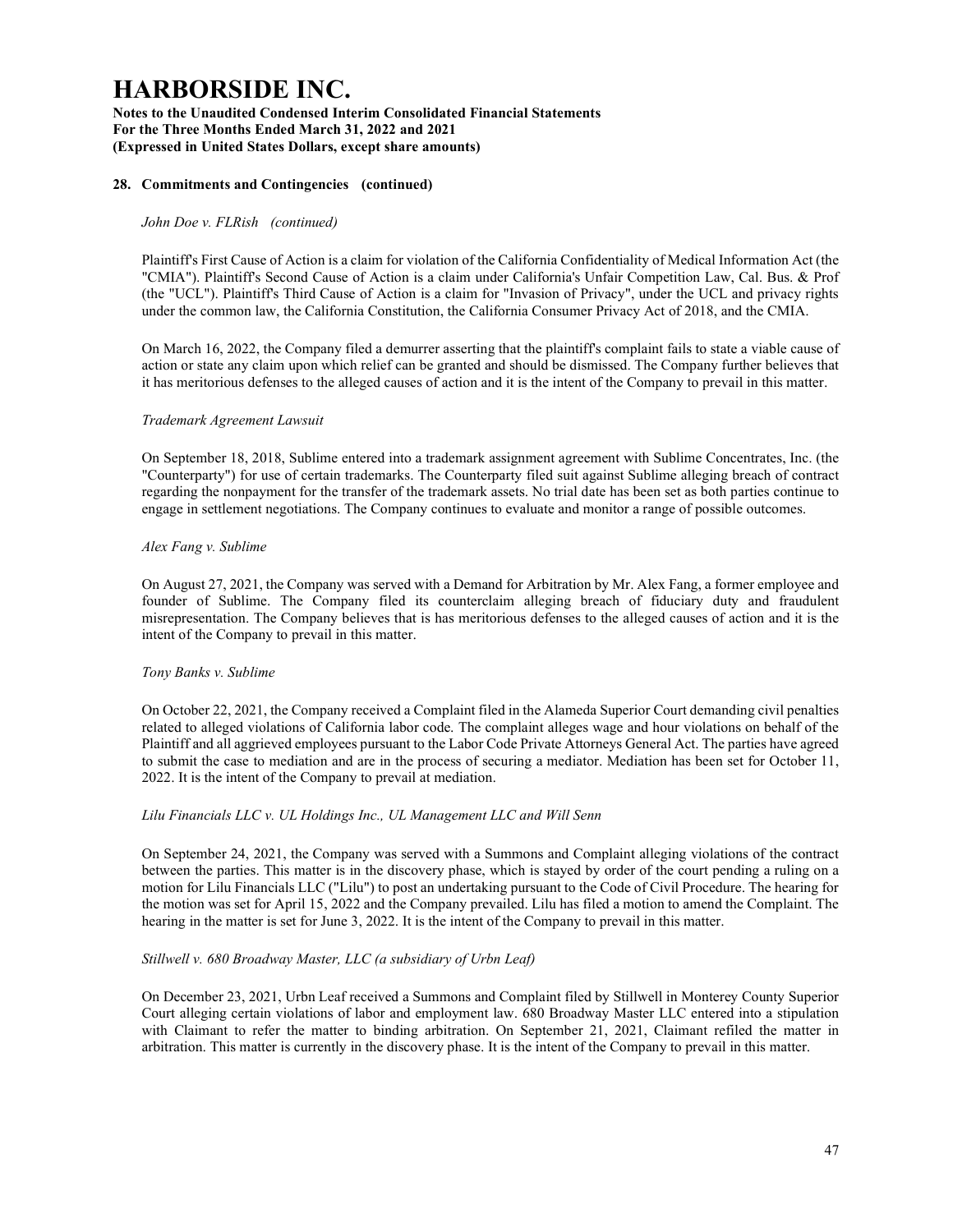Notes to the Unaudited Condensed Interim Consolidated Financial Statements For the Three Months Ended March 31, 2022 and 2021 (Expressed in United States Dollars, except share amounts)

### 28. Commitments and Contingencies (continued)

Bubba Likes Tortillas, LLC v. New Origins Management, Inc., San Diego Alternative Treatment Center Cooperative d.b.a. Southwest Patient Group, Wayne Alexander Scherer, Rezwan H. Kwan, and Does 1-100

In 2021, Urbn Leaf received a Summons and Complaint filed by Bubba Likes Tortillas, LLC alleging violations of the contract between the parties. Southwest Patient Group changed its name to Uprooted Inc. and was subsequently acquired by UL Holdings Inc. These claims occurred prior to UL Holdings Inc. acquiring Uprooted Inc. It is the intent of the Company to prevail in this matter.

#### Employment Agreements

Certain of the Company's employees have employment agreements under which the Company is obligated to make severance payments, accelerate vesting of stock options and provide other benefits in the event of the employee's termination, change in role or a change in control as defined in such agreements.

#### 29. Capital Management

The Company's objectives when managing its capital are to ensure that there are adequate capital resources to safeguard the Company's ability to continue as a going concern, meet capital expenditures required for its continued operations, and to maintain a flexible capital structure which optimizes the cost of capital within a framework of acceptable risk. The Company manages its capital structure and adjusts it as appropriate given changes in economic conditions and the risk characteristics of the underlying assets. To maintain or adjust its capital structure, the Company may issue new shares, issue new debt or acquire or dispose of assets. With the exception of certain restrictive covenants included in the Senior Secured Debt and Term Loan (Note 15 and 17), the Company is not subject to externally imposed capital requirements. The Board does not establish quantitative criteria related to a return on capital for management, but rather relies on the management team's expertise to sustain future development of the business.

Management has chosen to mitigate the risk and uncertainty associated with raising additional capital within current economic conditions by:

- (i) minimizing discretionary disbursements;
- (ii) reducing operating expenditures throughout the Company; and
- (iii) exploring alternative sources of liquidity.

Management reviews its capital management approach on an ongoing basis and believes that this approach, given the relative size of the Company, is reasonable. There have been no material changes to the Company's capital management approach during the three months ended March 31, 2022 and 2021.

#### 30. Financial Risk Management

The Company is exposed to a variety of financial instrument related risks. Management, in conjunction with the Company's Board of Directors, mitigates these risks by assessing, monitoring and approving the Company's risk management processes.

#### (a) Liquidity Risk

Liquidity risk is the risk that the Company will not have sufficient cash resources to meet its financial obligations as they come due. The Company manages its liquidity risk by reviewing its capital requirements on an ongoing basis. The Company's liquidity and operating results may be adversely affected if the Company's access to the capital market is hindered, whether as the result of a downturn in stock market conditions generally or related to matters specific to the Company. The Company generates cash flow primarily from its operating and financing activities.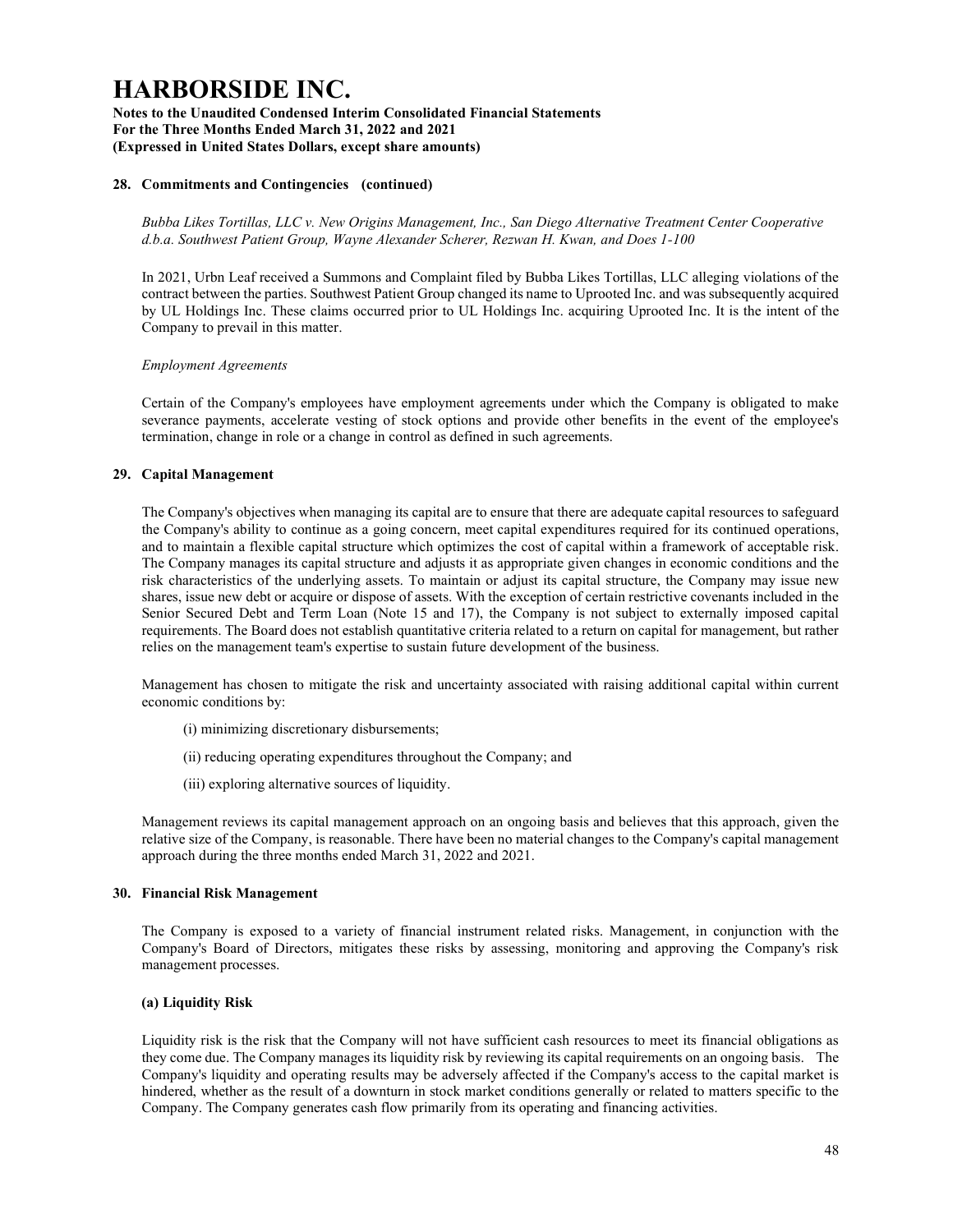Notes to the Unaudited Condensed Interim Consolidated Financial Statements For the Three Months Ended March 31, 2022 and 2021 (Expressed in United States Dollars, except share amounts)

### 30. Financial Risk Management (continued)

#### (a) Liquidity Risk (continued)

As at March 31, 2022 and December 31, 2021, the Company had a cash and restricted cash balance of \$13,773,253 and \$9,091,405, respectively, to settle current liabilities of \$111,947,541 and \$70,614,682, respectively. The higher amount of current liabilities as at March 31, 2022 and December 31, 2021 is primarily due to the Company's provision for an uncertain tax position (Note 19) and debt assumed as part of the Urbn Leaf Acquisition (Note 3 and 15).

In addition to the commitments outlined in Note 13, Right-of-use Assets and Lease Liabilities, and Note 28, Commitments and Contingencies, the Company has the following contractual obligations as at March 31, 2022:

|                                          | Less than 1  |                          |                                                       |             |                   |
|------------------------------------------|--------------|--------------------------|-------------------------------------------------------|-------------|-------------------|
|                                          | Year         |                          | 1 to 3 Years 4 to 5 Years                             | $>$ 5 Years | Total             |
| Accounts payable and accrued liabilities |              |                          | $- S$                                                 | $- S$       | $-$ \$ 43,873,392 |
| Notes payable                            | 13,530,716   | $\overline{\phantom{0}}$ | -                                                     |             | 13.530.716        |
| Term loan                                |              | 2.167.924                | 2.005.330                                             | 24,732,401  | 28,905,655        |
|                                          | \$57,404,108 |                          | $$2,167,924$ $$2,005,330$ $$24,732,401$ $$86,309,763$ |             |                   |

The Company manages liquidity risk by maintaining adequate cash reserves and by continuously monitoring forecasted and actual cash flows. Where sufficient liquidity may exist, the Company may pursue various debt and equity instruments for either short or long-term financing of its operations.

Management believes there is sufficient capital to meet short-term obligations, after taking into account the cash flow requirements from operations, the expected timing of any payments related to the provision for uncertain tax position (Note 19) and the Company's cash position as at March 31, 2022.

## (b) Credit Risk

Credit risk is the risk of potential loss to the Company if a customer or third party to a financial instrument fails to meet its contractual obligations. The Company's credit risk is primarily attributable to cash, accounts receivable, and investments and advances, which expose the Company to credit risk should the borrower default on maturity of the instruments. Cash and restricted cash are primarily held with reputable banks, and at secure facilities controlled by the Company. Management believes that the credit risk concentration with respect to financial instruments included in cash, restricted cash and accounts receivable is minimal.

#### (c) Market Risk

#### (i) Interest Rate Risk

Interest rate risk is the risk that the fair value or future cash flows of a financial instrument will fluctuate because of changes in market interest rates. The Company is exposed to interest rate volatility as its Notes payable have variable interest rates (Note 15).

#### (ii) Foreign Exchange Risk

Foreign exchange risk is the risk that the Company will be subject to foreign currency fluctuations in satisfying obligations related to its foreign activities. The Company's main operations are based in the U.S., and the majority of its business is transacted in USD. The Company's primary exposure to foreign exchange risk and rate fluctuations relates to bank deposits held in Canada and transactions denominated in CAD.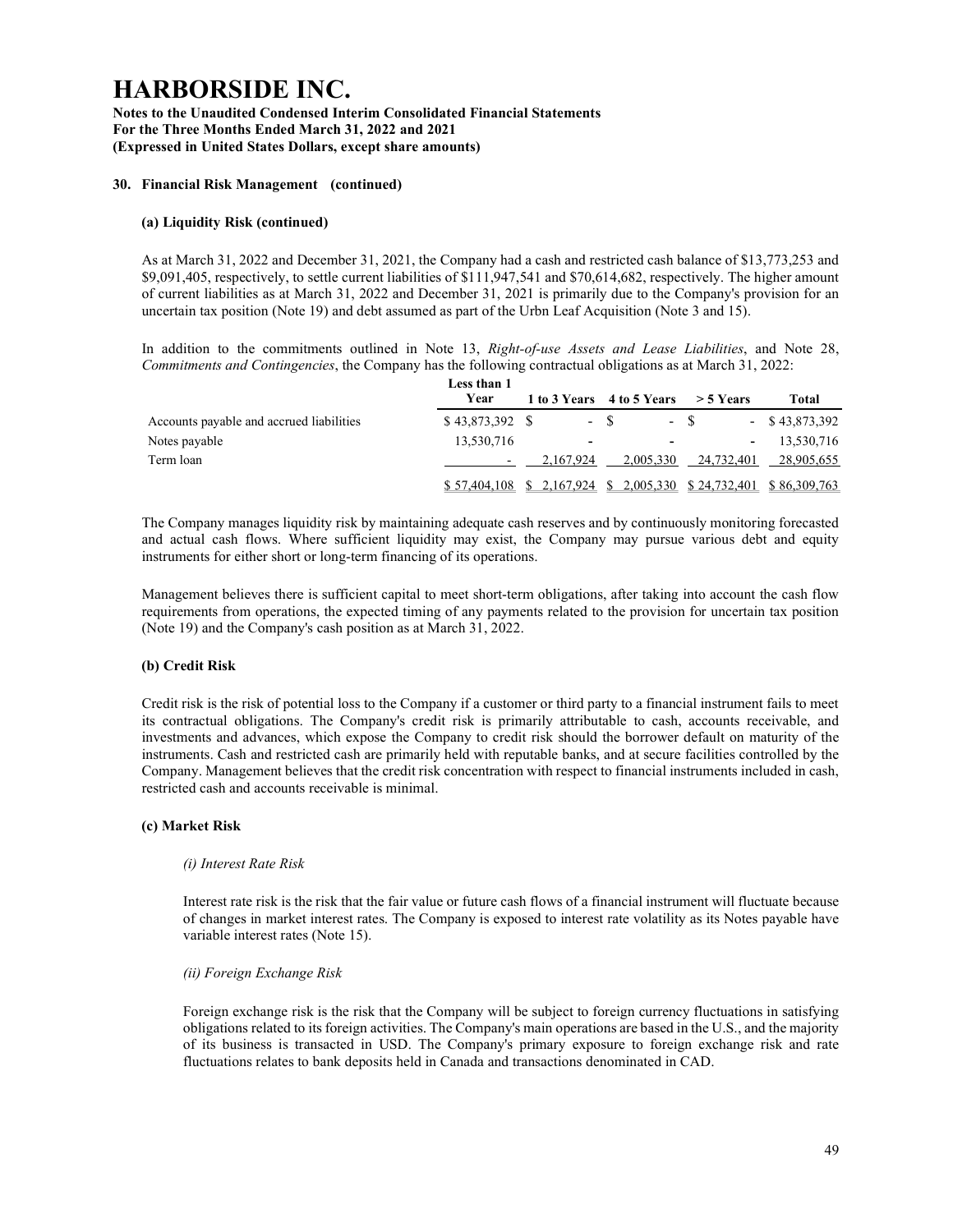Notes to the Unaudited Condensed Interim Consolidated Financial Statements For the Three Months Ended March 31, 2022 and 2021 (Expressed in United States Dollars, except share amounts)

### 30. Financial Risk Management (continued)

### (c) Market Risk (continued)

#### (iii) Equity Price Risk

The Company is exposed to price risk with respect to equity prices. Equity price risk is defined as the potential adverse impact on the Company's earnings due to movements in individual equity prices or general movements in the level of the stock market or the cannabis sub-market. The Company's investments are subject to fluctuations in fair value arising from changes in the equity markets.

### (d) Asset Forfeiture Risk

As the cannabis industry remains illegal under U.S. federal law, any property owned by participants in the cannabis industry which is used in the course of conducting such business, or is derived from the proceeds of such business, could be subject to seizure by law enforcement and subsequent civil asset forfeiture. Even if the owner of the property were never charged with a crime, the property in question could still be seized and subject to an administrative proceeding by which, with minimal due process, it could be subject to forfeiture.

### (e) Banking Risk

Notwithstanding that a majority of states have legalized cannabis for either adult or medical use, and the passage of the SAFE Banking Act by the U.S. House of Representatives, there has been no change in U.S. federal banking laws related to the deposit and holding of funds derived from activities related to the cannabis industry. Given that U.S. federal law provides that the production and possession of cannabis is illegal under the Controlled Substances Act, there is a valid argument that banks cannot accept funds for deposit from businesses involved with the cannabis industry.

Accordingly, due to the present state of the laws and regulations governing financial institutions in the U.S., only a small percentage of banks and credit unions offer financial services to the cannabis industry. Although the Company has strong relationships with several banking partners, regulatory restrictions make it extremely difficult for any cannabis company to obtain financing from U.S. federally regulated entities. Additionally, U.S. federal prohibitions on the sale of cannabis may result in cannabis manufacturers and retailers being restricted from accessing the U.S. banking system and they may be unable to deposit funds in federally chartered banking institutions. While the Company does not anticipate material impacts from dealing with banking restrictions, additional banking restrictions could nevertheless be imposed that would result in existing deposit accounts being closed and/or the inability to make further bank deposits. The inability to open bank accounts would make it more difficult for the Company to operate and would substantially increase operating costs and risk.

#### 31. Segmented Information

The Company's operations comprise a single operating segment engaged in the cultivation, branding, manufacturing, wholesale distribution and retail sale of cannabis and cannabis products within the U.S. All revenues were generated in the United States for the three months ended March 31, 2022 and 2021 and all property, plant and equipment and intangible assets are located in the United States.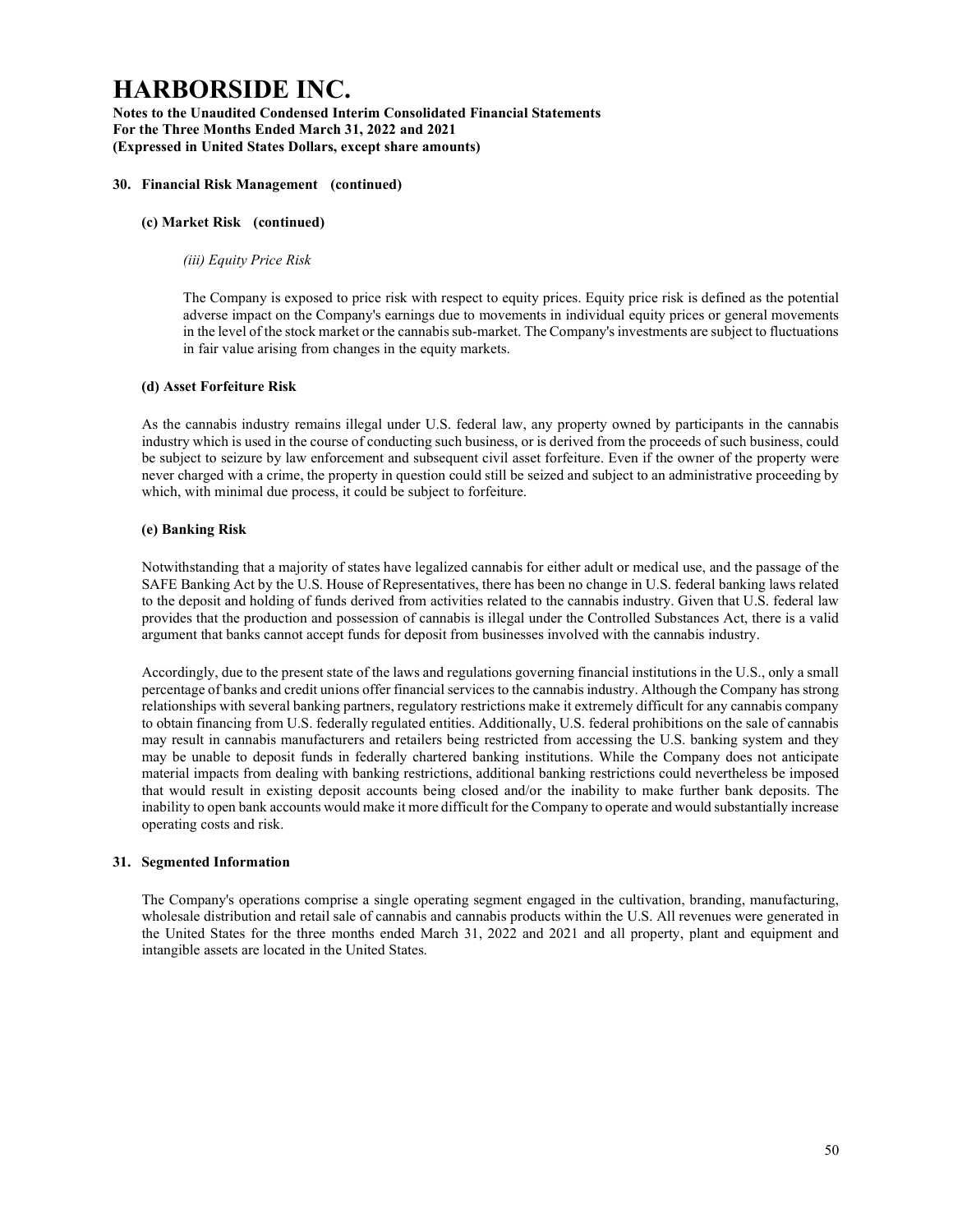Notes to the Unaudited Condensed Interim Consolidated Financial Statements For the Three Months Ended March 31, 2022 and 2021 (Expressed in United States Dollars, except share amounts)

### 32. Subsequent Events

The Company has evaluated subsequent events through May 26, 2022.

#### Loudpack Acquisition

On April 4, 2022, pursuant to the terms of the definitive agreement announced on November 29, 2021, the Company completed the acquisition of Loudpack (the "Loudpack Acquisition"). Pursuant to the terms of the Loudpack Acquisition, Harborside acquired 100% of the equity interests of Loudpack through the issuance of 90,752,140 SVS, 2,000,000 warrants, the restructuring and assumption of approximately \$50 million of debt and cash consideration of approximately \$5 million. The warrants issued are exercisable to purchase SVS at a price of \$2.50 per SVS, anytime within five years of the closing date. Harborside has the option to accelerate the expiration date of the warrants in the event that the volume weighted average trading price of the SVS is equal to or greater than \$5.00.

In connection with the Loudpack Acquisition, the Company announced the appointment of Marc Ravner as Director (see below) and President of Integration of the Company.

The financial effects of this transaction have not been recognized at March 31, 2022. The operating results and assets and liabilities of the acquired company will be consolidated from April 4, 2022.

#### (i) Acquisition-related costs

Acquisition-related costs of approximately \$1,593,000 will be included in professional fees in the unaudited condensed interim consolidated financial statements in the reporting period ending June 30, 2022. A portion of the professional fees will be settled with shares (see "Shares for Debt" below).

#### (ii) Information not disclosed as not yet available

At the time the unaudited condensed interim consolidated financial statements were authorized for issuance, the Company had not yet completed the purchase accounting for the Loudpack acquisition. In particular, the fair values of assets and liabilities have not been determined provisionally as the independent valuations have not been finalized. It is also not yet possible to provide detailed information about each class of acquired receivables and any contingent liabilities of the acquired entity.

#### Name Change to StateHouse Holdings Inc. and Share Consolidation

On April 4, 2022, the Company announced that it plans to file articles of amendment to officially be renamed StateHouse Holdings Inc. ("StateHouse") (the "Name Change") and to effect the consolidation (the "Consolidation") of all of its issued and outstanding SVS and related warrants, options and RSU's. Pursuant to the Consolidation, shareholders are expected to receive one post-Consolidation SVS, SVS warrant, option or RSU for every six pre-Consolidation SVS, SVS warrant, option or RSU (the "Consolidation Ratio"), subject to the Company continuing to meet minimum listing requirements of the CSE. Accordingly, following the Name Change and Consolidation, shareholders currently holding six SVS of the Company, will instead own one SVS. In the event that the Consolidation would result in the issuance of fractional SVS, each fractional post-Consolidation SVS will be rounded down to the nearest whole, with any fractional SVS deemed to have been tendered for cancellation for no consideration. The trading price of the SVS is expected to reflect the Consolidation Ratio immediately upon the resumption of trading following the Name Change and Consolidation. The Company expects the Name Change and Consolidation to be completed on or about June 24, 2022, following which the post-Consolidation SVS will trade on the CSE under the new ticker symbol "STHZ". The Name Change and Consolidation were approved by the shareholders of the Company on February 22, 2022.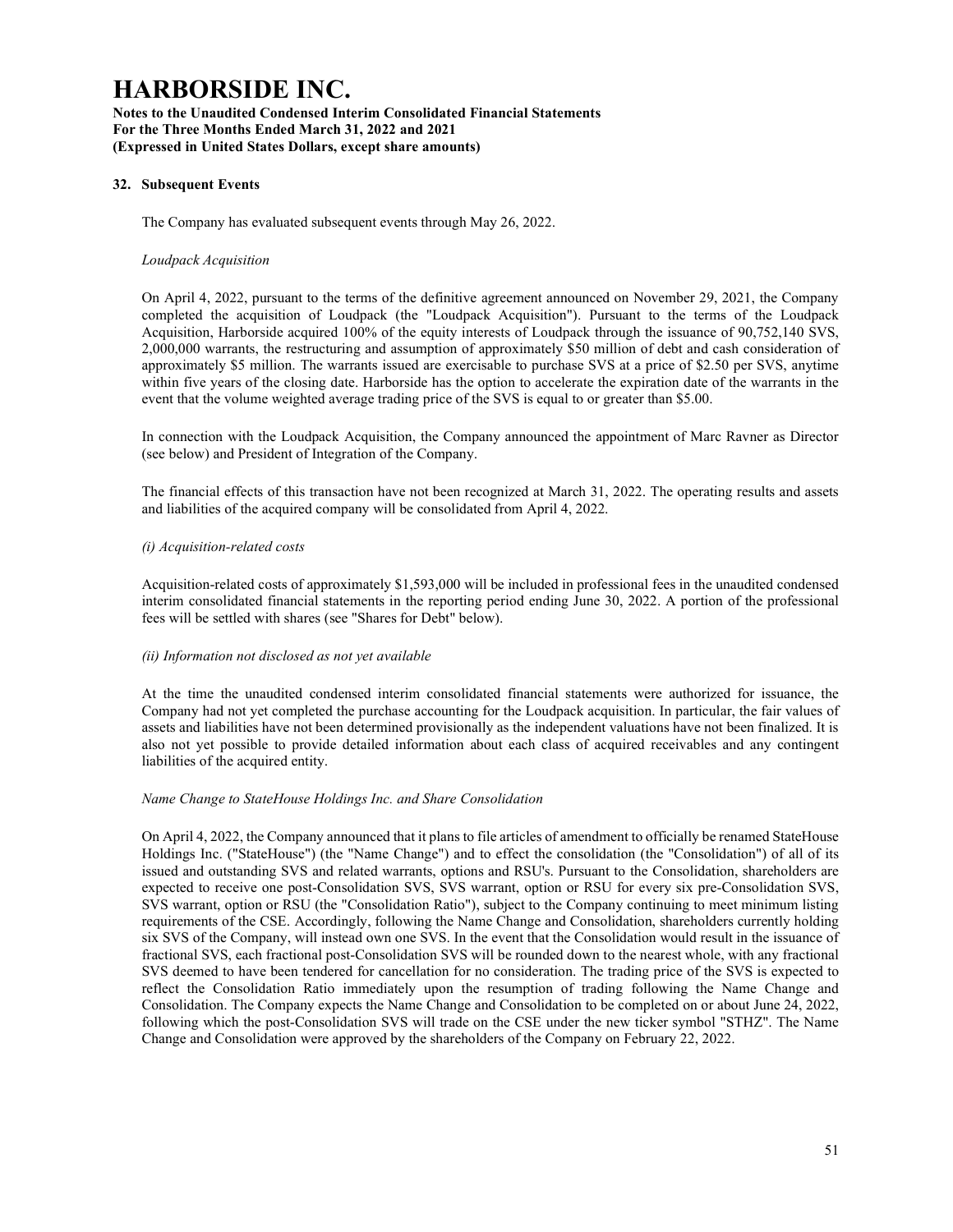Notes to the Unaudited Condensed Interim Consolidated Financial Statements For the Three Months Ended March 31, 2022 and 2021 (Expressed in United States Dollars, except share amounts)

### 32. Subsequent Events (continued)

### Changes to the Board of Directors and Appointment of New Officers

On April 4, 2022, Kevin Albert, Andrew Sturner and Peter Kampian departed the Board to create vacancies for new members (the "Resignations"). On the same day, the Company announced that Marc Ravner, Tiffany Liff and Jonathon Roy Pottle had joined the Board, effective immediately, as approved by the shareholders of the Company on February 22, 2022. Mr. Sturner transitioned into the role of a Board observer, alongside Roger Jenkins and Will Senn, who retained their existing roles as Board observers.

In addition to Mr. Ravner's appointment as President of Integration of the Company (see above), the Company also announced that Robert Bacchi had been appointed Chief Technology Officer of the Company.

### Grant of Incentive Options and RSUs to the Board and Management

Following completion of the Loudpack Acquisition, the Company granted (i) options to purchase an aggregate of 10,801,203 SVS; and (ii) RSUs representing the right to receive up to an aggregate of 787,401 SVS, subject to the satisfaction of certain vesting conditions, to certain employees of the Company. In addition, the Company granted RSUs representing the right to receive up to an aggregate of 1,950,000 SVS, subject to the satisfaction of certain vesting conditions, to members of its newly reconstituted Board.

The Company also granted options to purchase up to 50,000 SVS to each of Mr. Albert, Mr. Sturner and Mr. Kampian, for certain advisory and consulting services to be provided to the Company following the Resignations, and options to purchase up to 50,000 SVS to Mr. James Scott, in connection with his role as Chair of the special committee of the Company.

Each option granted is exercisable into one SVS at an exercise price of C\$0.75 per SVS for a period of five years following the date of grant. All options and RSUs were granted in accordance with the A&R Plan adopted by the Board on January 17, 2022 and approved by shareholders on February 22, 2022.

On April 29, 2022, the Company also announced the grant of options to certain members of management to purchase up to an aggregate 1,540,000 SVS. The options are exercisable at the greater of C\$0.75 per SVS and the closing market price of the SVS on the date of grant of options. 25% of the total number of options granted will become fully vested on each of the first, second, third and fourth anniversary of the date of grant.

#### Shares for Debt

On April 4, 2022, the Company agreed to issue an aggregate of 1,443,493 SVS at a deemed issuance price of C\$0.72 per SVS to settle C\$1,035,647 owing to certain advisors of the Company (the "Indebtedness") for certain advisory services provided to the Company in connection with the Urbn Leaf Acquisition and the Loudpack Acquisition. The Company chose to satisfy the Indebtedness with SVS in order to preserve its cash for development of its business.

#### Term Loan

The second tranche of the Term Loan was disbursed to the Company on April 8, 2022, following the close of the acquisitions of Loudpack and Urbn Leaf. The Company received approximately \$31,909,000 in net proceeds.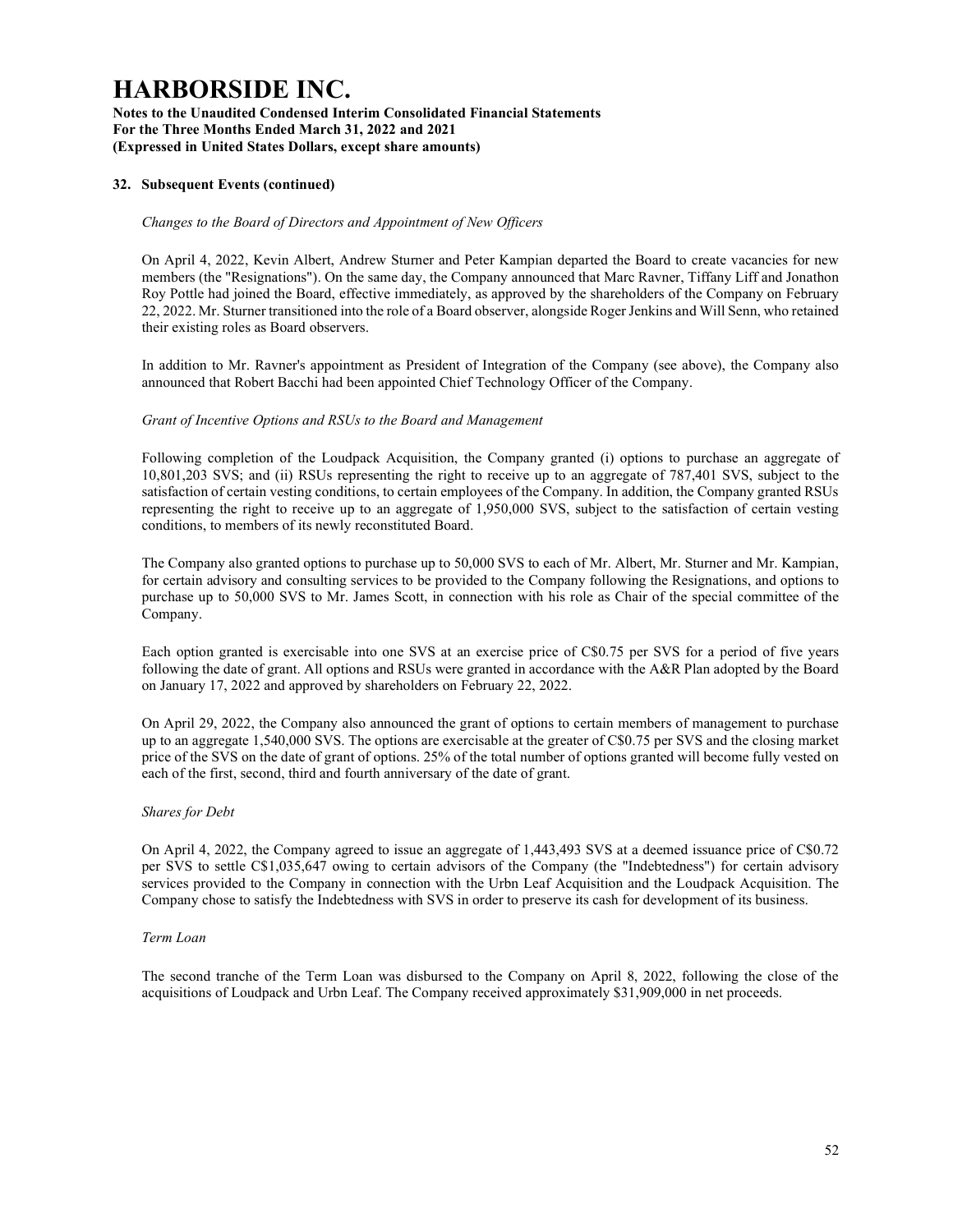Notes to the Unaudited Condensed Interim Consolidated Financial Statements For the Three Months Ended March 31, 2022 and 2021 (Expressed in United States Dollars, except share amounts)

### 32. Subsequent Events (continued)

### Cachee Gold Mines Corp. ("Cachee")

On April 27, 2022, the Company entered into an amendment to the share purchase agreement with Cachee (refer to Note 9 of the 2021 audited consolidated financial statements). The amended agreement deleted certain sections and replaced it with a cash payment of \$50,000, payable as follows: (i) \$15,000, not later than April 29, 2022, (ii) \$15,000, not later than July 29, 2022; and (iii) \$20,000, not later than October 31, 2022. The Company received the first installment payment \$15,000 on April 29, 2022.

#### Repayment of Bridge Financing

On April 29, 2022, the Company announced that the Bridge Financing assumed as part of the Urbn Leaf Acquisition had been repaid by: (i) a cash payment in the amount of \$358,541; and (ii) the issuance of approximately \$5,870,000 worth of SVS at a price of C\$0.45 per SVS (16,660,993 SVS).

#### LUX Settlement

On March 24, 2022, the Company entered into a \$1,250,000 settlement agreement with Altai Partnership, LLC ("Altai") in relation to the acquisition by the Company of Lucrum Enterprises Inc. (the "LUX Acquisition") d/b/a LUX Cannabis Dispensary ("LUX") (refer to Note 9 of the audited consolidated financial statements for the year ended December 31, 2021). Management has determined there was uncertainty related to the collectability of the settlement payments and therefore will recognize any gains from recovery of impairment as installment payments are received. In April 2022, the Company received the first installment payment of \$500,000.

#### New retail store openings

On April 2, 2022, the Urbn Leaf branded dispensary located in Grossmont, California, commenced operations and on April 28, 2022, the Harborside branded dispensary located in San Francisco, California, commenced operations.

## SBC Private Loans

On May 11, 2022, the Company repaid the principal and accrued interest totaling \$250,665 in relation to its December 2016 SBC loan.

On May 18, 2022, the Company repaid the principal and accrued interest totaling \$77,010 in relation to its April 2018 SBC loan.

On May 19, 2022, the Company entered into the third amendments to the promissory notes in relation to its May 2017 and August 2017 SBC loans extending the maturity dates to May 9, 2023.

#### Sale of certain assets of Sublime Machining, Inc. ("Sublime Machining")

On May 13, 2022, the Company entered into a letter of intent to sell certain assets of Sublime Machining, including its California State Manufacturing License, all necessary permits from the City of Oakland and Alameda County to conduct a cannabis business and all "as is" equipment and furnishings located in the Oakland facility needed to produce pre-rolls, vape cartridges and gummies. The consideration for the sale is \$200,000.